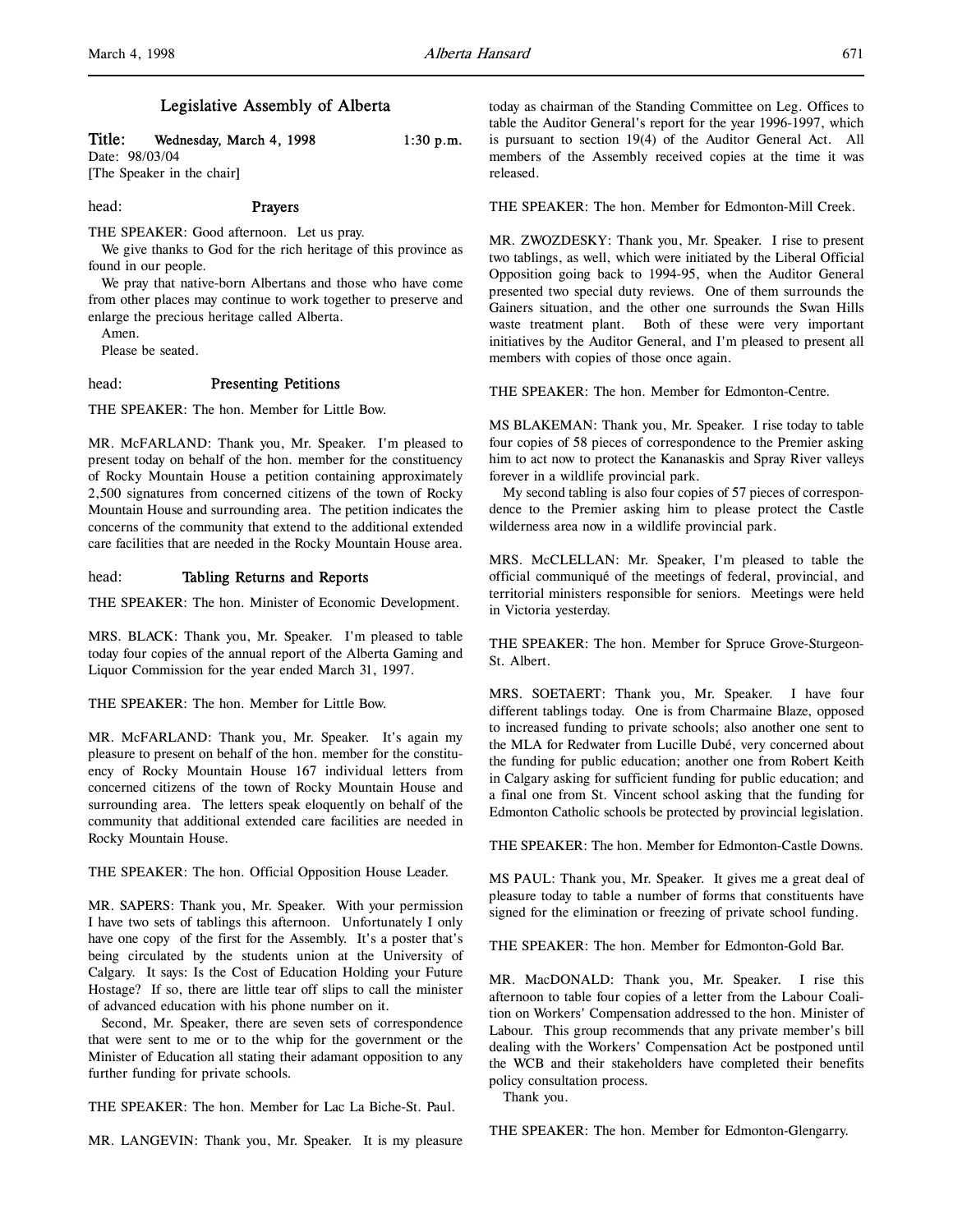MR. BONNER: Thank you, Mr. Speaker. I have two tablings today. One is from a Mr. Jim Sylvester, the other from a Wanda Soder-Munholland. Both of these tablings are to the Minister of Education. Both request that there be no additional funding to private schools.

THE SPEAKER: The hon. Member for Edmonton-Mill Woods.

DR. MASSEY: Thank you, Mr. Speaker. With your permission I would file five tablings this afternoon: one, five copies of a letter from Lowell Leffler and five copies of a letter from Berna Stewart, both asking that funding for private schools be eliminated; five copies of two E-mail messages that were received at our office, opposed to any public funding for private schools; and five copies of coupons that were forwarded to us asking that there be an end to funding for private schools.

Thank you.

THE SPEAKER: The hon. Member for Edmonton-Calder.

MR. WHITE: Thank you, Mr. Speaker. I rise to table five copies of three documents: one from a B.I. Stewart, another from the Alberta Federation of Union Retirees, a Red Deer address, and another from another Red Deer address from a different person, a Connie Barnaby, all actually adamant that funding for private schools not be extended.

## Introduction of Guests

THE SPEAKER: The hon. Member for Edmonton-Strathcona.

DR. PANNU: Thank you, Mr. Speaker. I'm pleased to introduce to you and to the members of this Assembly a large number of guests from the University of Alberta. These are fourth-year undergraduate students who are enrolled in a seminar called Government and Politics of Alberta. They're accompanied by their instructor, Dr. David Stewart, a member of the political science department. Dr. Stewart's name appears in today's story on the front page of the *Globe* referring to one member of this Assembly whose name also appears prominently in the story. These guests are seated in the members' gallery. I'll request that all of them stand and receive the warm welcome of this Assembly.

THE SPEAKER: The hon. minister of science, research and information technology.

DR. TAYLOR: Thank you. Mr. Speaker, I'm pleased to introduce to you and through you three members from Bristol-Myers Squibb company. Two of them are from Montreal, and one is from Vancouver. These three individuals from Bristol-Myers Squibb are in Alberta looking for innovative partnerships and innovative ways to do business, and we're pleased that they're here. We have with us today Mr. Jeff Hatfield, who's the president of Bristol-Myers Squibb. He was appointed president in 1998. We have Dr. Sophia Fourie, who's the vice-president of scientific affairs, and we have Mr. Ron Otke, who's the manager of pharmaceutical relations. These people are sitting in the members' gallery and I would ask them to please stand and be greeted by the House.

THE SPEAKER: The hon. Member for Whitecourt-Ste. Anne.

## 1:40

MR. TRYNCHY: Thank you, Mr. Speaker. I wish to welcome

72 visitors to this Assembly. They consist of 64 grade 6 students from St. Joseph Catholic school in Whitecourt. They're accompanied by parents, teachers, and a bus driver. They're seated in the members' gallery, and I'd ask them to rise and receive the warm welcome of this Assembly.

THE SPEAKER: The hon. Leader of the Official Opposition.

MR. MITCHELL: Thank you, Mr. Speaker. I have two separate introductions. The first is the introduction of a young woman who's in the gallery today with her mother, who is Mary Mac-Donald, the chief of staff of the Liberal caucus research bureau. Her name is Katie McGreer. Consistent with her mother's PhD in political science, Katie is a keen and capable student and a very clear analyst of politics in this province. I'd ask that she rise and receive and the welcome of the Members of the Legislative Assembly.

Mr. Speaker, Katie is accompanied today by 35 students, teachers, and parents from St. Paul Catholic elementary school. The students are accompanied by teachers Mr. Hook and Miss Bernado as well as by parents Mrs. Reid and Mrs. Jaques. I would ask that they all stand in the gallery and receive our welcome as well.

THE SPEAKER: The hon. Minister of Agriculture, Food and Rural Development.

MR. STELMACH: Well, thank you, Mr. Speaker. I wish to introduce to you and through you to members of the Assembly, seated in the members' gallery, a good constituent of Vegreville-Viking, an excellent community worker, Mr. Gerald Gordey, who is here to witness the activities of the House. I would ask him to rise and receive the traditional warm welcome of the Assembly.

THE SPEAKER: The hon. Member for Edmonton-Glenora.

MR. SAPERS: Thank you, Mr. Speaker. It's my pleasure on behalf of my colleague from Edmonton-Riverview to introduce a group visiting from a school that used to be in the constituency of Edmonton-Glenora. Today in the gallery we have 22 visitors from the James Gibbons elementary school. The students are accompanied by their teachers, Mrs. Suzanne Kluczny, Mr. Colin Campbell, and Mrs. Phyllis Bourgeois. I would ask them to please rise and receive the warm welcome of this Assembly.

## Recognitions

THE SPEAKER: Hon. members, today is the first day that new Standing Order 7(6) will be implemented. Just to reiterate to all hon. members, Standing Order 7(6) says the following:

When Recognitions are called on Mondays and Wednesdays, up to seven members other than members of Executive Council may make a one-minute statement of congratulations or recognition, which is not debatable.

The order in which the hon. members will be called is the order in which my office has been notified of an intent by an hon. member to present such a statement. The maximum amount of time allocated is one minute. At about 59 seconds you will see the chair stir, and at 60 seconds the chair will rise, and please, hon. members, that's the 60 seconds.

So this is the order in which we will proceed to today, and this is the order in which I have been notified of a desire by hon. members to proceed: first of all the hon. Member for Redwater,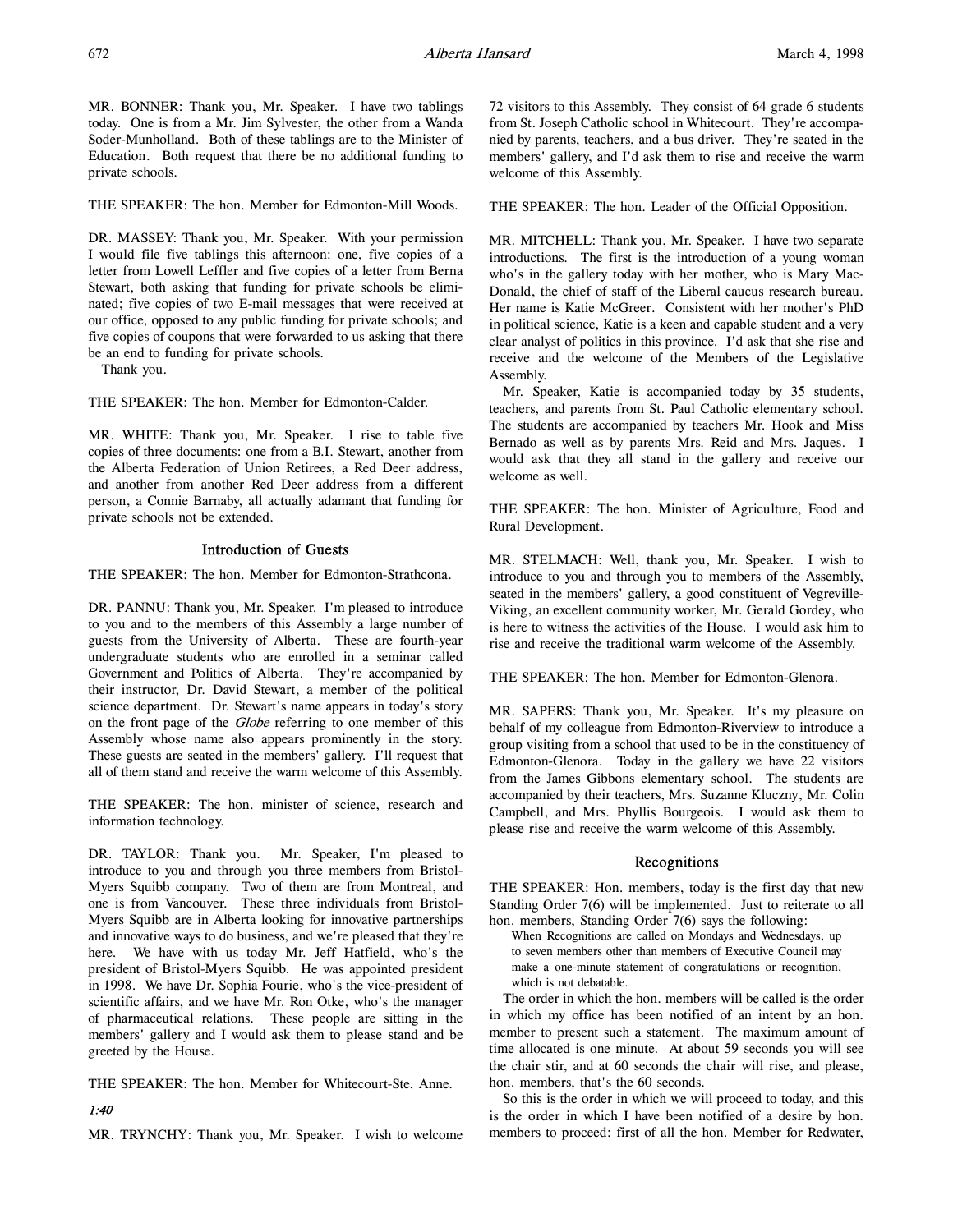followed by the hon. Member for St. Albert, followed by the hon. Member for Calgary-McCall, followed by the hon. Member for Edmonton-Beverly-Clareview, followed by the hon. Member for Edmonton-Centre, then Edmonton-Mill Creek, then Edmonton-Highlands.

The hon. Member for Redwater on this historic moment in the history of the Alberta Legislative Assembly.

## Barbara Smerek's 111th Birthday

MR. BRODA: Thank you, Mr. Speaker. On December 14, 1997, I had the distinct honour and pleasure to attend a Christmas party and birthday celebration at Smoky Lake. The birthday party was in honour of Mrs. Warwara, or Barbara, Smerek, who celebrated her 111th birthday and was recognized as the oldest if not one of the oldest persons living in Alberta. She was born in Austria in 1886. At age 18 she married Mike Your from Poland, immigrated to Canada in 1918, and began farming six miles north of Waskatenau. Upon retirement they moved into the lodge in Smoky Lake. Several years later her husband passed away, and she married Micheal Smerek.

Over her lifetime she has seen many changes. She's gone through two wars. She's seen the change from horse-drawn buggies to modern transportation, the advent of electricity, and landing on the moon.

THE SPEAKER: The hon. Member for St. Albert.

#### Women's Curling Championship

MRS. O'NEILL: Thank you, Mr. Speaker. On Sunday, the 1st of March, the Alberta ladies curling team, representing the Ottewell curling club and skipped by Cathy Borst of St. Albert, along with Heather Godberson, Brenda Bohmer, and Kate Horne, won the Scott Tournament of Hearts with the 11th end tie-breaker. This team of women's athletes demonstrated superior game skills and judgment, and they have truly brought glory to our province, honour to the Ottewell curling club, and joy to us in St. Albert, knowing that this successful team's skip is from our community. Of course I would not want to diminish in any way the gold medal glory won by our Canadian women's curling team in Nagano and other respective provincial champions. However, I would like to point out that our Alberta team won this tournament by playing against the best, and they won.

In conclusion, I'd like to make reference to the current debate about the status of curling as an international competitive sport. The intensity of training for this game of dexterity and strategy is laudable. Congratulations to Cathy Borst.

#### Bruce Howe

MR. SHARIFF: On Sunday, March 1, 1998, the northeast communities of Calgary hosted the Family and Community Pride in North East Calgary Celebration. At this event several awards were presented to individuals who have made significant contributions to society. One of the presentations was the Unsung Hero award. This award was presented to Mr. Bruce Howe, a constituent of Calgary-McCall. Mr. Bruce Howe is the father of Kelly Howe, who was brutally murdered in 1995 by her exboyfriend. She was only 19 years old at the time and the mother of a young infant. Mr. Howe volunteers his time talking to students about the dangers of violent relationships. So far he has spoken to some 7,000 students in 19 different schools. Last year Mr. Howe initiated a fund-raising campaign titled Kelly Howe

Star of Hope and raised some \$13,000, all of which was donated to local women's shelters.

On behalf of the citizens of Calgary-McCall I wish to congratulate Mr. Bruce Howe for his initiative. Mr. Howe is indeed the unsung hero of northeast Calgary, and I congratulate him.

Thank you.

THE SPEAKER: The hon. Member for Edmonton-Beverly-Clareview.

#### Edmonton Swiss Men's Choir

MR. YANKOWSKY: Thank you, Mr. Speaker. I'm delighted to rise and give recognition to the Edmonton Swiss Men's Choir. Formed in 1981, they are in their 17th year of singing not only here in Alberta but in the United States and Europe. The choir consists of 39 members from an assortment of ethnic backgrounds and walks of life. The Edmonton Swiss Men's Choir holds membership in the 100-year-old North American Swiss Singing Alliance.

A notable accomplishment of the choir is their winning a perfect 100 percent score when they performed in front of three judges in Pittsburgh last July. This has never happened in the 100-year history of the alliance. The song, actually a hymn, that won them the award was the choir's rendition of Vater Unser or The Lord's Prayer, composed by Mahler. They took first place in a 1995 competition against 56 Swiss choirs in Switzerland. On March 9 they will be awarded a Salute to Excellence award in a ceremony hosted by the city of Edmonton.

We salute you, Edmonton Swiss Men's Choir.

THE SPEAKER: The hon. Member for Edmonton-Centre.

## Stewart Lemoine

MS BLAKEMAN: Thank you, Mr. Speaker. I am very pleased today to be able to recognize the first publication of two plays by Edmonton playwright Stewart Lemoine. This is a significant moment, as very few of the plays written and produced in Alberta ever get published. The plays, Cocktails at Pam's and Evelyn Strange, have been published by the Playwrights Canada Press.

Stewart Lemoine has been writing and directing plays since 1982. He has written more than 30 plays, several of which have received productions across Canada and in the United States. Stewart joins the ranks of other Alberta playwrights whose works have been published, including Ray Storey, Lyle Victor Albert, Frank Moher, Conni Massing, Sharon Pollack, Eugene Stickland, Brad Fraser, Ken Brown, Robert Clinton, Greg Nelson, and others.

I ask the Members of the Legislative Assembly to join me in recognizing this accomplishment of an Alberta artist.

THE SPEAKER: The hon. Member for Edmonton-Mill Creek.

#### 1:50 International Day to Eliminate Racial Discrimination

MR. ZWOZDESKY: Thank you. Mr. Speaker, it's indeed a special privilege for me to rise on this historic, precedent-setting day, which marks the first day of official recognitions in this Assembly.

March 6 marks the official launch of activities for the International Day for the Elimination of Racial Discrimination. This event is again being undertaken by the Northern Alberta Alliance on Race Relations, a volunteer group of citizens who have as their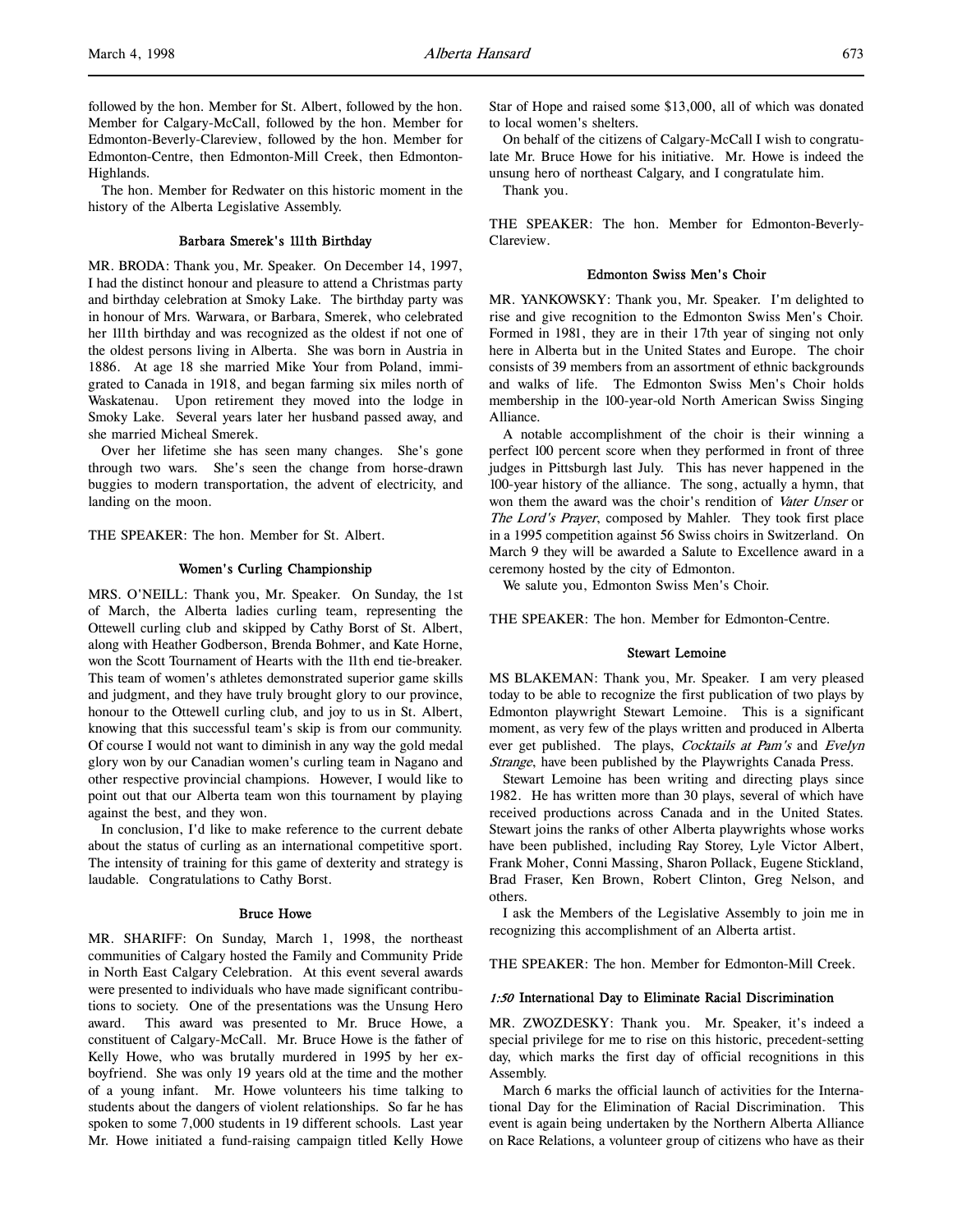mission the elimination of discrimination and stereotyping, which, to our sadness, still prevails in our province and country. I therefore want to formally recognize NAARR and everyone involved in this important initiative, which, when accomplished even to the smallest degree, will immeasurably improve our society and will further the greater cause of understanding and acceptance among Albertans regardless of colour, creed, nationality, or country of origin.

Mr. Speaker, I've often said that racism is like a disease which embodies terms like ethnic cleansing, ghettoization, and apartheid. We must support groups like NAARR in their attempts to vaccinate our society against this disease and to eliminate discrimination once and for all for the good of all.

Thank you.

## Mennonite Centre for Newcomers

MS BARRETT: I'd ask members of the Assembly to join me in congratulating the Mennonite Centre for Newcomers, Alberta's first recipient of the citation for citizenship. They employ 65 fulland part-time workers and hundreds of volunteers, helping some 3,000 immigrants annually in programs such as English as a Second Language, settlement and job counseling, and services for survivors of torture. I'm pleased to say that the centre is located in the riding of Edmonton-Highlands and contributes to the richness of this city.

head: Oral Question Period

#### Alberta-Pacific Forest Industries Inc.

MR. MITCHELL: Mr. Speaker, the deal struck with Al-Pac means that this government is throwing away \$155 million in interest on the original \$260 million loan. This money would have kept 1,000 long-term care beds open, would have employed an additional 800 registered nurses, or would have employed an additional 600 teachers every year for the past five years. It's no wonder that the Premier doesn't want to accept any kind of personal responsibility for this deal. I am tabling four copies of the agreement in principle with Al-Pac dated October 31, 1990, with the Premier's name at the bottom. To the Premier: is this the agreement with Al-Pac that the Premier signed when he was minister of the environment on October 31, 1990, or did he sign other documents confirming that agreement and resulting in this \$155 million loss to Alberta taxpayers?

MR. KLEIN: Well, Mr. Speaker, I don't want to cop out, but that was then; this is now. I am no longer minister of the environment. I am the Premier of this province. When I was minister of the environment, I think that I had a very proud and honourable record. As a matter of fact, the hon. leader of the Liberal opposition had plenty of opportunity had he been on the ball and on his feet in 1991. He was the environment critic. Why didn't he ask the questions then? I mean, it's only been seven years. Does it take him that long to think up a question?

MR. MITCHELL: I did, and the Premier vigorously defended the Al-Pac deal back then, Mr. Speaker. We told him so. We told him so.

Will the Premier deny that he signed the June 29, 1990, letter of understanding formalizing the \$250 million loan agreement with Al-Pac, which has now resulted in the \$155 million loss to Alberta taxpayers?

MR. KLEIN: Mr. Speaker, if he will send it over, I will try to refresh my memory. You know, I don't go back seven or eight years in history. I'm looking ahead. I'm looking to the future of this province, and I'm looking forward to see something that we haven't seen for a long time.

MR. SMITH: Liberal leadership.

MR. KLEIN: Well, Liberal leadership is one of them. The other is a cheque in the amount of \$260 million. I mean, that is big, big money. He talks about what that will buy, Mr. Speaker, in terms of education, in terms of health care. Two hundred and sixty million dollars. Has he ever seen that much money?

AN HON. MEMBER: When he was in Principal. [interjections]

MR. KLEIN: Oh, yeah. Back when he was back with Principal Group maybe he saw that much money, Mr. Speaker, but a lot of people didn't see that much money.

MR. MITCHELL: Mr. Speaker, it's too bad the Premier wasn't looking forward when he started these health care and education cuts.

Will the Premier, then, confirm the commitment he seems to have made moments ago, that when he gets the \$260 million hard, cold cash that he says he's going to get from Al-Pac, he won't give it to the Treasurer but he'll give it to the health authorities and the school boards that need it to do their jobs, Mr. Speaker? Let's have that commitment.

MR. KLEIN: Mr. Speaker, it will indeed go to the Treasurer so we can start to earn something in the neighbourhood of \$250 million in interest to turn \$260 million into almost a half a billion dollars. That's what it's all about.

THE SPEAKER: Second Official Opposition main question. The hon. Member for Edmonton-Mill Creek.

MR. ZWOZDESKY: Thank you, Mr. Speaker. The Treasurer claims that part of his mandate is, and I quote, to be constantly vigilant to try and maximize the return to Albertans on all these previous loans and guarantees. Well, some vigilance must have been lacking yesterday, because Alberta taxpayers are going to lose \$155 million on the sale of the Al-Pac loans to multinational firms whose assets are in the billions of dollars. My question is to the hon. Provincial Treasurer. When this deal is completed and concluded with Mitsubishi and Oji Paper will the Treasurer confirm that unfortunately Alberta taxpayers won't receive even a single sweat-soaked loony from future profits of the Al-Pac pulp mill?

MR. DAY: Well, Mr. Speaker, I tried to give the opposition member credit for some period of time, because he was the one who said and has been saying for a long time that we should do everything we can to get out of these deals. Do everything we can to get out of these deals. I've been taking his advice and pursuing the ways in which we can maximize that return.

You know, they keep talking, Mr. Speaker, about \$155 million that we won't see. The Premier has just talked very clearly, far more articulately than I could, about \$260 million – that's a quarter of a billion – that we will see, that will from the day we get that cheque begin to gain interest, working it's way up to a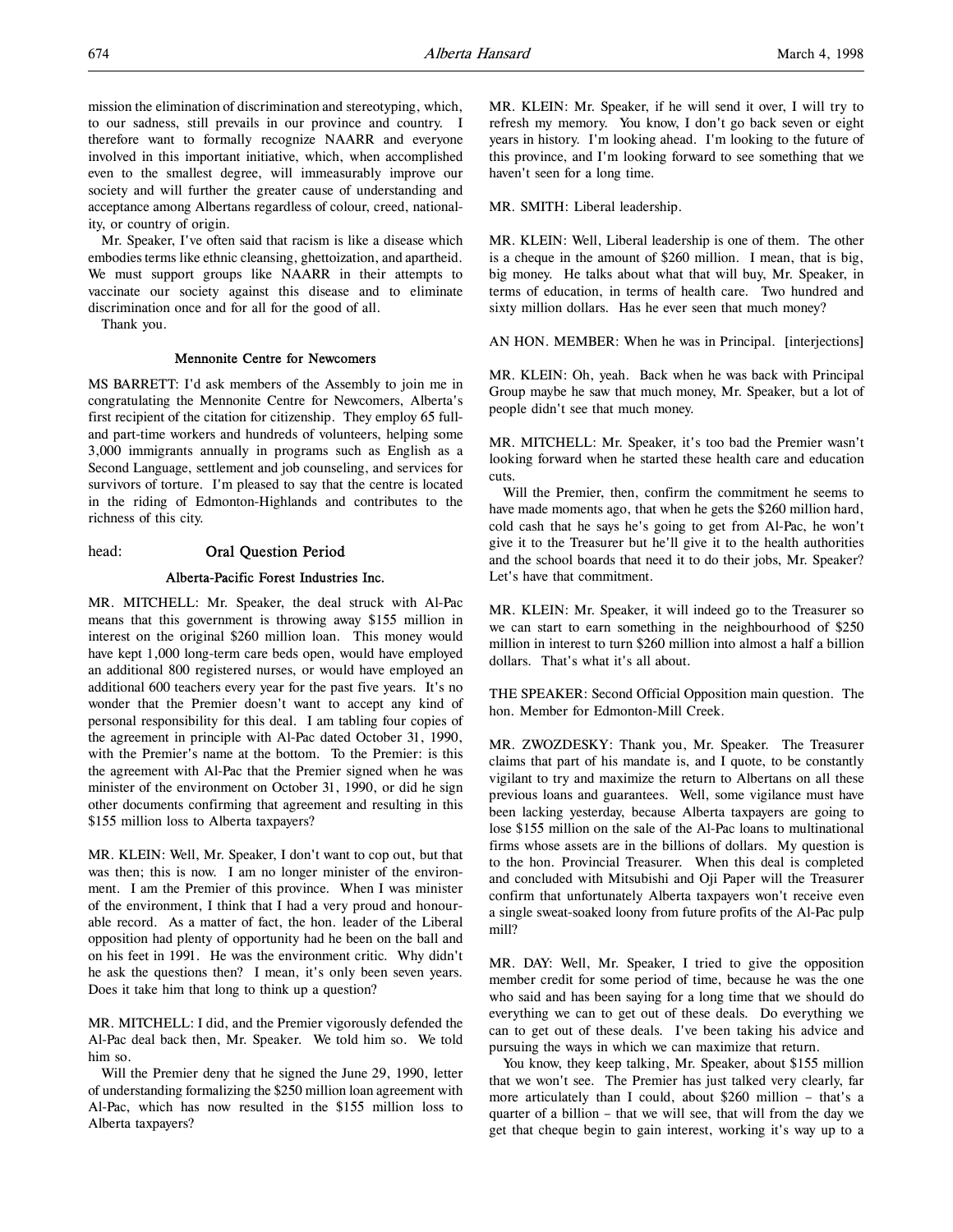half a billion dollars by the same date, the year 2011, at which, if we did nothing and didn't try and get money back, we might have received a final payment.

This was a good deal, Mr. Speaker. Perfect? No. Good? Yes. And a deal that was encouraged by the member opposite.

MR. ZWOZDESKY: I'm always happy when the Provincial Treasurer takes my advice, but I'd like it all taken, not just part of it.

I want to know how it is that the Provincial Treasurer can say that the sale of these loans isn't like just some other shotgun deal, such as was done with Millar Western and others, when in fact he failed to negotiate a provision in this sale that would allow Albertans to share in future profits. You did that with others. Why didn't you do it here?

MR. DAY: We already talked about the future profits and the dividends, Mr. Speaker, that'll be coming to Albertans in the order of half a billion dollars. As I said, it's not perfect, but it's a good deal under the conditions, and that's the deal we're going with.

MR. ZWOZDESKY: My final supplemental is to the hon. Premier, Mr. Speaker. Given that the Premier says that he was not involved in the Al-Pac negotiations and has absolutely nothing to hide – and I want to believe him in that regard, believe me; I really do – will he, then, agree with my request to have the Auditor General perform a special duty review on the Al-Pac loan sale, as he did on the Gainers deal and as he did on the Swan Hills waste treatment plant? Will you do it also here and set the record straight, Mr. Premier?

MR. KLEIN: Well, Mr. Speaker, I have a letter from the hon. member which I have sent over to the Auditor General. Our office has been in touch with the Auditor General relative to – and I see it's not even signed by the hon. member; it's signed by some name per, you know, who obviously did the research and framed the questions. Our information is that to have the government do a special study – and these are very detailed questions, and I'm sure, I am absolutely sure that the hon. member didn't think about these questions. These are accounting questions.

• details of review mechanisms put into place in the September 4, 1991 agreements between the Government of Alberta and Al-Pac and an indication of where the government contemplated using these mechanisms at any time prior to the November 10, 1998 buy-out.

What does he mean by that? That's only one of the questions. I would like him to tell me what he means by that.

## 2:00

I'll go on to the next.

• details of any termination or buy-out provisions in the September 4, 1991 agreements between the Government of Alberta and Al-Pac.

Here's another one.

• an evaluation of the sharing of risk between the Al-Pac joint venture partners, the syndicated banks in the Province of Alberta under the September 4, 1991 agreements.

He didn't dream these questions up, Mr. Speaker.

• exposure to Alberta taxpayers by requiring loan principal and interest to be based on cash flow thresholds and pulp prices that more closely approximated the actual risk assumed by the partners to the September 1991 agreements (i.e. the banks, the joint venture partners and the Province of Alberta).

Mr. Speaker, he did not dream up that question.

It's not even signed by the hon. member. It's signed by a researcher who probably hired an accountant to ask these questions.

Mr. Speaker, I have referred these questions to the Auditor General, but the Auditor General advises me that by limiting himself to those particular technical questions that were not prepared by the hon. member, then he is limited in his review. He said that if he wants to do a proper review, give him the leeway to have the scope, and that's exactly what we're going to do.

THE SPEAKER: The third Official Opposition main question. The hon. Member for Edmonton-Meadowlark. [interjections]

Hon. members, the chair has recognized the hon. Member for Edmonton-Meadowlark, and he actually would like to hear her.

## Health Care System

MS LEIBOVICI: Thank you, Mr. Speaker. Last week the Minister of Health denied that health care is in a crisis. Yet yesterday the Premier admitted that there's a little bit of a crisis, and Edmonton city council unanimously passed a motion urging the government to increase funding to the capital health region. My question to the Minister of Health is: what don't you understand about the word "crisis"? Both the Premier and the city of Edmonton obviously understand what it means.

MR. JONSON: Mr. Speaker, I think I well understand the definition of "crisis." I would like to take the opportunity to clarify, if the hon. member is not aware, that certainly as Minister of Health I was surprised at the difficulties, the challenges that the regional health authority was experiencing. I observed in this House that in credit to the regional authority board and the physicians and the nurses, all the team working in the regional health authority, they were coping with a very extraordinary period of demands upon their emergency services. That is what I said.

MS LEIBOVICI: Is the minister prepared to table in the Legislative Assembly today a list of the regional health authorities who requested additional money and the amounts they have requested?

MR. JONSON: Mr. Speaker, certainly we are in contact with this regional health authority in the city of Edmonton and other regional health authorities. I have met with four or five regional health authorities over the last short period of time. I will be meeting, as outlined yesterday by the Premier, further in the coming week. I have certainly received numerous questions and proposals, but I have not received any overall documentation from that body that is being referred to.

## Speaker's Ruling Decorum

THE SPEAKER: It's interesting. A member of the Executive Council of the government was responding to a question, and he was almost drowned out by comments that were coming from the government side. Just as interesting, the hon. Member for Edmonton-Meadowlark was raising a question, and she's almost drowned out by comments coming from her side. Gee whiz, there's one on each side. I'm sure the hon. members would like to hear the question and hear the answer.

Hon. Member for Edmonton-Meadowlark, would you continue, please.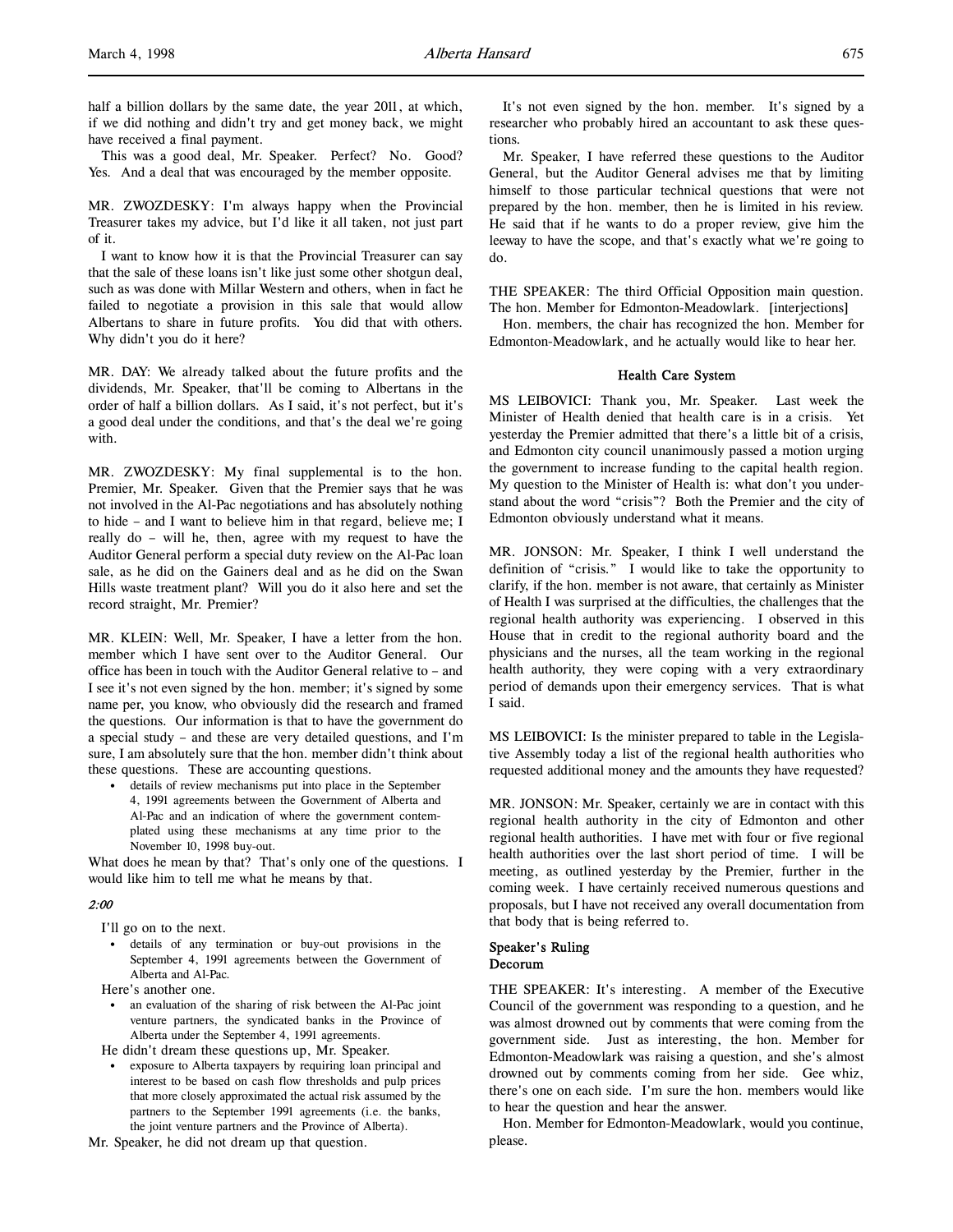MR. HAVELOCK: Point of order, Mr. Speaker

#### Health Care System

#### (continued)

MS LEIBOVICI: Thank you, Mr. Speaker. My third question is to the Provincial Treasurer. Will he let the regional health authorities know how much he can spare to solve the crisis? What's your bottom line? [interjections]

MR. DAY: Mr. Speaker, we were so enamoured with your attempt to settle down the noise that was going on that we're just going to have to ask for a repeat of that question.

THE SPEAKER: Actually, no. We're going to move on to the leader of the ND opposition, please. [interjections]

MS BARRETT: Do you guys like heckling me?

## Economic Development Staffing

MS BARRETT: Mr. Speaker, last year in his now infamous speech to a Toronto privatization conference the now Minister of Energy bragged about how he'd cut out all the fat at the top levels of the Department of Economic Development. We know the government likes to brag about how much it cuts its bureaucracy, but it's pretty clear that the government's real priority is cutting frontline staff and not their top level mandarins. I'd like to ask the Minister of Economic Development why she has hired three new assistant deputy ministers and three additional executive directors since she became minister just 10 months ago.

MRS. BLACK: Mr. Speaker, clearly when I moved into the portfolio, I was completing the restructuring of Economic Development that had been started by the previous minister. Through a thorough review with an outside consultant, Coopers & Lybrand, we determined that Economic Development had to be shaped in a different direction, and that meant structuring it differently and of course putting senior management people in charge of certain areas and divisions. That created the three ADM positions.

MS BARRETT: Well, how can the minister justify having such a top-heavy bureaucracy consisting of a deputy minister, three assistant deputy ministers, eight executive directors, and 49 directors; in other words, 61 senior managers in a department that's only got 190 employees?

MRS. BLACK: Well, Mr. Speaker, if the hon. member would follow through on the whole realignment of the ministry, she would clearly see that the people that have been in this ministry have been deployed into different areas. Through a manpower and training process we have moved people around and shifted them into areas where their background is best suited to the positions we want them to handle. That has meant moving people from areas that were mainly central in the department out into the regional areas such as, again, re-establishing the collocation office in Calgary and the one in Red Deer. So we are still in the process of realigning people, and those positions have been shifted dramatically.

The clear positions that are firm today are the deputy and the three ADM positions plus one executive director that handles finance and administration. The process is still ongoing, and those functions are changing. The realignment is continuing on.

MS BARRETT: Well, as this process of unfolding occurs, will the minister tell the Assembly how she can justify the transferring of the investment and business attraction branch of the department from Edmonton, the capital city, to Calgary, and is she planning even more staff transfers to Calgary, which would be typical of what this government has been doing in the last five years?

MRS. BLACK: Mr. Speaker, it's unfortunate that the hon. member wasn't in attendance at the estimates last night when we talked . . . [interjections] Oh, I'm sorry. I'll retract that. I apologize.

Clearly with the restructuring that we have gone through, we are moving people not only within the ministry throughout the province but across ministries to make sure that we have people in the best places throughout government. If you looked at our business plan where you can see the tearing down of the silos between departments to have government working as a team concept for Economic Development across ministries, you can see people moving back and forth so that they're in the best positions based on their background.

Furthermore, the interesting part of the realignment is that clearly people will be moved where there is a need for that person to be. If that means it's in Red Deer or Calgary or Grande Prairie or Edmonton, people will be deployed throughout the province.

THE SPEAKER: Well, maybe we'll have more luck with the hon. Member for West Yellowhead, followed by the hon. Member for Calgary-Buffalo.

## 2:10 Alberta Tourism Partnership

MR. STRANG: Thank you, Mr. Speaker. As you realize, as the Member for West Yellowhead constituency, with tourism being so popular in the province I've been receiving many calls from Albertans who are asking what happened since the announcement to cancel the contract with the Alberta Tourism Partnership Corporation was made. I'd like to direct my question to the hon. Minister of Economic Development. Can the minister tell me what progress has been made?

MRS. BLACK: Mr. Speaker, I'm very pleased to be able to announce to the Assembly that through lengthy and extensive discussions with the Alberta Tourism Partnership Corporation we have come to an agreement that effective March 1 Price Waterhouse will assume control of the day-to-day delivery of marketing and promotion of the Alberta Tourism Partnership Corporation.

I'm also very pleased to announce today to the Assembly that the marketing staff of the Alberta Tourism Partnership Corporation will be offered employment by Price Waterhouse to ensure that there's a continuation of this marketing and promotion of Alberta tourism. I think it's a step in the right direction.

This agreement, Mr. Speaker, I believe is in the interest of the industry. It will also ensure that the expertise that is there at ATP will be continued and will be available to the industry. It will also have a positive effect, I believe, in continuing on with the promotion of this industry, and it will address the issues that were raised by the Auditor General in looking at performance measures. Let me reiterate, as I have from the very beginning, that our government is very committed to the promotion of tourism and to the ongoing funding of that promotion.

MR. STRANG: Thank you, Mr. Speaker. My first supplemen-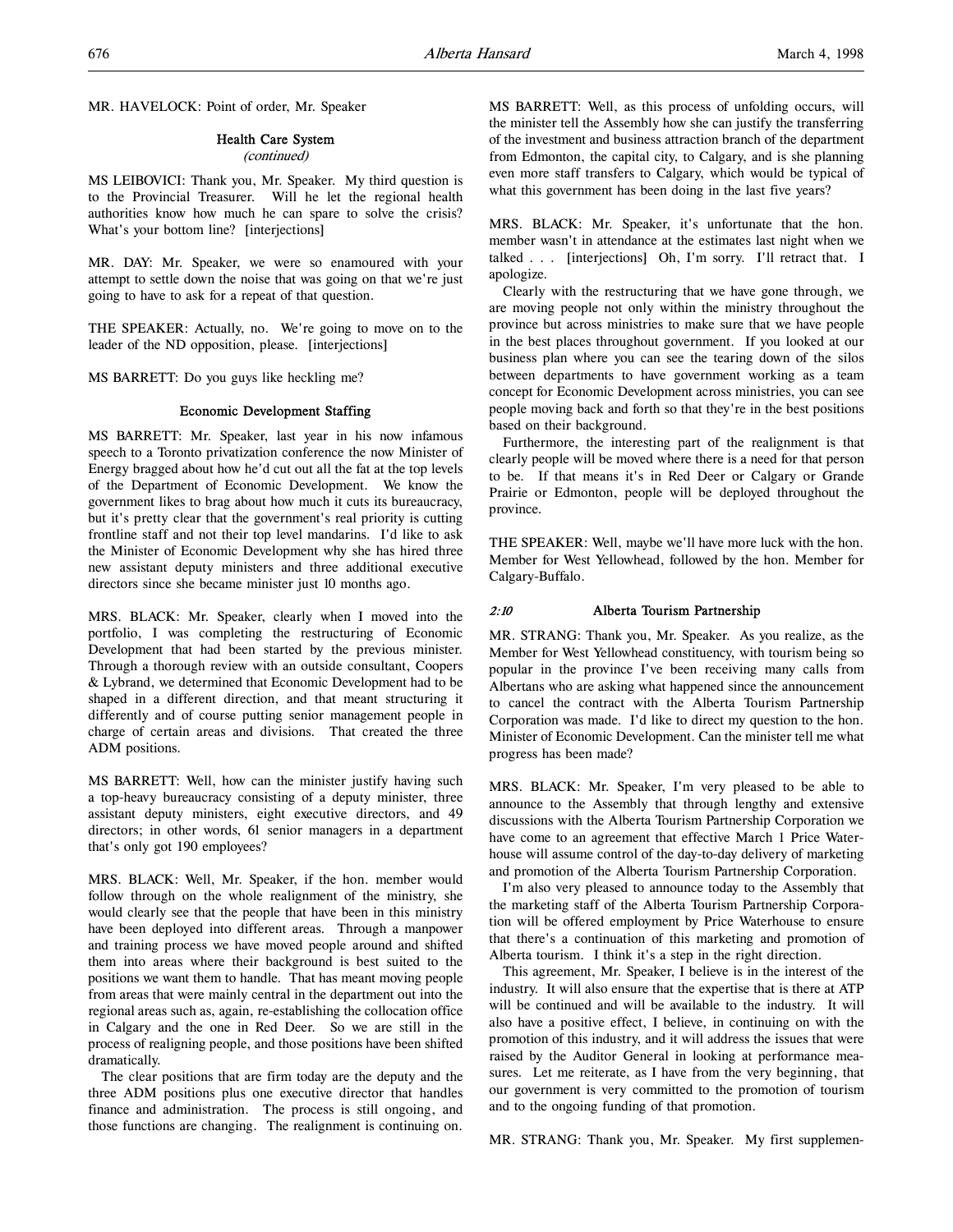MRS. BLACK: Mr. Speaker, from the very beginning there have been three major objectives of making this move. One was to maintain the presence of the industry and the continuity within the industry. Another was to preserve the intelligence of the staff that were with ATP and the employment of those people. The other was to put forward a proposal that was clearly transparent, open, and fair. We will be announcing shortly a very broad-based industry consultation process, and the input from the industry will be shared with the stakeholder group and the interim management team as we put forward the basis for the request for proposals. We want to have this process completed as quickly as possible as we want to have the contract let, but it will be open and fair and available to the industry and based on industry dialogue along with ratification by the Auditor General of the performance measures before the RFP goes out.

MR. STRANG: Thank you, Mr. Speaker. My second supplementary is: will the same minister advise me if the Alberta Tourism Partnership Corporation will be able to bid on this new contract?

MRS. BLACK: Well, Mr. Speaker, this is going to be a very open process and fair to all. Under this agreement that we have reached, the staff members that will be offered employment by Price Waterhouse to go through the transition process will move over and work with Price Waterhouse. There will be some people who will stay with Alberta Tourism Partnership Corporation. It is a corporation, and they will be given the same fair treatment as any other person wanting to bid on this contract. It is an open and fair contract. Let me make it very clear that the contract has been taken over by Price Waterhouse effective March 1, and the process will be open to all bidders, including ATP.

THE SPEAKER: The hon. Member for Calgary-Buffalo, followed by the hon. Member for Red Deer-South.

## Health Care System (continued)

MR. DICKSON: Thank you, Mr. Speaker. Albertans looking for action on our current health care crisis are mystified. The Premier's plan to deal with this crisis is still very foggy. After all, it's still unclear just who's going to solve the crisis: the Provincial Treasurer, the Health minister, the council of RHA chairs, some new task force. My question is to the Health minister this afternoon. Since the Premier and the minister have steadfastly ignored since at least the middle of January of this year the advice they received from regional health authorities as to their needs, what's the point of yet a further process of more and more meetings? What's the point, Mr. Minister?

MR. JONSON: Well, Mr. Speaker, before addressing the question directly, I do have to comment that I find the question somewhat ironic, inconsistent, in that I can recall several times when questions have been posed from across the way about there not being enough consideration, enough consultation. Of course we do always try to consult and seek the views of Albertans.

With respect to the issue that the member is alluding to, the overall funding situation with respect to regional health authorities in this province, as the Premier has indicated in this House, we

are certainly open to listening to and meeting with the regional heath authorities, looking at the issues they bring forth and also putting forward some of the initiatives and views that we have on the matter of funding. That is the way we will consider this overall issue. Certainly we take under advisement the representation we receive.

MR. DICKSON: Mr. Speaker, since the statutory mandate of regional health authorities includes to assess on an ongoing basis the health needs of the health region, to determine the priorities in the provision of health services in the health region, the RHAs appear to have done their jobs. Why won't the Minister of Health do his and provide the funds necessary since patients are at risk every day this government delays?

MR. JONSON: Well, Mr. Speaker, it's not that many days ago, but on February 12 the budget of the province of Alberta was put forward. Prior to that, in January, to give lead time to regional health authorities, we announced funding for the coming year. I could use different examples, but in the example of the Capital health authority, some over 50 millions of dollars announced, another \$33 million approved through supplementary estimates for eliminating their debt. A very, very significant response has been provided through the budget. So certainly that is being addressed and will be addressed further.

MR. DICKSON: My final question, Mr. Speaker, would be this: will the Minister of Health commit in the House this afternoon that the minute the regional health authorities have made it clear enough so that the Alberta Health officials understand what the need is, the funding will be available immediately, whatever that number is? Will he make that commitment in the House this afternoon?

MR. JONSON: Mr. Speaker, the delivery of health in this province is of extremely great importance to the province of Alberta. With respect to decisions that we make pertaining to our regional health authorities and the overall health care system, we will only do that after careful and deliberate consideration, and we will make our decisions in due course in the way we think is best for the province overall and for the health care system.

## Child Welfare

MR. DOERKSEN: Mr. Speaker, my questions today are for the Minister of Family and Social Services. Last month in Red Deer a four-year-old child died tragically while in the care of his natural mother. At that time and immediately following the child's death, the minister announced that he would request an internal review of this case. Would the minister please advise this Assembly what the status of that investigation is?

DR. OBERG: Thank you very much, Mr. Speaker. The hon. member is entirely correct. At the time of the tragic incident in Red Deer, I asked for a complete investigation, and I received the complete investigation today. It is now finished. I must also mention to the hon. member that there are two other investigations under way. There is a criminal investigation associated with a criminal case. The medical examiner has the option to hold a fatality review inquiry following the criminal case as well.

## 2:20

MR. DOERKSEN: Mr. Speaker, can the minister at this time share the findings of his review of this case?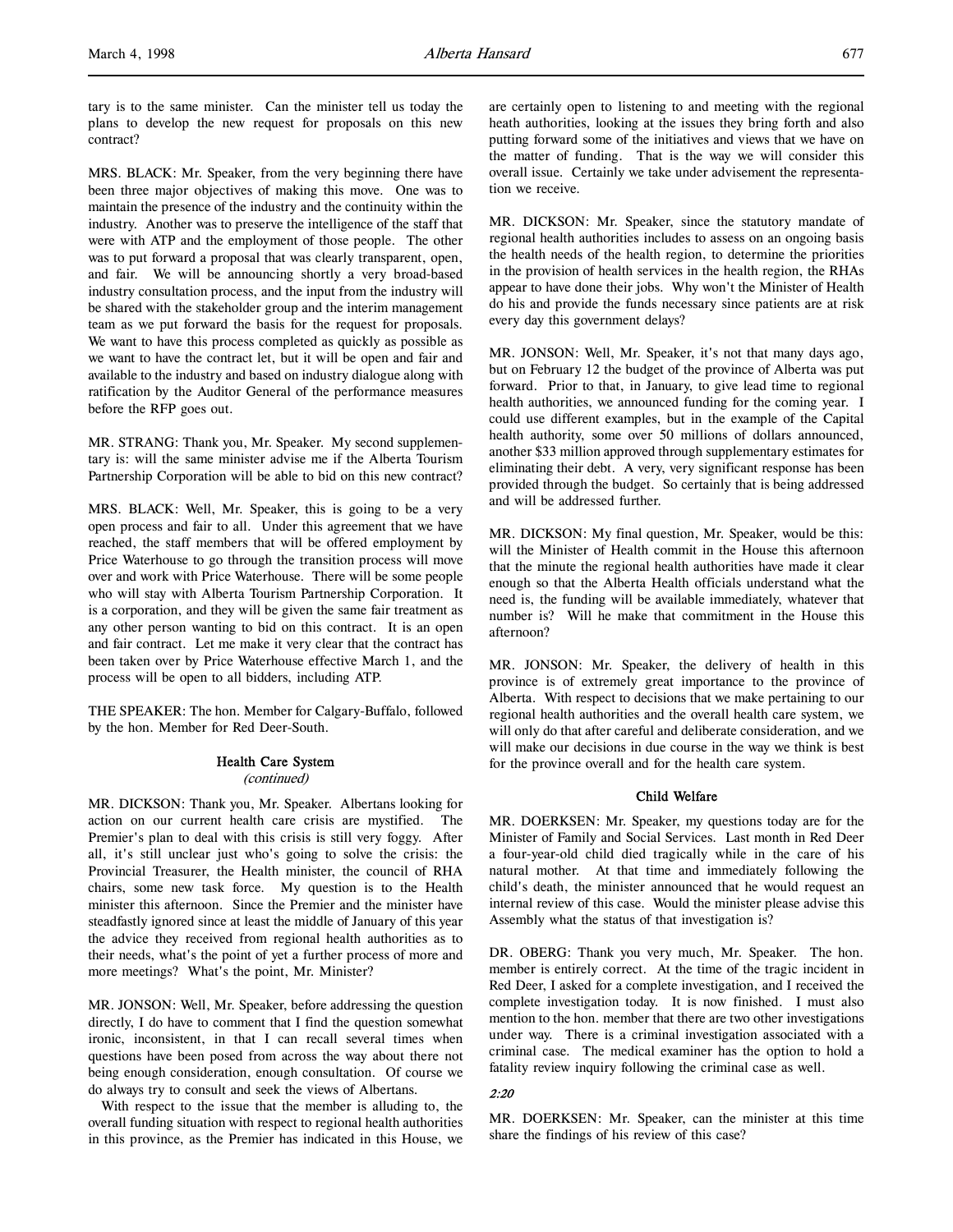DR. OBERG: Thank you, Mr. Speaker. I would be more than happy to. The one issue that we have is that we have been advised by the Justice department that because this case is under criminal review, because it is before the courts, we cannot release the report until the criminal case is finished. I will say to the hon. member that there were some very good observations put forward by this committee, and these observations will be looked at extremely seriously and action will be taken.

MR. DOERKSEN: Again to the Minister of Family and Social Services: given the importance that this case represents to the policy in child welfare, will the minister commit that he will release the findings of this review once the criminal trial is completed?

DR. OBERG: Yes, Mr. Speaker. I believe that this trial and this case represents a very important aspect of Family and Social Services. This is a child that potentially has fallen through the cracks. Once the criminal case is complete, I will be more than happy to release the data and the report on this case.

THE SPEAKER: The hon. Member for Edmonton-Mill Woods, followed by the hon. Member for Calgary-North West.

## Private Schools

DR. MASSEY: Thank you, Mr. Speaker. The government's handling of private school funding grows suspect. A private member's bill, a special provincial task force, an announcement of funding support before that task force reports, and now a leak to the press that funding for private schools will be increased by 20 percent. My question to the Minister of Education: is all of this but a roundabout way of diverting more public funds to private interests?

MR. MAR: Mr. Speaker, the task force was created in response in part to the private member's bill. The purpose of the task force was to canvass the opinions of Albertans on the subject of the role private schools have in the delivery of education in the province of Alberta. The hon. Member for Calgary-Glenmore, who was charged with the responsibility of undertaking this job, has done an exceptional job. He has traveled to eight communities throughout the province and held public meetings. There have been 400 people who made presentations to those meetings. Twelve thousand people have expressed their interest in writing on this particular issue.

This is no different than other task forces that government has charged with a responsibility of canvassing the opinion of Albertans. At this time the task force report has been submitted to government, and as has always been the practice of this minister and of this government, once the report has been reviewed by our respective committees of government, we will be prepared to table a response to it at that time.

DR. MASSEY: Thank you, Mr. Speaker. Will the minister give us a new date, then, when we can expect the report of the task force?

MR. MAR: Well, Mr. Speaker, I won't commit to a particular date except to say that as has been my practice and the practice of other ministers in this government, this report will be made a public document once it has had the opportunity to be reviewed by our standing policy committees, our caucus, our cabinet. That has always been the practice of this minister, and that's been a consistent practice over the last five years, as I know the hon. member is aware.

THE SPEAKER: The hon. Member for Calgary-North West, followed by the hon. Member for Edmonton-Calder.

## Sour Gas Well Drilling

MR. MELCHIN: Thank you, Mr. Speaker. The energy sector is of vital importance to the constituents of Calgary-North West, as to all of Alberta, as well as concerns with health and safety factors related to the energy sector. A number of my constituents have contacted me with regards to a concern they have with a proposal of Canadian 88 Energy Corporation to drill a level 4 sour gas well just outside the city limits. They are organizing at this stage to prevent the drilling of such a well. To the Minister of Energy: what process is there for their concerns to be heard, and what criteria might the Energy and Utilities Board use to approve such a sour gas well?

DR. WEST: Mr. Speaker, the drilling of sour gas wells of level 4 nature is of concern to the AEUB, and they take every precaution and every hearing available to the public to ensure that their concerns are heard and safety is addressed. The constituents of yours did come forth on February 23 and express these concerns, and therefore the review of the application was put forth to May 4.

The EUB has set out some specific criteria as it relates to the drilling of sour gas wells. It requires companies to evaluate the potential hydrogen sulphide release rate of every well which will penetrate formations that may contain  $H<sub>2</sub>S$  and to plan for safe drilling operations consistent with potential occurrences. Each application for a well licence must include the results of that evaluation. As you said, this is a level 4 sour gas well, and it has the potential release of 6 cubic metres of sour gas or greater. It has a minimum location that it must be away from residential dwellings or unrestricted country development.

The board will be listening to this application and the concerns, applying these criteria to its location, and will be coming forth with a decision.

MR. MELCHIN: Mr. Speaker, again to the Minister of Energy: what regulatory control do we have to protect the health and safety of the public given that sour gas is dangerous and that exposure can cause problems ranging from simple headaches at low levels to death at higher levels?

DR. WEST: Mr. Speaker, there was some heckling here as it related to ecological reserves, but when we get through looking at an application in the province of Alberta, anywhere that well is drilled, it is drilled in a safe manner. I would have it understood that whether it's an ecological reserve or outside the city of Calgary, the same precautions are taken for the human risk as well as the environmental risk. So I find that those type of comments totally misunderstand the resource industry direction in the province of Alberta.

Looking at the question, to look at what regulations are in place in drilling such a well, special equipment, procedures, training, and safety devices are required. These include a special drilling plan that includes casing details, blowout prevention, stack configurations, BOP manifold configurations, mud gas separators which remove sour gas from the drilling mud which stabilizes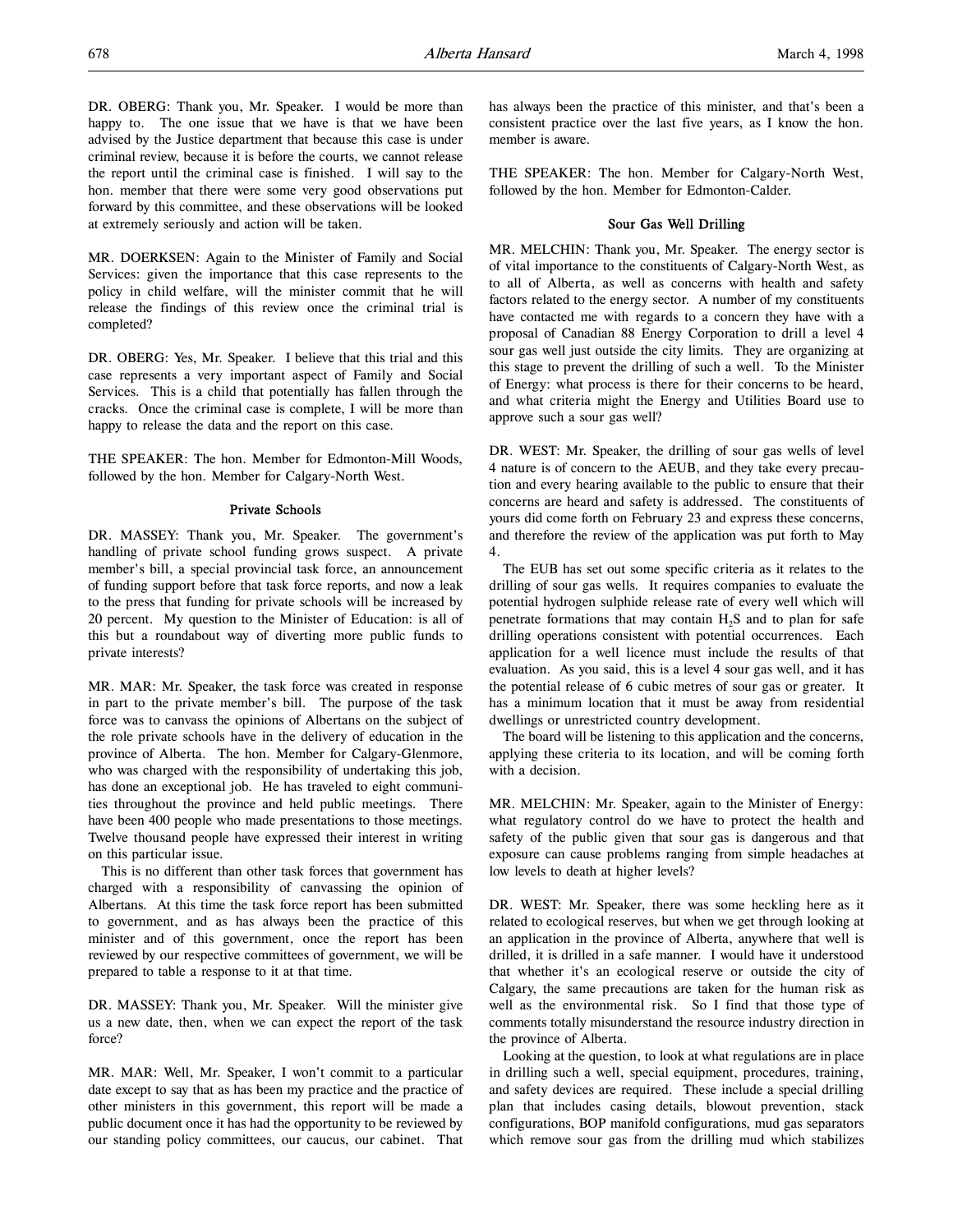pressures in the well bore and drill pipe. Special well-monitoring equipment is also used, such as continuous sulphide monitors, ambient sour gas detection equipment, automated mud tank volume monitors, and indicators for measuring hook load, pump pressure, and pump strokes per minute, to name only some of the systems and devices. Also, there is special training to work on sour gas wells. On-site supervisors, rig managers, and drillers must have current sour well certification and experience in drilling sour wells. On-site service personnel, such as mud men, loggers, and geologists, must also have previous experience in sour well drilling operations.

MR. MELCHIN: My final question, Mr. Speaker, is again addressed to the Minister of Energy. What's the track history of the other sour gas wells in Alberta, and are there other sour gas wells within the proximity of highly populated areas?

DR. WEST: Mr. Speaker, there are other gas wells close to residential areas. In fact, the level 3 and level 4 have the same requirements to provide a .1 kilometre separation distance between it and any dwelling where there are residential areas, as well as a .5 kilometre separation distance between it and any unrestricted country development.

The other question is: have we had any problems with sour gas wells, and what is the safety record of Alberta? It is excellent when you take it on a worldwide basis, and the specifics of that I'm going to bring forth in a report on sour gas wells and their history. That doesn't mean there haven't been some occurrences in certain areas, but the technology advancements and research done and safety requirements since those has made Alberta one of the safest places in the world to drill for sour gas.

THE SPEAKER: The hon. Member for Edmonton-Calder, followed by the hon. Member for Wetaskiwin-Camrose.

## 2:30 Forest Management

MR. WHITE: Thank you, Mr. Speaker. This is a copy of the Alberta forest conservation strategy and its attendant documents that went into it. It, in fact, is the culmination of some 800 Albertans putting their time into a document, mostly on a volunteer basis, and this, sir, is the government's response to the culmination of all that volunteer work. This, sir, is called The Alberta Forest Legacy: Implementation Framework for Sustainable Forest Management. My questions are to the minister of environment. Sir, is this painfully thin document all there is for the government's policy on forest management?

MR. LUND: Mr. Speaker, actually the Forest Legacy document also brings in the expert panel report that we have and combines that in with the forest conservation strategy. The Forest Legacy document is an implementation plan that will deal with the issues that were addressed in the forest conservation strategy. As a matter of fact, we also took some information out of the report from the Round Table on Environment and Economy, so the Forest Legacy document, in fact, is a greater collection of information and science that we will be using in the future as we move forward to ecological management and sustainable development in the forest industry.

MR. WHITE: Mr. Speaker, my question further to the minister: if this document is entitled Implementation Framework for Sustainable Forest Management, then why is it there's absolutely nothing specifically in this document as it relates to any biological diversity and guarantees of biological diversity in the province?

MR. LUND: Mr. Speaker, if the hon. member would take the time and get the other reports I have mentioned, he would find that, in fact, the information in the Forest Legacy document relates back to the scientific information in those other reports I referred to.

MR. WHITE: Mr. Speaker, to the minister: where in this painfully thin document are there any specific directions as to how the forests are to be managed and conserved for the betterment of all Albertans? Where? Anywhere?

MR. LUND: Well, Mr. Speaker, I guess the hon. member's problem is that we don't have things laid out in a massive document. Probably he would like to have a video. We don't have that. But the fact is that if you search through the document, you will find that it lays out a plan on how we can move forward with managing our forests in an ecological setting and how we can move forward in a sustainable forest management regime.

THE SPEAKER: The hon. Member for Wetaskiwin-Camrose, followed by the hon. Member for Edmonton-Gold Bar.

#### Dutch Elm Disease

MR. JOHNSON: Thank you, Mr. Speaker. For the past several years Dutch elm disease has been making its way west and north in North America to the point where it now threatens the elm trees in Alberta. This dreaded disease is of concern to many Albertans, including many in my constituency. To the Minister of Agriculture, Food, and Rural Development: is there evidence that this disease has actually made its way into Alberta, and if so, what is your department doing to prevent or control this destructive disease to our elm trees?

MR. STELMACH: Thank you, Mr. Speaker. There have been a number of beetles trapped in the province of Alberta. However, there is no evidence of Dutch elm disease following complete monitoring of the trappings of the beetles.

MR. JOHNSON: Are there varieties of elm trees resistant to Dutch elm disease, and can they be grown in Alberta?

MR. STELMACH: There are, Mr. Speaker, a number of varieties of Dutch elm disease resistant trees that can be grown in the province. However, our concern is with the trees that are presently mature. We're monitoring those with the help of municipal jurisdictions to ensure that none of them are infected. If there is any sign of any infection on the trees, we will promptly work with those municipalities to remove, prune, and properly dispose of the contaminants.

THE SPEAKER: The hon. Member for Edmonton-Gold Bar, followed by the hon. Member for Bonnyville-Cold Lake.

### Pine Shake Roofing

MR. MacDONALD: Thank you, Mr. Speaker. There are still more problems in the Department of Labour. The latest victims of this department are the 10,000-plus homeowners in northern Alberta who have installed pine shake roofs since 1992. Despite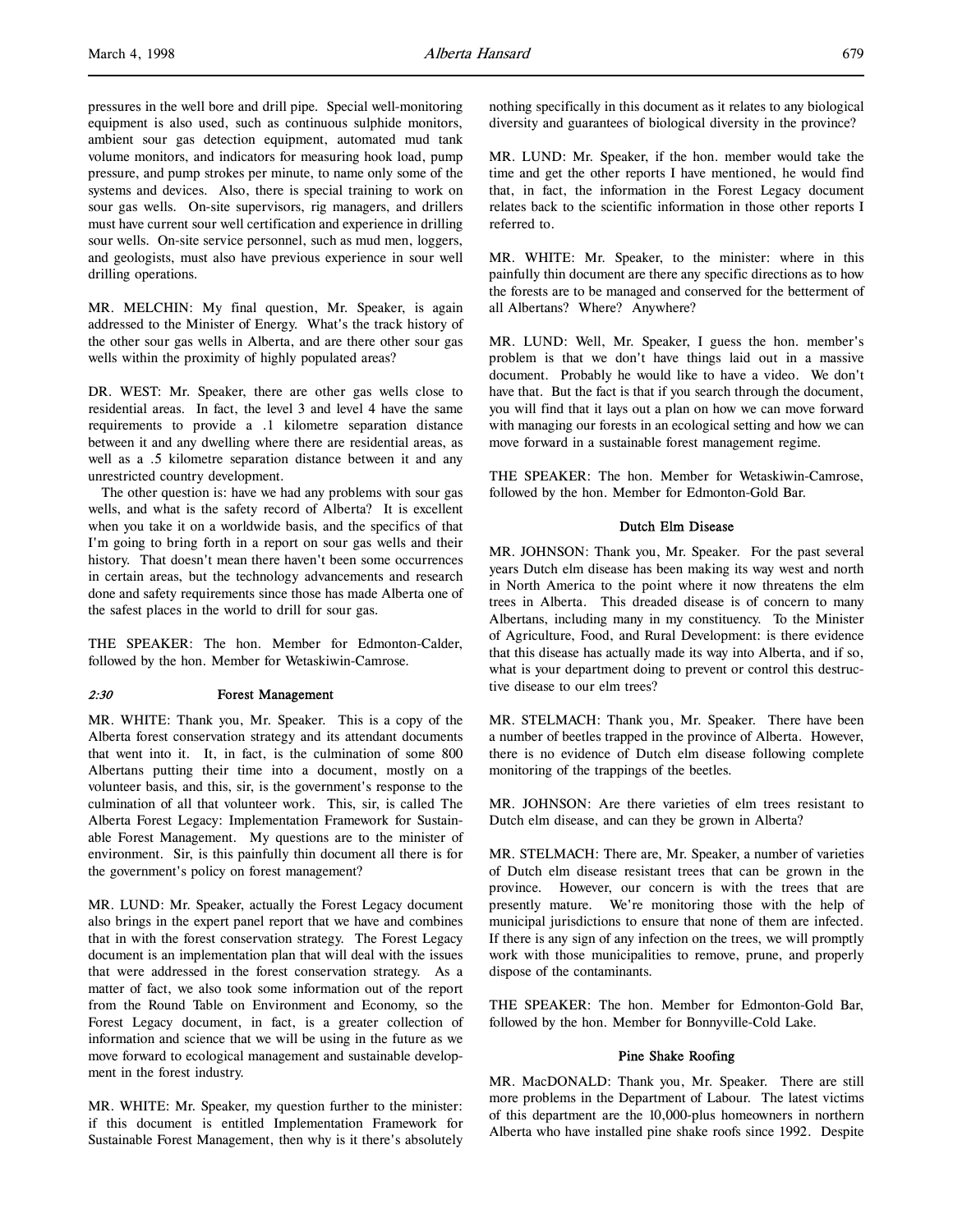getting product approval from the department, these untreated pine shake roofs have already started to deteriorate. Homeowners and prospective homeowners need to know about this serious problem. My questions are for the Minister of Labour. On what basis did your department give product approval for the use of these untreated pine shakes?

MR. SMITH: Well, Mr. Speaker, the untreated pine shakes have been used in Alberta for over 10 years. They estimated that the life expectancy of pine shakes would be as long as 25 years, similar to that of cedar. What has happened is that with untreated pine shakes subject to weather conditions in roofing applications, there is some evidence of premature decay caused by a fungus which thrives under moist conditions, which is to say that there indeed may be a fungus among us.

Not only are we raising the roof in Alberta in unparalleled amounts of new construction; we are also looking at raising the standards in the Building Code. We will look very carefully at the use of only treated shakes. I would expect that the new Building Code would be out for discussion very shortly, Mr. Speaker.

MR. MacDONALD: Mr. Speaker, to the Minister of Labour again: when did your department learn of this serious problem, and why has your department not done anything to inform the homeowners, for instance, in Stony Plain, St. Albert? Why have they . . .

MR. SMITH: Mr. Speaker, the department does not approve or disapprove the use of products in the marketplace.

MR. MacDONALD: I didn't hear his response, Mr. Speaker.

## Speaker's Ruling Decorum

THE SPEAKER: I'm not at all surprised at that, hon. member. I've heard very few questions and very few responses. This has not been a good day for this Assembly in terms of the eyes of the people of Alberta. I could you assure of that.

I believe you've had your third question now. Please proceed with your supplementary.

#### Pine Shake Roofing

(continued)

MR. MacDONALD: Will the Department of Labour be compensating these homeowners for the cost of fixing their roofs since your department's building standards were completely wrong?

MR. SMITH: I can only reiterate, Mr. Speaker, for the good graces of the member, that the department neither approves nor disapproves the use of any products.

THE SPEAKER: The hon. Member for Bonnyville-Cold Lake, followed by the hon. Member for Edmonton-Centre.

#### Adult Education

MR. DUCHARME: Thank you, Mr. Speaker. Yesterday I posed questions to the Minister of Advanced Education and Career Development about the fairness of adult education fees. To the same minister. You replied that publicly funded adult education services were provided by the Alberta Vocational College of Lac

La Biche. I believe you misunderstood my question, as I knew that AVC offered upgrading to adults so that they can complete their high school and get some pre-entry employment training. So I'll try again. Is it fair that adults requiring upgrading courses to maintain or expand their employment have to pay higher fees for courses offered by private providers compared to Albertans who have a college in their community?

## 2:40

MR. DUNFORD: Well, first of all, Mr. Speaker, I'll apologize to the member if there was any misunderstanding on my part for the question yesterday.

Mr. Speaker, to answer directly the question, this ministry cannot guarantee that we would have a postage-stamp service in terms of delivery of postsecondary courses throughout the province. What we need to do, I think, in this particular case is make sure that any adult that finds himself in that particular situation works closely with his career development centre to see if there's some way in which we can come to grips with this question that's being asked.

MR. DUCHARME: Thank you, Mr. Speaker. To the same minister: will the minister consider providing government-funded adult education courses? These programs have already been established. Could they be provided at no charge to these private providers in these communities where the colleges do not exist?

MR. DUNFORD: Well, I think that to address that one, I want to say again that we are not in the business of providing grants just automatically to private vocational schools. What we need to do is work through the career development centre up there. We're very proud of the career development network that we have throughout this province. If there's an adult that finds himself in this situation, go to that centre. What we are trying to do here in the province, Mr. Speaker, as much as we can, is have money follow the student. That's what we'd want to do again in these particular cases.

THE SPEAKER: The time for question period has now left us.

## head: Statement by the Speaker

## Designated Departments under Standing Order 58(7)

THE SPEAKER: Hon. members, prior to dealing with the three points of order that have arisen today, I do want to deal with a matter that I've received some correspondence on. The chair has received some communications outside the House concerning the designation of departments' estimates under Standing Order 58(7). I would like to share with all members the chair's interpretation of this provision. You all have copies of the Standing Orders if you want to take a look at 58(7).

For the benefit of members, Standing Order 58(7) states: A department's estimates may not be designated under this Standing Order if consideration of those estimates has been concluded or the department's estimates have been previously designated under suborder (4).

So the two in question are 58(7) and 58(4). Oddly enough, this provision is one of the clearer and less ambiguous provisions in our Standing Orders.

If one were to take the example of our Treasury estimates, that were designated by the Leader of the Official Opposition for consideration by the Committee of Supply on Thursday, February 26, 1998, of course the estimates were not considered that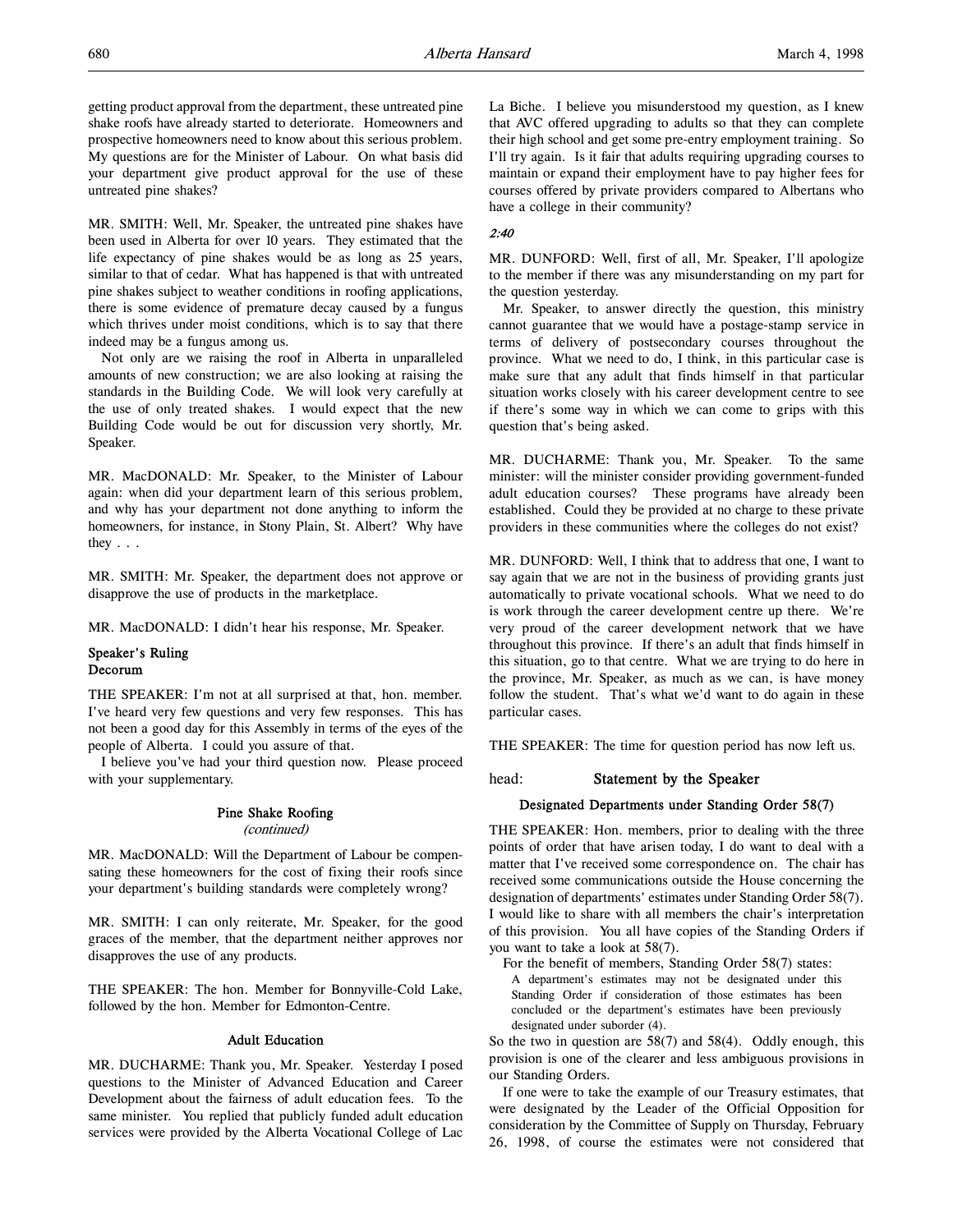Accordingly, the estimates of Treasury or of any other department that has been previously designated, such as Executive Council, cannot – I repeat cannot – be designated again for consideration on a Thursday.

In the case of all three purported points of order, I say exactly that: purported points of order.

The hon. Member for Edmonton-Mill Creek.

## Point of Order Imputing Motives

MR. ZWOZDESKY: Thank you, Mr. Speaker. I rise under a very unusual circumstance, because I don't think I've ever had to stand on a point of order in this Assembly before. I may stand corrected, but I believe this is the first time.

THE SPEAKER: Sorry, hon. member. There's nothing unusual about your not having stood before on a point of order. Let's get to the point of order with the proper citation and move forward.

MR. ZWOZDESKY: Thank you. The point of order specifically, Mr. Speaker, is item 23(h), where the order states that it is improper for any members to make allegations against other members and that it's improper for members to impute "false or unavowed motives to another member."

As you'll recall, Mr. Speaker, this surfaced when the Premier was responding to a question during question period today. I feel very strongly that I was somewhat slandered by the Premier's comments. I don't engage in cheap shots. That's not my style. I think the Speaker and all members of this Assembly know that that's not one of my tactics. For the Premier to allege that a letter bearing my name and on my letterhead was not authored by me and not authorized by me is a very serious allegation that is not only unfounded, but it's untrue and it's damaging to my personal character and my integrity.

The fact is that the letter I sent to the Premier was dictated by me, and it may contain some technical language which perhaps he's not familiar with. And I say that politely, because it has been a long time since he's looked at it. That technical language appears in the actual Al-Pac agreement, which I have read not once, not twice, but three times so that I knew where I was going on this issue. I've been very careful with it, but I've been persistent on it. Since the province sprang the Al-Pac announcement on us during question period yesterday, virtually with no advance notice, and since the Assembly sat until 5:30 p.m. yesterday – and I was here for that – there was time only to dictate a letter as quickly as I could and get it to the Premier as quickly as I could before the close of the business day.

All members of this Assembly, Mr. Speaker, make every effort to sign their own correspondence, and we all appreciate that. I, in particular, am very careful to steadfastly adhere to that principle. I sign virtually all of my own stuff. I read it carefully, and I edit it. But on occasion, such as yesterday, and because of unusual circumstances created by this sudden announcement, some correspondence had to get dictated – and that particular one did – to meet the pressures of the deadlines before us.

I believe all members of this Assembly have occasionally found themselves in similar situations, but I would never stoop so low

as to criticize them on that petty point. I believe that the Premier's accusation imputes a false and unavowed motive to me and possibly to other hon. members of this Assembly who on occasion find themselves in that occasional spot, and I know for a fact that some cabinet ministers do. I don't criticize them for it, because I appreciate how busy they are and how hard they're trying to do their jobs.

I want to draw the Speaker's attention to a letter dated November 10, 1997, which I personally wrote and personally signed and delivered to the Auditor General. This letter deals with the potential sale of the Al-Pac loans, and it contains some sophisticated language as well, similar to the language that I used in my letter of yesterday, which is very much in keeping with my style as a former English teacher, and I don't wish to apologize for that. The terms "cash flow thresholds," "assessment," "evaluation adjustments," and "reviews of special negotiations" are not beyond anyone's scope. They are consistent with terms that I've used in this Assembly during question period on the Al-Pac loan, during estimates on Treasury, and during numerous other questions.

I find it highly, highly disrespectful for anyone to suggest that a letter that appeared on my letterhead was not authorized by me, as the Premier claimed, was not penned by me, as the Premier claimed, and even suggested somehow subliminally that perhaps I didn't even understand it. I think that is a very serious, serious allegation against me and possibly other members here.

Mr. Speaker, I'll also draw your attention to another letter, which I wrote today, earlier this morning, to the Auditor General. It contains some similar language, and because I had a little more time, I again wrote it, dictated it, edited it, and personally signed it before it went out. It contains very similar phrases to what has already been there.

Shall we start going through all correspondence of all hon. members to see if they all personally signed it and if they all had the time? I don't think so. I find it an abrogation of the greatest charge. The Premier has tarnished me personally on this one. I will not stand by with this. I will expect some retraction of those comments, and I would expect some apology because it has implications much broader than on just this member.

#### 2:50

While I have put up with many things in this Assembly – and I know that other members have as well; it's part of the ebb and flow – I'm not prepared to let this one go. It's a hill I'm prepared to die on, Mr. Speaker, and I will do that, because this is a direct slight on the use of letterhead and on the use of my authority of that letterhead. I take that very seriously. I do not let anything go out that would tarnish anybody in this Assembly, much less the Assembly itself.

I feel very privileged to serve this Assembly in a number of capacities, not just as the representative of Edmonton-Mill Creek but occasionally as chairman and also on occasion to sit in your honoured chair, Mr. Speaker. I would do nothing to tarnish that, and I want to make sure that other members understand the gravity with which I'm putting this forward. A simple apology and a retraction on this point of order and your subsequent ruling would be very much welcome and appreciated, sir.

Thank you.

THE SPEAKER: The hon. Government House Leader.

MR. HAVELOCK: Thank you, Mr. Speaker. Certainly if emotion and repetition counted, then the Member for Edmonton-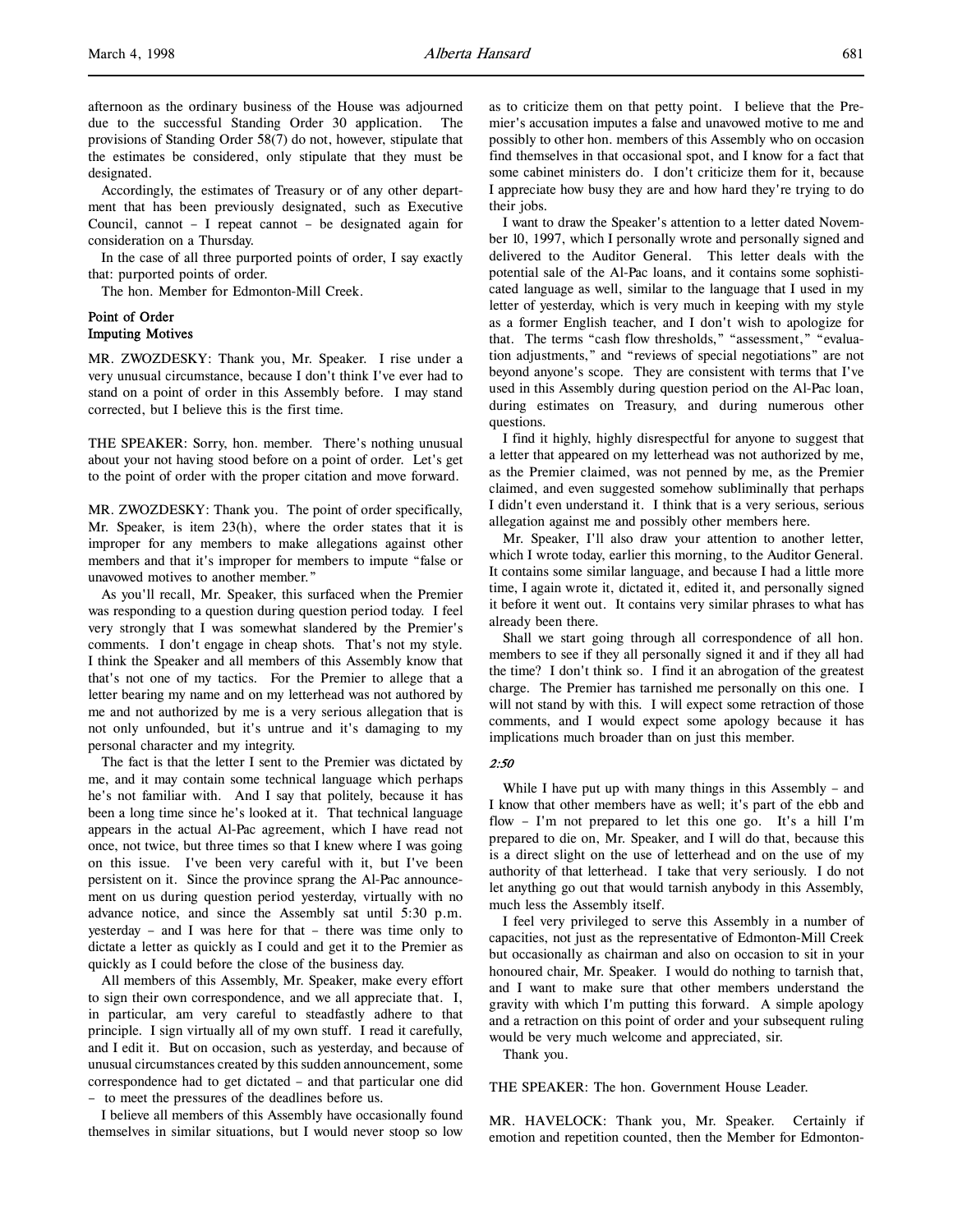What the Premier was referring to were the detailed and difficult technical questions which were included in the letter from the member. It was simply the Premier's interpretation that in light of the complexity of the questions and that in fact the member had not signed the letter, he could not have drafted it on his own nor prepared it on his own. Thus, it being a question of interpretation, it does not constitute a point of order.

Also, Mr. Speaker, while I don't believe Hansard caught it, there was an exchange between the Premier and the member where the member admitted to the Premier that he had not prepared the letter on his own but had had some assistance, and that was the point that the Premier was simply trying to make. Therefore, there's no point of order.

THE SPEAKER: On this point of order?

MR. SAPERS: Yes, Mr. Speaker. I want to also refer you to Beauchesne 494, Acceptance of the Word of a Member, where it says:

It has been formally ruled by Speakers that statements by Members respecting themselves and particularly within their own knowledge must be accepted.

Mr. Speaker, the Premier did not make a simple observation that perhaps the Member for Edmonton-Mill Creek had assistance in drafting the letter. He repeated that accusation several times in his comments, and I think a review of *Hansard* will show that the intent of the Premier was to discredit the Member for Edmonton-Mill Creek, who had asked in that correspondence very specific and technical questions. Whether or not the Member for Edmonton-Mill Creek had assistance in drafting the letter is not relevant. What is relevant is that the Premier used his position of authority and his time in question period, in responding to a question, to discredit the Member for Edmonton-Mill Creek. That is unparliamentary, that is unacceptable, and the Premier should apologize.

MR. ZWOZDESKY: Am I allowed to simply clarify that I had assistance?

THE SPEAKER: No. You've already commented, hon. member.

Today all in all was not a good day for this Assembly, not a good day at all. It does not bring honour to anybody in fact. I'm going to apologize. I want to apologize to the young people in the galleries and students at the University of Alberta, who think that their elected representatives should perhaps respond in a different manner than they did today.

The comment was made in this exchange with respect to this point of order that perhaps there was a personal exchange that may or may not have been caught by *Hansard*. The only thing Hansard is going to get are comments forthcoming by individuals who are recognized by the chair, other than of course periodically some rather innocuous ones.

The hon. Member for Edmonton-Mill Creek has certainly risen under Standing Orders 23(h) and (j), and the question is: what has, in essence, been violated? There certainly was a difference of opinion, and I guess the key reflection that one has to have with respect to the Standing Orders is if actually any personal allegations have been made. Now, the chair is in an incredible position. The chair doesn't know what letter everybody's talking about. So if a letter is sent and someone says that this letter wasn't signed, that's what the chair has to go on. It doesn't have

a copy of the letter in here. If it's a fact that somebody's signature was on a particular letter, the chair has to deal with that. How or why someone else didn't sign it may or may not be important, but the fact of the matter is that the hon. member did have an opportunity to raise a point of order. He certainly was given an opportunity to refute publicly comments in *Hansard* in terms of any suggested violation or allegation that may have come under Standing Orders 23(h), (i), and (j).

In terms of the chair's view, whether or not there were any personal allegations made is really the fundamental question. In listening to the exchange, there was an exchange when both parties were recognized in the Assembly to have the floor. The chair listened very carefully to those exchanges and would have intervened if in fact the chair would have believed a personal allegation that would have been disreputable to someone's reputation had been made. The chair did not hear such. Now, there were a lot of other exchanges going on, and it may very well be that in the case of some of those other exchanges certain things did happen.

The bottom line is that there was an opportunity to raise a purported point of order, and there was also an opportunity given to the hon. member who rose with the point of order to simply refute the facts as he understood them and, in this case, to refute the Premier's comments. These comments are in *Hansard*, and the comments can be used by the hon. member in the manner in which he chooses. I think that perhaps that clears that matter.

The hon. Government House Leader.

## Point of Order False Allegations

MR. HAVELOCK: Yes. Thank you, Mr. Speaker. Through his reference to a letter dated October 31, 1990, during question period today, I believe the Leader of the Opposition breached Standing Orders 23(h) and (i). What he attempted to do through the use of this rather innocuous document while the cameras were rolling was support his argument that the Premier in some way had personally done something wrong with respect to the Al-Pac negotiations.

I've examined the letter, and it is a relatively innocent document. What it contains is the following:

Alberta will not issue all necessary provincial permits under the Clean Air and Clean Water Acts until the Federal Government provides approvals under its environmental legislation,

which was certainly within the prerogative and jurisdiction of the then minister of environment, the hon. Premier.

It also indicated as follows:

Alberta will require satisfactory completion of detailed financing and forest management arrangements including a commitment in principle for the bank credit facilities.

Mr. Speaker, with respect to most business arrangements, as was the case with Al-Pac, that was a condition which Treasury had imposed prior to the issuance of environmental permits.

It's interesting to note that during his comments the Leader of the Opposition indicated the Premier's name was on the document. That is accurate. However, it's not signed. Yet again that clearly left the impression with the viewing public that the Premier had signed this document and had endorsed what's in it. Quite frankly, even if he had signed it, there is nothing in here, again, which would indicate any wrongdoing or any impropriety on the part of the Premier with respect to the negotiation of this arrangement.

For that reason, Mr. Speaker, and because of the necessary implication which one would have by listening closely to the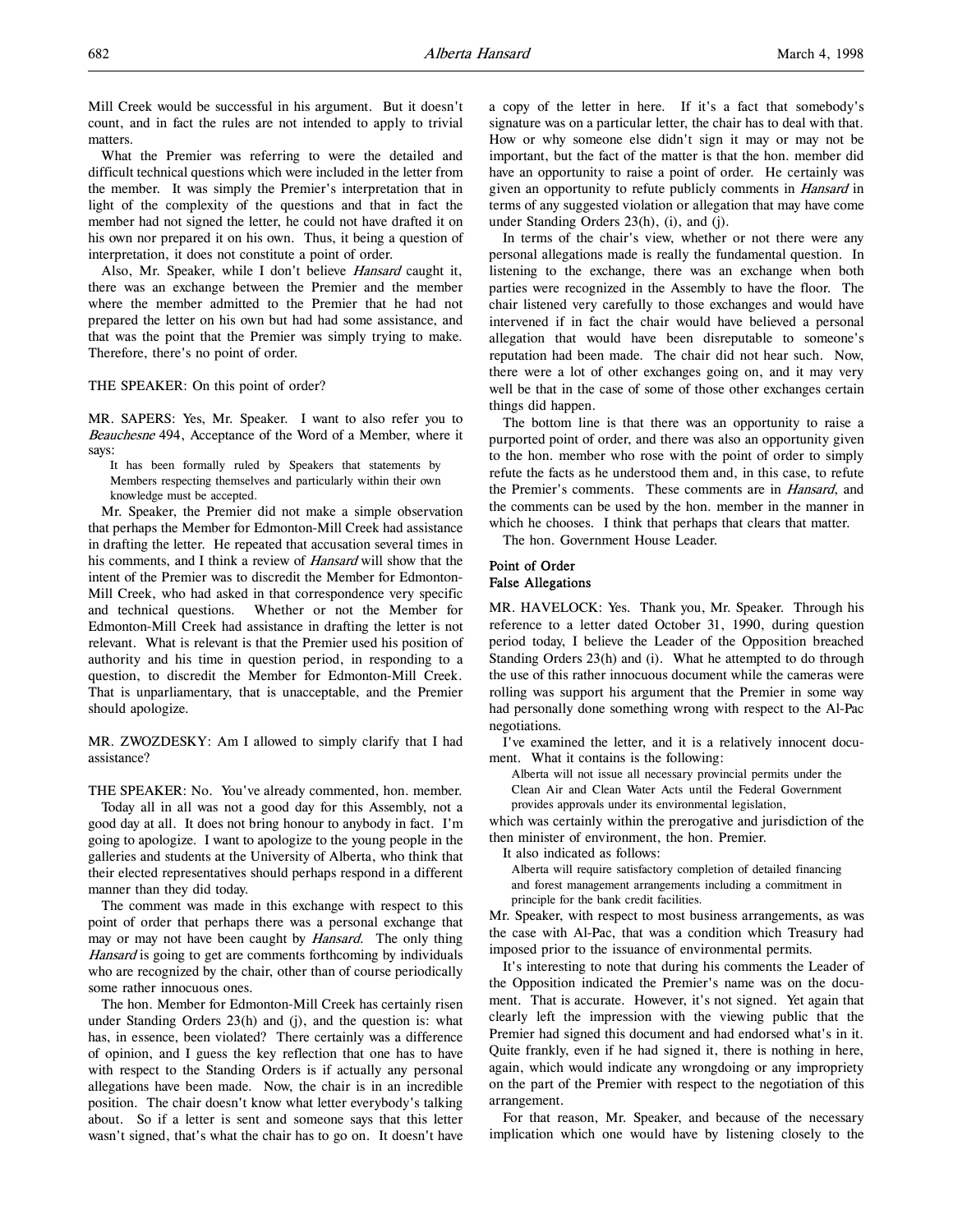THE SPEAKER: The hon. Opposition House Leader.

MR. SAPERS: Thank you, Mr. Speaker. Clearly there is no point of order. It's unlike the Government House Leader to rise on a frivolous point, so I guess this whole issue with the Alberta-Pacific project must be striking relatively close to home. There's a sensitivity amongst the government about this issue, and I can only derive that that's the reason the Government House Leader would raise such a point of order, although I do appreciate the fact that he's raised it and made his claim.

I took a look at the hon. Leader of the Opposition's notes, and I note that what he said in his question – Mr. Speaker, if you review the Blues, I think you'll see this yourself – is that the Premier's name is on the bottom of this letter. Of course it is, and the Government House Leader has acknowledged that. The significance of the line of questioning from the Leader of the Official Opposition to the Premier is that the Premier has said more than once that you won't find his name on any document relating to the government's involvement with Alberta-Pacific Forest Industries Inc. Of course what we have here is a letter dated October 31, 1990, from the Premier and the then minister of forestry, lands, and wildlife to Mr. Stuart Lang at Al-Pac stating the province of Alberta's commitment to be involved with the pulp and paper mill project, subject to some conditions.

Mr. Speaker, there was no attempt to discredit the Premier. In fact, his own words and his own actions may be discredited. But there was no attempt on the part of the Leader of the Opposition to make any personal attack. It was simply a matter of trying to get the Premier to confirm or deny that he signed this or some other document pursuant to the framework for funding and the involvement of the government of Alberta with Alberta-Pacific in the pulp and paper project. There clearly is no point of order. There is clearly a real thin-skinned sensitivity on the part of the government to this issue.

## 3:00

THE SPEAKER: Hon. members, a few minutes ago I ruled on another point of order that is, in my humble opinion, not dissimilar to the one that we've just heard, and I believe that my previous ruling will apply.

The hon. Opposition House Leader.

## Point of Order Reading from Documents

MR. SAPERS: Thanks, Mr. Speaker. Earlier today in question period there was an exchange between the hon. Member for Calgary-North West and the Minister of Energy, at which time the Minister of Energy stood in the Assembly and read extensively from a printed document. Now, I want to note a couple of things. Number one, the Minister of Energy has time and time again intervened during points of order in this House to talk about how he believes that they are a frivolous waste of time and how he does not countenance a waste of time in this Assembly.

Now, Mr. Speaker, first I want to refer you to page 365 of Erskine May. Under the title Reading Speeches it says: "A Member is not permitted to read his speech, but he may refresh his memory by reference to notes." Well, that was the longest pause that refreshes that this hon. member has ever seen.

Secondly, I would like to refer you to 495 in *Beauchesne*. It's very clear, Mr. Speaker.

A Minister is not at liberty to read or quote from a despatch or other state paper not before the House without being prepared to lay it on the Table.

Well, I'm assuming that the Minister of Energy had one of his minions in his department prepare that response that he read from, and if the minister wanted that to be in the public view and if the minister wanted that to be part of the public record, he simply could have said: great question, hon. member; I have a response and am prepared to table it. Instead of doing that, he clearly abused the rules of this Assembly by taking the time to rather tediously read the response.

Mr. Speaker, also *Beauchesne* 496. Under the title Quotations it says:

A Member may read extracts from documents, books or other printed publications as part of a speech provided that in so doing no rule is infringed. A speech should not, however, consist only of a single long quotation, or a series of quotations joined together with a few original sentences.

I'm not sure that there were even a few original sentences in the Minister of Energy's response.

I would hope that you would rule that this is a point of order and that all members of the Executive Council could be so cautioned about reading extensively from prepared speeches when they answer questions.

THE SPEAKER: The hon. Minister of Energy.

DR. WEST: Yes. I think he answered his own question in that he said that I may. I did, and I will again. Thank you.

THE SPEAKER: Frankly, I don't understand what just transpired there, other than the following. Hon. members, it's very, very clear in *Beauchesne* that this is a parliament. People come here as elected politicians, and they may follow certain traditions about how to get elected as a politician. Some will fight. Some will use charm. Some will work hard. But in here this is a parliament. It's a little higher level than simply being known as a politician. One of the traditions in a parliament, quite frankly, is there is no paper in the House.

Now, if the point of order that the hon. member wants to have implemented – the real test of a true parliamentarian is to be able to substantially deliver an argument on any question before him or her without the prompting and the required paper. The hon. Member for Edmonton-Glenora has basically said that we should have no paper in here. No one would be happier about this process, to really see the brilliance of intelligence come forward, than the Speaker would in this regard. Hon. members who would have an opportunity to participate through their 20-minute speeches would do it off the cuff in the form of the great parliamentarians of history. Winston Churchill was one of those, and there are others. There has been the odd person in this Assembly since 1971 that I've had an opportunity to actually observe who could do that, but it's very few. So I don't really think, hon. member, that you want me to follow the rules specifically and say: no paper in here.

On the other hand, I am really surprised, though, by the hon. Minister of Energy, whose mind I think is up there at the high level of an outstanding parliamentarian. Why he would need to quote and read from a piece of paper on three occasions in question period today surprises me. Of all the people in this Assembly who have a fine education and a promising mind, I'm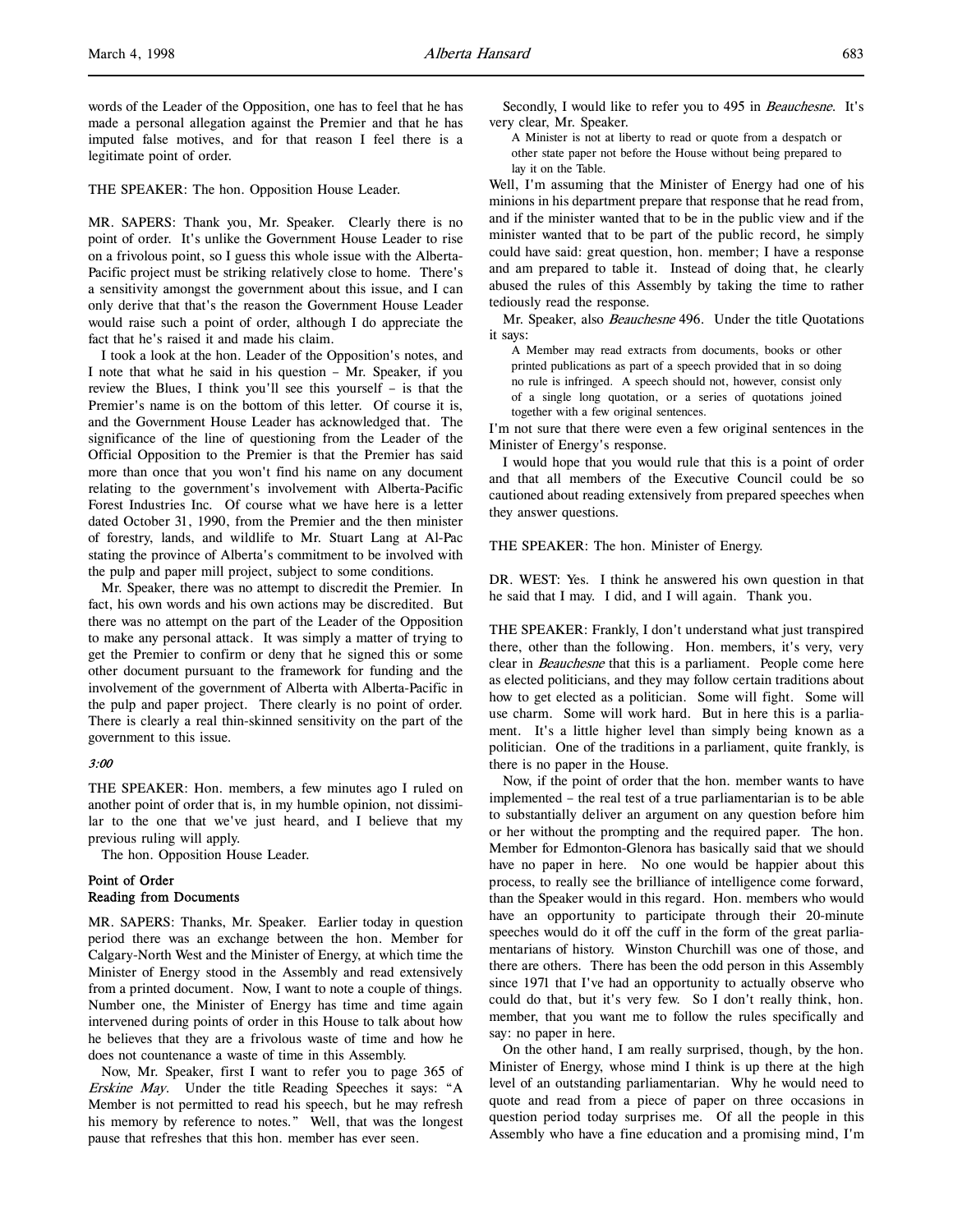sure he would have been able to stand up and wax eloquent with this specific information about the knowledge of his department and would have responded quickly. The fact of the matter is that this point of order has now taken more time than the time that elapsed in the exchange between the hon. Member for Calgary-North West and the Minister of Energy, which was the longest length of time taken today in question period, some seven minutes.

So I'm going to take under advisement this question with respect to the point of order. Within the next six months I'm going to ask the three House leaders to actually address themselves to the question: should paper be permitted in this Assembly, or should the real rising of the cream, the brilliance of the parliamentarian, come to the fore? Do we need all this paper that seems to help everyone, give them that extra crutch? I mean, 24 hours in a day, seven days in a week, and 52 weeks in a year – and this is the business – we can come in here prepared. Do we need all of the paper that we see? If the answer is yes, then I will dutifully enforce at the next session of the Legislative Assembly of the province of Alberta a ban on any paper in this Assembly.

head: **Orders of the Day** 

## head: Written Questions

MRS. BLACK: Mr. Speaker, I move that written questions appearing on today's Order Paper stand and retain their places with the exception of written questions 17, 18, 19, and 25.

## [Motion carried]

## Parks and Recreation Areas

Q17. Mr. White moved on behalf of Ms Carlson that the following question be accepted:

How many facility operating agreements for provincial parks and recreation areas were offered for tender between September 1, 1996, and February 3, 1998, where the operator takes over full responsibility for the operation, how many tenders have been accepted, what is the name of each location for which no suitable tenders were received, if any, and what are the future management plans for each site for which no suitable tenders were received?

MR. LUND: Mr. Speaker, we're prepared to accept this motion, but we find it necessary to amend it because there are a number of things said in the original that really are not accurate. I believe that the amendments will really get at the information that the hon. member was talking about.

The facility operating agreements where the operator takes over full responsibility of the operation only pertain to the recreation facility sites under the department's Completing the Puzzle program. Provincial parks and recreation areas tender calls, as per this management strategy, were not offered until September of 1997. To date a number of tenders have been received for these recreation facility sites, and negotiations are under way to select an operator.

## [The Deputy Speaker in the chair]

So, Mr. Speaker, if we could go through the amendments. In the first part we need to strike out "facility operating agreements for provincial parks and recreation areas" and substitute "recreation facility sites." Then we have to strike out "September 1,

1996" and substitute "September 1, 1997." Then we need to strike out "how many tenders have been accepted" and substitute "on how many recreation facility sites were tenders received" and then strike out "are the future management plans for each site" and substitute "action is proposed or has been initiated for each recreation facility site."

So the question would now read:

How many recreation facility sites were offered for tender between September 1, 1997, and February 3, 1998, where the operator takes over full responsibility for the operation, on how many recreation facility sites were tenders received, what is the name of each location for which no suitable tenders were received, if any, and what action is proposed or has been initiated for each recreation facility site for which no suitable tenders were received?

THE DEPUTY SPEAKER: The hon. Member for Edmonton-Calder on behalf of Edmonton-Ellerslie.

## 3:10

MR. WHITE: Thank you, Mr. Speaker. Yes, this side will accept the amendments. But in speaking to them, the difficulty with accepting them is that it cuts out the previous year's activity in this particular area. It's notable that the "facility operating agreements" were changed to "recreation facility sites," so there was a change in naming of the sites at that point. It made it difficult, nigh impossible, to modify the question without going to great length.

So we'll accept the information and hope that the information the minister can provide, even though it's not in the question, can apply for the previous year with the other names.

Thank you, Mr. Speaker.

[Motion as amended carried]

## Recreation Areas

Q18. Mr. White moved on behalf of Ms Carlson that the following question be accepted:

How many provincial recreation areas and provincial forest recreation areas were there as of January 1, 1994, and between January 1, 1994, and December 31, 1997, how many closed, how many were transferred to municipalities, how many were transferred to other bodies that keep them open to the public, how many were transferred to other bodies for private use, how many were still managed by the government on December 31, 1997, and how many may be closed during 1998 if no operators are found?

MR. LUND: Mr. Speaker, once again, we find it necessary to amend in order to clarify what we think the hon. member is really wanting to find out. We need to provide more meaningful words and strike out "transferred," "bodies," "managed by," and "private use."

The amendments that I am moving would be to strike out "transferred to municipalities" and substitute "divested to municipalities," strike out "transferred to other bodies that keep them open to the public" and substitute "contracted or leased to private-sector contractors, municipalities, and community or other nonprofit groups that keep them open to the public," then strike out "transferred to other bodies for private use" and substitute "community or other nonprofit groups for exclusive use," and then strike out "managed by" and substitute "operated directly by."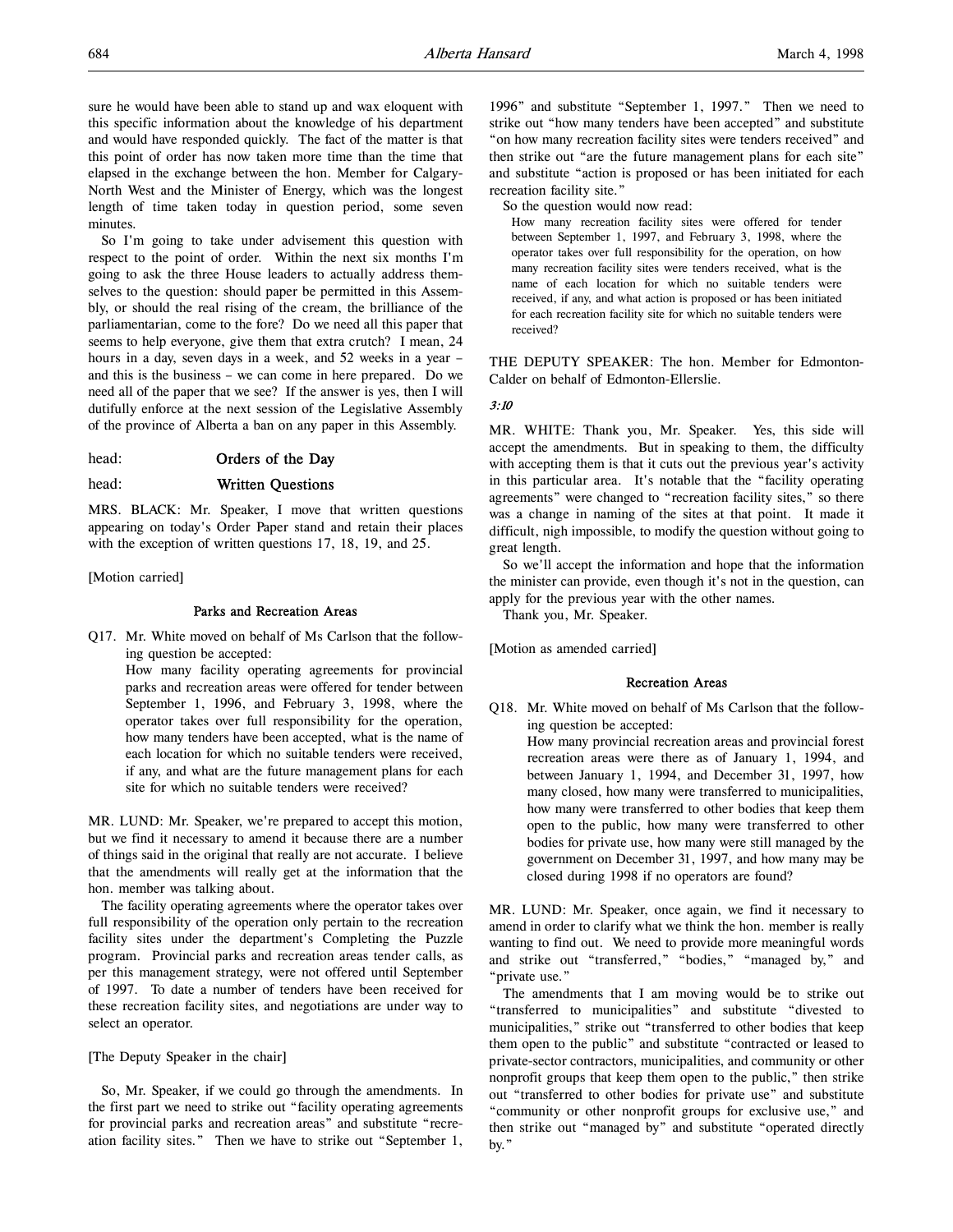So the question then would read:

How many provincial recreation areas and provincial forest recreation areas were there as of January 1, 1994, and between January 1, 1994, and December 31, 1997, how many closed, how many were divested to municipalities, how many were contracted or leased to private-sector contractors, municipalities, and community or other nonprofit groups that keep them open to the public, how many were leased to community or other nonprofit groups for exclusive use, how many were still operated directly by the government on December 31, 1997, and how many may be closed during 1998 if no operators are found?

MR. WHITE: Mr. Speaker, again, on behalf of Ms Carlson the amendments are in order and will be accepted. So as to prevent up and down again, I'll speak to them at the moment. The amendments do in fact clarify some of the wording of the question and, in fact, should reach the same conclusion. We would have liked to have been able to ask for all the names and locations, but that gets into a great deal of information required, and we wouldn't want to put the ministry through that.

In fact, we'd much rather have them keep some of these picnic areas and tourist areas open for the use of citizens and tourists alike in this province. There are very, very, very few of these natural areas in some cases and in most cases very, very beautiful areas that have been set aside by our forefathers for the enjoyment of all of the population. Hopefully, they will all be maintained in the public domain or, at least, if not in the public domain, accessible to the public through the private operators.

Thank you, sir.

[Motion as amended carried]

## Deputy Minister Selection Panel

Q19. Dr. Massey moved that the following question be accepted: What are the names of the nongovernment selection panel members who recommended the former Deputy Minister of Education, Leroy Sloan, for that position and the amounts of remuneration and the expenses paid to each panel member for his or her services in the screening and selection process?

MR. MAR: Mr. Speaker, the government accepts Written Question 19.

## [Motion carried]

## Agriculture Financial Services Corporation Share Holdings

Q25. Mrs. Soetaert moved that the following question be accepted:

What is the breakdown of the \$4,421,666 in unlisted preferred shares, by individual entity, held by the Agriculture Financial Services Corporation as of March 31, 1996, as contained in the public accounts 1996-97, volume 3, note 10, page 12?

THE DEPUTY SPEAKER: The hon. Minister of Agriculture, Food and Rural Development.

MR. STELMACH: Thank you, Mr. Speaker. I'm pleased to say that the government accepts Written Question 25. In fact, I'm prepared to table six copies of my response this afternoon.

[Motion carried]

head: Motions for Returns

MRS. BLACK: Mr. Speaker, I move that motions for returns appearing on today's Order Paper stand and retain their places with the exception of motions for returns 15, 16, 21, 22, and 23.

[Motion carried]

## Minimum Wage

M15. Ms Barrett moved that an order of the Assembly do issue for a return showing copies of all studies done by the government on the direct and indirect effects on Alberta's workers and the provincial economy as a result of having the lowest minimum wage in Canada.

MR. SMITH: Well, Mr. Speaker, the government is pleased to accept the question with the proviso to the member making the comment "as a result of having the lowest minimum wage" – it is the lowest minimum wage before tax. After tax, because the Alberta government does not collect any provincial tax on those who earn the minimum wage, the accurate phrase is: a minimum wage that is the fifth or sixth highest in Canada. So I would say that if the member would be kind enough to put "having the lowest dollar minimum wage in Canada," we would accept it.

MS BARRETT: Yeah.

[Motion as amended carried]

## 3:20 Children's Services Regionalization

M16. Ms Barrett moved that an order of the Assembly do issue for a return showing copies of all studies or analyses done by the government showing the effect the regionalization of children's services will have on children living in poverty in Alberta.

MRS. BLACK: Mr. Speaker, on behalf of the minister responsible for children's services, I'm pleased to accept this motion for the government and to file with the Assembly today six copies of the response to Motion 16.

[Motion carried]

## Laidlaw Environmental Services (Ryley) Ltd.

M21. Mr. White moved on behalf of Ms Carlson that an order of the Assembly do issue for a return showing a copy of all documents that record inspections by Alberta Environmental Protection of the construction of cell 2 at the Laidlaw Environmental Services (Ryley) Ltd. hazardous waste landfill from the start of construction until its completion in June 1997, including quality control/quality assessment of material used in the clay liner and compaction of the clay, and all departmental evaluation of inspections, assessments, and records.

THE DEPUTY SPEAKER: The hon. Minister of Environmental Protection.

MR. LUND: Thank you, Mr. Speaker. Once again we find it necessary to amend this motion before we accept it. That's in light of the Environmental Appeal Board's report and the director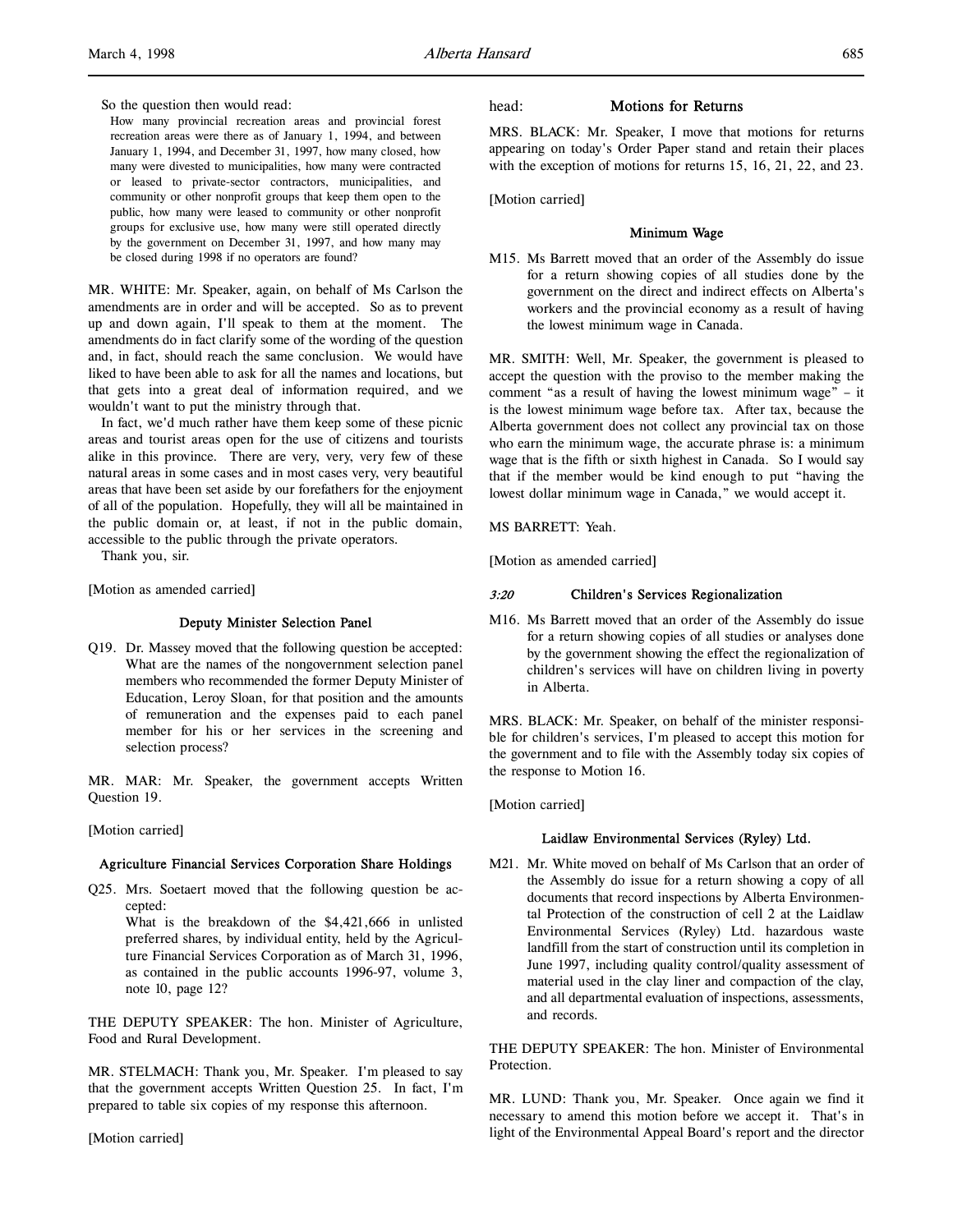of chemicals assessment and management's decision report concerning the design of cell 2. Departmental inspections have continued past June of 1997. These inspections all relate to cell 2, with the latest inspection having been conducted as late as February of 1998. These inspections should be included as part of the package that we will be giving to the hon. member. The quality control and the quality assessment reports on liners are prepared by an independent consultant. Those reports for the cell 2 liner system were prepared by EBA Engineering Consultants, and those would be available upon request from that firm.

The amendments that we would move would be to strike out "the construction of" and substitute "the construction and operation of" and then striking out "its completion in June 1997" and substituting "February 1998" and by striking out "including quality control/quality assessment of material used in the clay liner and compaction of the clay and all departmental evaluation of inspections, assessments, and records".

So the motion would now read:

. . .a copy of all documents that record inspections by Alberta Environmental Protection of the construction and operation of cell 2 at the Laidlaw Environmental Services (Ryley) Ltd. hazardous waste landfill from the start of construction until February 1998.

MR. WHITE: Mr. Speaker, I would dearly like to be able to say that on behalf of Ms Carlson I could accept all of these amendments. Unfortunately, you see, it's a little technical; part of the difficulty here in cell 2 was the design and the inspection of the design by the department as it was being constructed. Yes, it's true that there were other inspections subsequent to that by those that would review the operation, but we're not overly concerned about the operation because we have access to records as to what went into the landfill. It's the construction of the landfill that we're concerned about.

Then by striking out "including quality control/quality assessment of material used in the clay liner and compaction of the clay" – those are all documents that are very, very, very, specific to construction. The hon. minister wishes to strike those out and therefore leave out those valued documents.

You see, there's been a great deal of concern in the public about this particular landfill and the design of the landfill. It is generally assumed that when the design was put forward, that design was accepted by the department, that it was inspected by the department to ensure that that which was designed was actually put in place so as to minimize the potential ecological damage. To do so, you have to inspect that site. Well, that's what we're directed to do: inspect the site during construction and construction alone.

So it's very, very difficult to accept the amendment here for fear that they may be clouded with the inspections related to the operation as opposed to the construction. We have some reluctance to accept this amendment and therefore wish the amendment to be so defeated, sir.

## [Motion on amendment carried]

THE DEPUTY SPEAKER: The hon. Member for Edmonton-Calder.

MR. WHITE: Mr. Speaker, it saddens me that this minister would not allow the question as it stands, would not provide that information so that the general public, particularly the part of the general public that is most concerned about this particular site, be allowed to have this information published, as we'd like it.

However, that does not mean to say that he doesn't have the opportunity to publish the information or to send the information or to file the information with this Assembly that will satisfy our concerns. But the motion as it stands simply does not guarantee that. So we'd like to let that stand on the record.

Thank you, sir.

[Motion as amended carried]

## Information Systems Management Corporation

M22. Mrs. Soetaert moved that an order of the Assembly do issue for a return showing a copy of the agreement between Alberta Environmental Protection and Information Systems Management Corporation, ISM, for ISM to manage the sale of Alberta recreational fishing and hunting licences, as announced in a government news release on September 4, 1997.

MR. LUND: Mr. Speaker, we will be in a position to accept this with some amendments. Unfortunately, we find it necessary to amend it because there could be some information that is being asked for in the motion as it currently stands that would be prohibited under the Freedom of Information and Protection of Privacy Act. In order to address that issue, we have to make sure that it reads properly.

The amendments that I will move would be to add "those portions of" after "a copy of" and to add "that are not protected under the Freedom of Information and Protection of Privacy Act" after "licences." So the motion would now read:

a copy of those portions of the agreement between Alberta Environmental Protection and Information Systems Management Corporation, ISM, for ISM to manage the sale of Alberta recreational fishing and hunting licences that are not protected under the Freedom of Information and Protection of Privacy Act, as announced in a government news release on September 4, 1997.

### 3:30

MR. DICKSON: Mr. Speaker, I thought this was such a precedent-setting afternoon when we saw the widespread disclosure by a variety of ministers. I thought it might be too good to last.

Mr. Speaker, I'd make this observation. I always appreciate when a minister comes forward and offers an amendment saying, "We can't give you the whole thing, but rather than saying no, we're going to try and work to provide what we feel we can." There are two difficulties I see. I know this minister is an expert in freedom of information because he chaired the panel back in 1992 that led to the bill. Firstly, he said, "that are not protected under the Freedom of Information and Protection of Privacy Act." Well, that statute has about 90 different sections. Of the 13 or 14 different exceptions a number of them are discretionary, which means that it's up to the head of a public body to disclose or not to disclose. So this is not a statute that simply goes through as sort of an inert closed gate that says: you can't get this, this, and this.

If the minister looked specifically at section 15 – and he hasn't shared with us what section he thinks may apply – section 15(3) says: "if the third party consents to the disclosure." There are some other circumstances under which that information ought to be available under the freedom of information act. So it's actually very confusing for the minister to come forward and say: we'll share with you this information that's not protected under the act. How would you treat information? I'm assuming section 15 is the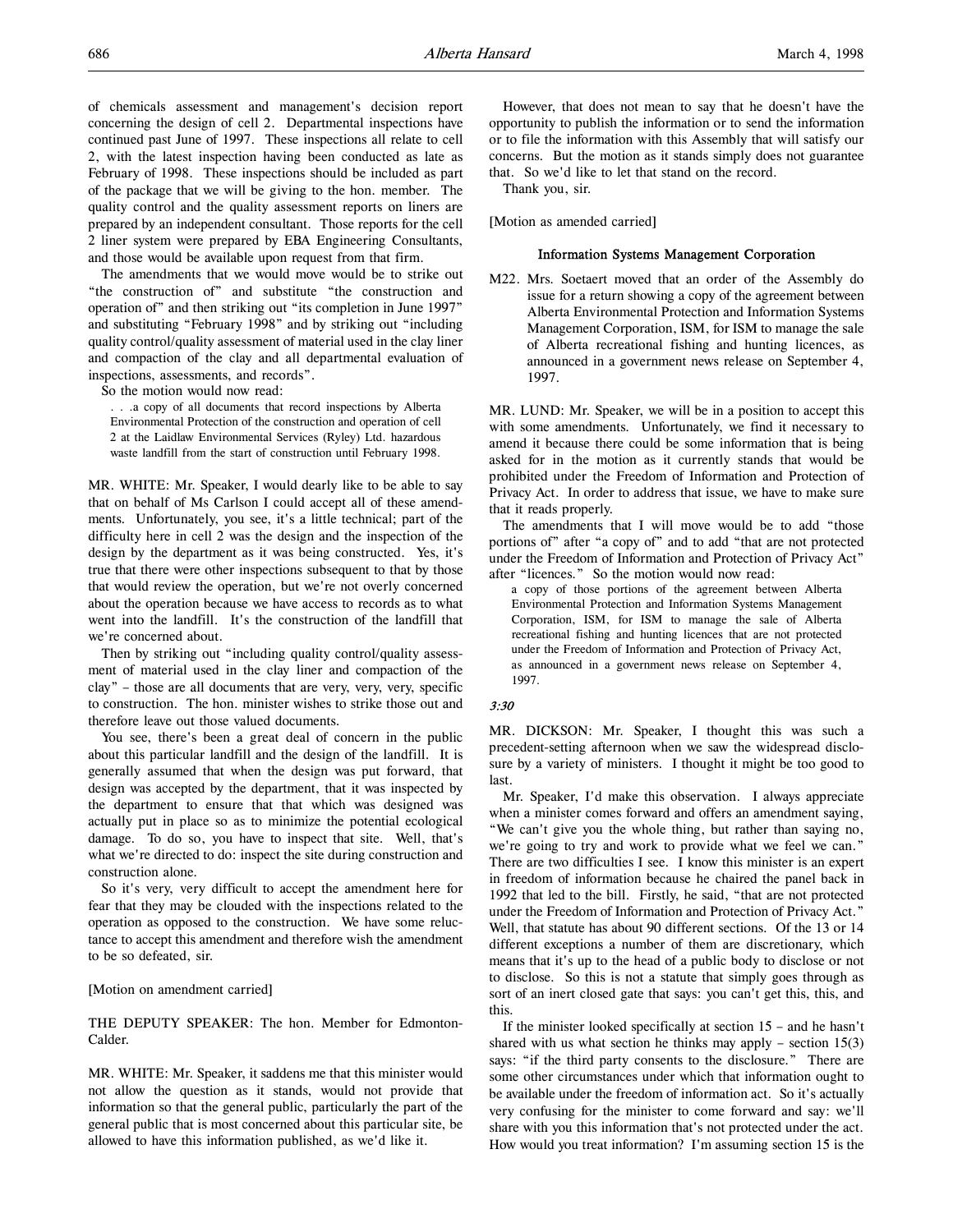The other thing that I find a bit puzzling is that in the amendment it says, "as announced in a government" – not the government – "in a government news release on September 4, 1997." I have no idea what news release the minister is referring to, and he didn't share that with us when he spoke earlier. There was a news release about that time that related to certain . . .

## MR. LUND: That's what your person wrote.

MR. DICKSON: In any event, I think that the provision in terms of the news release the minister has quite fairly pointed out, and I'll suggest this is sloppy wording, Mr. Minister. This may have come from my caucus, and I'm prepared to accept that it should have referred to a specific news release.

I have to tell you that the Freedom of Information and Protection of Privacy Act provisions – this is ambiguous, and it's not very helpful. If the minister would indicate specifically the section in the act, and if it's section 15 he's trying to invoke or seeks to invoke, whether section 15(3) has been complied with. Alternatively, the other section might be, I suppose, section 23, advice from officials. That's a mandatory exception, not discretionary, but there are some tests that have to be met there. Frankly, we can't evaluate that fairly, Mr. Speaker, without having the additional information.

So I certainly withdraw any criticism of the vague reference to a news release, because that was authored in my own caucus office. I withdraw that, but it still leaves the very substantive issue that I know all of my colleagues would share this concern about. That is: what part of the FOIP Act, what elements, is the mandatory exception, the discretionary exception? If it's a discretionary exception, we go around in a circle then, because the minister says, "I won't release something if it's protected under the act," and then the minister puts on his hat as head of the public body and says, "This is discretionary; I ought to exercise my discretion to refuse disclosure."

The last observation I'd make, Mr. Speaker, is this: when it says information "protected under the act," the only protection in the act is for the benefit of Alberta taxpayers. This isn't an act about protecting anything other than ultimately protecting taxpayers. I think that's why it's important that the information be disclosed, and we'd need some further clarification from the minister before we'd be able to accept what, I submit, is a very vague amendment.

Thanks very much, Mr. Speaker.

THE DEPUTY SPEAKER: The hon. Member for Spruce Grove-Sturgeon-St. Albert.

MRS. SOETAERT: Thank you very much, Mr. Speaker. I share the hon. Member for Calgary-Buffalo's disappointment. Things had been quite open and accountable in this Assembly for about half an hour; however, we've slipped back into the hiding mode.

To the hon. minister, through you of course: my concern with this amendment is that we're only going to show portions of the agreement. Now, if this applies to taxpayers – and I would bet that hunters and anglers are taxpayers – they have every right to

know this information. I'd like to know how much has been excluded by saying "portions of." The public is paying for this agreement with ISM. I don't know why the minister isn't agreeable to showing the full contract. The Alberta Conservation Association will be losing money because of this deal, and I would think that by amending this motion, it gives the minister an opportunity to duck and dive and not give all the information that I think all taxpayers have the right to know. So I'm disappointed with this amended motion.

[Motion as amended carried]

## Information Systems Management Corporation

M23. Mrs. Soetaert moved that an order of the Assembly do issue for a return showing copies of all proposals received by Alberta Environmental Protection for the privatization of the sale of Alberta recreational fishing and hunting licences, including the proposal from Information Systems Management Corporation, with whom the department has entered into an agreement.

THE DEPUTY SPEAKER: The hon. Member for Spruce Grove-Sturgeon-St. Albert.

MRS. SOETAERT: Thank you very much, Mr. Speaker. I'm with great hopes. I'm going to try again. Motion 23 says, "copies of all proposals" – all proposals, because I'm sure there are many.

MR. LUND: Mr. Speaker, we will gladly accept this motion with some amendments. I can already hear what Calgary-Buffalo might have to say about my amendments.

It's very interesting, because he was on the committee, and he heard people warn us in fact that with passing the protection of privacy act, there were going to be things that you would normally release that you're going to have trouble releasing. One of the reasons that I am very gun-shy is because we released some information which has got us in big trouble because it was covered under the protection of privacy and we did not realize it. So if there's any question, we always now refer it to the commissioner.

That's the reason that we find it once again necessary to amend this motion, so that in fact we don't get ourselves in trouble. If the hon. members want to think that we're hiding something, they can easily go to the commissioner and ask for this information. They can put in a FOIP request, and the commissioner will decide whether in fact the information is private and whether we can release it.

Having said all of that, I'm going to move amendments that would be striking out "copies of all proposals" and substituting "a copy of those portions of the proposal"; by striking out "including the proposal"; and by adding "that are not protected under the Freedom of Information and Protection of Privacy Act" after "agreement." Now, Mr. Speaker, it seems to me that this is very logical. Anything that is legal to release, we will release it. I just for the life of me don't understand where the opposition are coming from when they say that we should release all of this stuff, whether it's legal or not. We could be breaking the law. We are not going to step into that trap and start breaking the law.

So the motion will read:

a copy of those portions of the proposal received by Alberta Environmental Protection for the privatization of the sale of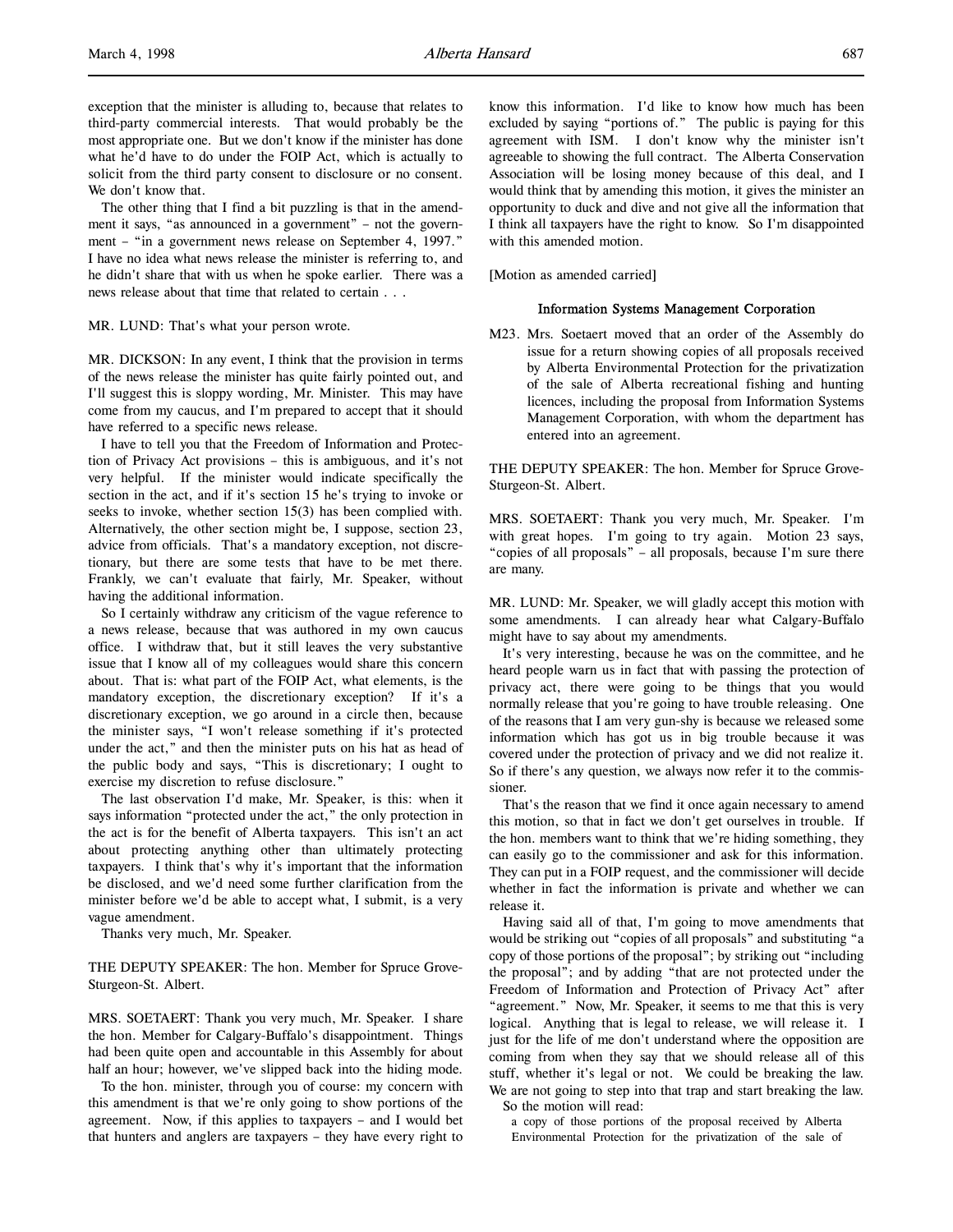Alberta recreational fishing and hunting licences from Information Systems Management Corporation, with whom the department has entered into an agreement, that are not protected under the Freedom of Information and Protection of Privacy Act.

#### 3:40

MR. DICKSON: Mr. Speaker, I'd preface my comments by apologizing to members for not being sufficiently clear when I raised the concern before. I am absolutely delighted whenever I see a minister of the Crown come forward and champion the importance of the statute and compliance with the statute, and I wouldn't for a moment suggest that the minister would offend the statute.

Now, having said that, he's ignoring section 3(a) of the act, that says that this act does not replace existing processes and existing procedures for accessing information. That's the first point I want to make.

The second point I want to make is this: this is the first time, frankly, that I can recall a minister coming forward and citing the act as a reason not to disclose. That's not a negative thing, and I hope that we see the specific reason more often. What I'm asking the minister to do is: the next time he or any of his colleagues come forward and want to cite the act, will they cite the specific exception they're relying on? The reason I say that is, once again, that with some of the exceptions it's up to a minister to decide; it's a discretion. The minister can decide to release or decide not to release. If the minister simply tells us, "I'm not releasing because it offends section 15(1) and it's a thirdparty trade interest," I'm not going to quibble over that because he's identified the section and we know what the authority is.

I'd ask the minister and, through him, his colleagues, when we do this every Wednesday afternoon, if this is going to be the reason cited, to cite the reason, identify the specific section of the act. If it's a discretionary exception – 15 isn't, but some, like 21, would be – then there's the question of why the minister wouldn't release the information. That's the point I wanted to make. This is quite independent of this one. It would be very helpful, Mr. Minister of Environmental Protection, to be able to identify the specific section. Hopefully it's not an unreasonable request.

Thanks very much, Mr. Speaker.

THE DEPUTY SPEAKER: The hon. Member for Spruce Grove-Sturgeon-St. Albert.

MRS. SOETAERT: Thank you, Mr. Speaker. I have some concern about this amending suggestion here by the minister, and I want to make it very specific what my concerns are. It says here: "a copy of those portions of the proposal received by Alberta Environmental Protection." I asked for "all proposals." The minister has indicated in question period that there were several people that suggested proposals for this. This would lead me to believe that there was only one proposal tendered. Are we getting the best deal for our dollar, or is there a special deal going on with ISM for a reason? That's my question to the minister. That's what I wanted to know: if we are getting the best bang for the buck here.

Unless the minister is afraid to show something – maybe other companies who bid a much lower price can do it much more efficiently. The minister feels tied to ISM for some reason. I asked for "all proposals," and I'm very disappointed that he is only letting a portion of one proposal and the others aren't even mentioned. If the minister can allude in question period that there were many proposals, I would venture to say he shouldn't be

afraid to table them, to share them with us. I'm sure I'm wrong, but this would lead people to believe that there is a reason one was chosen over the other, for reasons unknown. If it's the best deal, if it's the most efficient system, fine. Prove it. Show it. If there are other better systems that the minister shelved because of reasons unknown in here – certainly one could surmise different things, but I would never do that – the question does hang in the air there.

So I'm very disappointed that you can't show all the proposals. You alluded to them in question period, yet today you're not showing all those proposals. I'm very disappointed with this amended motion, Mr. Speaker.

[Motion as amended carried]

## head: Public Bills and Orders Other than head: Government Bills and Orders head: Second Reading Bill 207 Whistleblower Protection Act

[Debate adjourned March 3: Mr. MacDonald speaking] THE DEPUTY SPEAKER: The hon. Member for Edmonton-Gold Bar.

MR. MacDONALD: Thank you, Mr. Speaker. After listening to the debate on the motions for returns this afternoon, in particular the remarks by the hon. Minister of Environmental Protection and the exchange between the Minister of Environmental Protection and the hon. Member for Calgary-Buffalo, I would say that Bill 207, Whistleblower Protection Act, is needed now more than ever.

Bill 207, Mr. Speaker, would be a comfort to a number of provincial child care workers who were suspended by the social services department for publicly criticizing plans to revamp child welfare. Bill 207 provides a process for those workers to address their concerns without fear of job loss or reprisal.

Two very successful whistle-blower protection programs already exist in this province. They are, of course, Crime Stoppers and Report a Poacher. These are necessary initiatives to help the police and wildlife officers carry out their duties. All police departments across this province have saved time and money solving crimes by relying on valuable tips received from members of the general public. The illegal international trade in black bear parts and velvet from elk antlers has been curtailed with the help of Report a Poacher. This is a program that is in the Department of Environmental Protection.

The idea of whistle-blowing, Mr. Speaker, is not an unfamiliar, foreign concept for many of the members across the way. I am confident that many government members will support this legislation.

On March 23, 1992, the hon. Member for Red Deer-North introduced a private member's bill, at that time Bill 218, called Vulnerable Persons' Protection Act. The purpose of this bill was

to provide clear protection from any type of retaliation to every person who reports in good faith and without malicious intent the abuse or neglect of a vulnerable person receiving care or services from an agency or organization in the province of Alberta.

I wonder if the now Provincial Treasurer would want to be part of the government decision which leaves those who do their civic duty subject to harassment, intimidation, and possible reprisal without whistle-blower protection. These provincial employees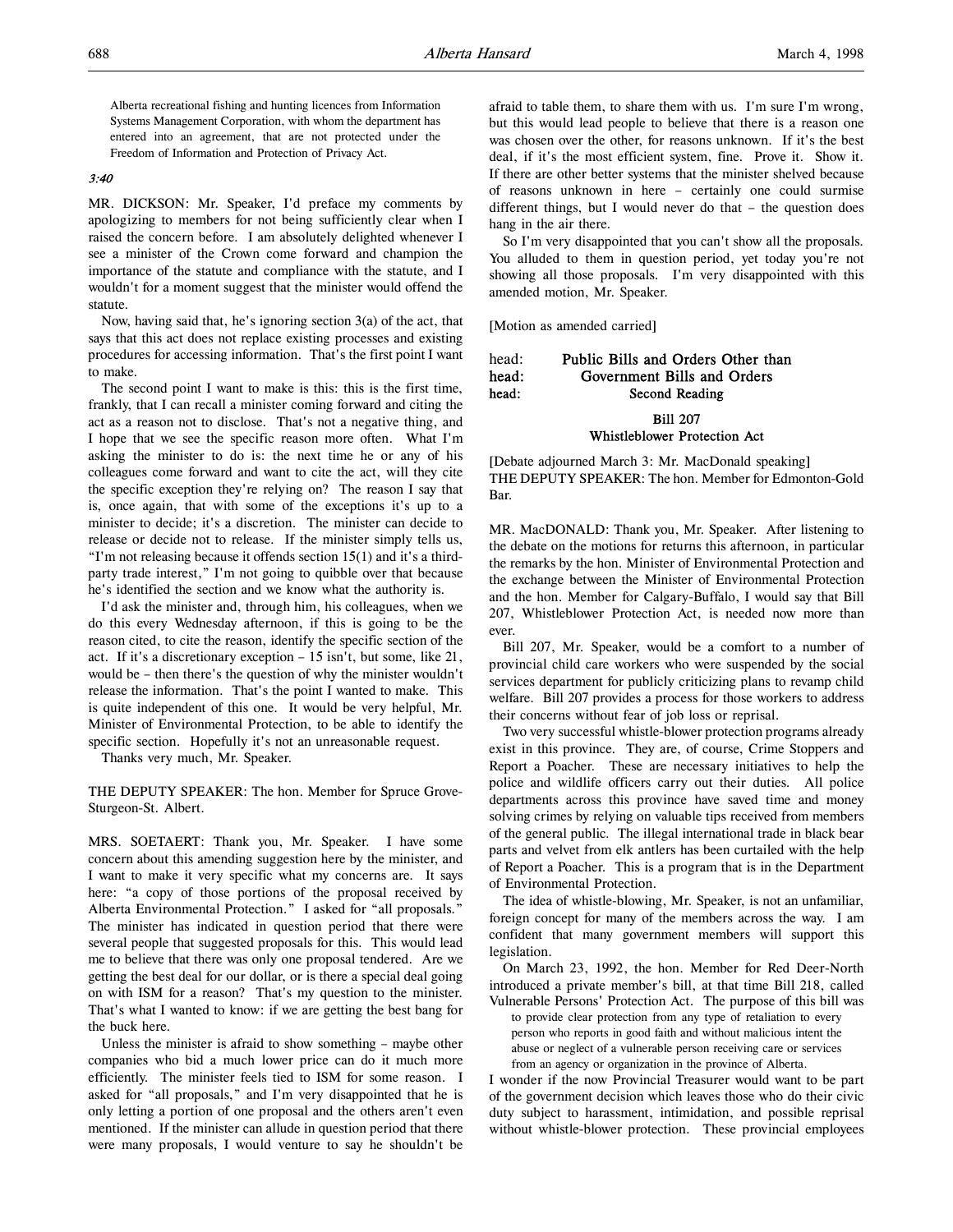need not only the hon. Member for Red Deer-North but others as well to stand up and say yes to whistle-blower protection.

#### [Mrs. Gordon in the chair]

I have heard countless times in this Assembly that we must put all our efforts towards the best interests of the citizens that we serve. Openness, increased efficiency, accountability, and streamlining of government are all targets we agree government should strive towards. These are the basic principles, Mr. Speaker, of Bill 207. However, we must not overlook the importance of encouraging free speech. The best source of information about what a company or government department is actually doing or not doing is from its employees.

Now, I know that when the hon. Member for Calgary-Buffalo first brought this legislation before the House, members from across the way stood up and said yes, and they supported it. I encourage you, all government members, to have a look at this legislation and to say yes in great numbers to this. We will pass this legislation, and we will have a better province for it and we will have a better civil service for it.

Thank you, Madam Speaker.

## 3:50

THE ACTING SPEAKER: The hon. Minister of Justice.

MR. HAVELOCK: Yes. Thank you, Madam Speaker. I appreciate this opportunity to participate in the debate of the Whistleblower Protection Act, Bill 207. At the outset, I would like to emphasize that I support the concept of whistle-blower protection, though not in the format of this proposed legislation. That seemingly contradictory statement is because the bill raises a number of concerns, the most fundamental being that it creates a shift in the roles played by the Legislative Assembly, the administration, and unelected officials such as the Ombudsman and the Labour Relations Board. Essentially, such shift will take authority from elected representatives and the administration and vest it in appointed officials. It will be for the Ombudsman, for example, to determine if there is serious wrongdoing. It will be for the Labour Relations Board to determine whether adverse employment action has been taken against an employee and, if so, to determine compensation or whether charges should be laid. In addition to the foregoing and potentially at the behest of one employee, the bill provides for a convoluted process of reports by the heads of the alleged offending departments that would add greatly to administrative pressures, all of which is based on the notion of serious wrongdoing.

Madam Speaker, serious wrongdoing is defined but in terms that make it extremely subjective. For example, an employee is able to start the process with his or her vision of what is contravening a statute or regulation, of what is gross mismanagement or gross waste of public money, of what is an abuse of authority, or what is causing a grave health or safety hazard or grave environmental hazard. So long as this is done in good faith, the employee has available the benefits of the protection from adverse employment action assured under the bill.

The use of long descriptive phrases also promotes uncertainty in the application of legislative wording. This uncertainty will likely lead to a broad application of the wording. For example, there is no precise definition of what is gross or what is grave. Indeed, courts for years have struggled with these terms. In the end, if the bill is accepted, it will, for example, be for the Ombudsman to make that determination.

Leaving aside the issue of interpretation for the moment, the inclusion of such provisions suggest there are some deficiencies in the present system which require rectifying. This is notwithstanding that procedures already exist for reporting a contravention of a statute, particularly if the contravention is an offence, that the Assembly has procedures for policing the management of departments and expenditures through its various committees and the Assembly itself, and that there is substantial statutory and legal precedent in place dealing with abuse of authority.

Madam Speaker, a portion of the definition of "causing or allowing a grave health or safety hazard or a grave environmental hazard" is a curious one. In legislative interpretation each word or phrase must be interpreted as having its own distinct meeting. As such, this reference cannot mean situations where there is a contravention of a statute or regulation, because those situations are dealt with at the beginning of the definition. If that is so, then the potential exists for the Ombudsman to determine when the government should do something about what he or she concludes to be matters of a grave nature. It in effect empowers the Ombudsman to dictate what governments should do, not the Assembly.

Indeed, section 2 underscores that observation by allowing the Ombudsman to advise employees concerning

- (a) what constitutes serious government wrongdoing that ought to, in the public interest, be disclosed, [and]
- whether particular information may reveal serious government wrongdoing that ought to, in the public interest, be disclosed.

The concept of good faith is also incapable of precise definition. It again allows for broad leeway for the Ombudsman and the Labour Relations Board to find good faith and hence proceed with any claim made and provide compensation if adverse employment action is taken.

The use of the Labour Relations Board is also unusual. It presumably has jurisdiction under this bill over all employees, both union and opted out, who make disclosure to the Ombudsman and where it is alleged adverse employment action is taken. This would be novel, Madam Speaker, as to date the board's primary jurisdiction has been limited to unionized employees. Moreover, the bill also allows the board to provide in a summary fashion compensation without any regard to due process in some cases and then to have such decision registered as an order of the Court of Queen's Bench. The first objection is that processes already exist for compensation of this nature in the courts. Secondly, before this process is adopted, a careful constitutional analysis is required to ensure that the jurisdiction delegated to the board does not offend that otherwise granted to the Court of Queen's Bench of this province.

In addition to the aforementioned difficulties associated with the shifting of roles, potential problems arise in practice, one of the most troubling of which is the conflict between the public interest in the disclosure of wrongdoing and the protection of confidential and private information. From the perspective of the Justice department this conflict creates a number of concerns. Breaches of confidentiality in the conduct of criminal cases have the potential to impede investigations and prosecutions and violate the legitimate privacy and personal safety interests of complainants, victims, witnesses, informants, counsel and accused persons, and others.

The proposed legislation attempts to deal with this problem in a number of ways. First, there is an exception for a lawyer receiving privileged information. Second, before releasing an inquiry report to the public, the Ombudsman must consider a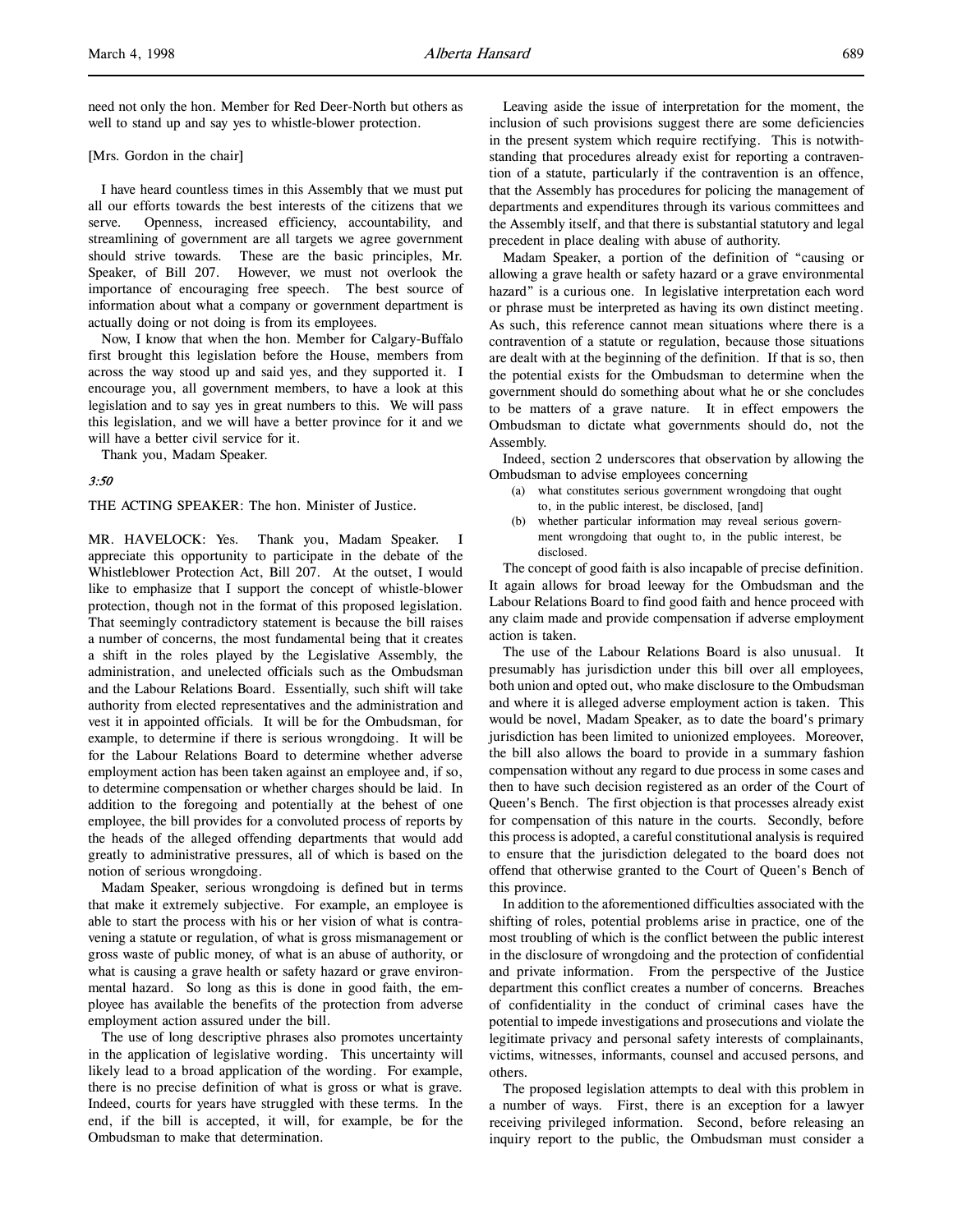These may not, however, provide sufficient protection. It is not only those employed as lawyers who deal with privileged information in the department. Furthermore, in all divisions of the department there may be information which is not privileged but which should be treated confidentially. For example, secret investigative techniques should not ordinarily be disclosed.

The bill presents other difficulties from a Justice perspective. In terms of the Labour Relations Board, section 14(2) requires the consent of the board before a charge may be laid for taking adverse employment action against a whistle-blower. As you know, Madam Speaker, the Minister of Justice and Attorney General is ultimately responsible for the conduct of criminal and quasi-criminal prosecutions, and there is some question as to whether the minister or prosecutors acting under the minister's authority should require the consent of the Labour Relations Board to commence a prosecution. Further, the minister acting through Crown prosecutors ordinarily has the authority to stay quasicriminal proceedings.

To conclude, Madam Speaker, the bill results in numerous fundamental shifts in the present alignment among the Assembly, the administration, and nonelected officials through the vesting of substantial authority in nonelected officials. It also raises some significant practical issues relating to the mandate of the Justice department, particularly in the realm of criminal cases. As a consequence, I encourage all members of the Assembly to vote against this bill in second reading.

Thank you.

THE ACTING SPEAKER: The leader of the ND opposition.

MS BARRETT: Thank you, Madam Speaker. I was pleased to hear that the Justice minister is in principle in support of whistleblower protection. I'm surprised, however, that he didn't encourage the members of the Assembly to adopt this bill at its second reading, which is the reading where we adopt in principle, and then offer the amendments he's got in mind that would make this legislation conform to the legal problems he addressed.

I will not disclose with which departments, but I have personally had experiences with departments and so-called arm's-length organizations of this government wherein wrongdoing has occurred or is maybe even commonplace and where the employees felt, thank goodness, that they could trust me to protect their identity and where they would come to me and tell me of the problems they were seeing at their place of work. However, they would certainly have preferred to have the protected option of seeking out an analysis and a judgment by the Ombudsman, a party they believe and have good reason to believe is neutral, politically neutral and neutral with respect to any subject matter which may appear before him, I can say safely, because we haven't had any women Ombudsmen. But, Madam Speaker, one never knows. You're the first deputy chairman we've had that's a woman, so we'll get to that eventually I'm sure.

## 4:00

The other thing about the Whistleblower Protection Act is that I believe valuable information may come to light. The government is always talking – in fact, we've got one minister who likes

to brag about how when he was Municipal Affairs minister, he lost more than \$2 billion in the hasty sale of public assets. They also like to talk about how they want to be efficient. Well, much of the information that can be obtained by people who work in the public sector may indeed cause new efficiencies to occur. I don't understand why the bill wouldn't have the government's support in that regard.

I would conclude by saying that this is a modern democracy. What do we have to be afraid of? The answer should be nothing. The government keeps saying: well, you know, we're going to do this transparently and that transparently. That should be the overriding policy of the government, Madam Speaker.

In conclusion, I cannot help but observe the similarities between Bill 207 and the bills that were introduced by John McInnis and Tom Sigurdson, former MLAs in this Legislature, in 1989, 1990, 1991, 1992, and 1993. Not just for that reason does this bill have my support, but I can't help but notice the wonderful similarities between those individual private members' bills.

THE ACTING SPEAKER: The hon. Member for Calgary-Buffalo.

MR. DICKSON: Thank you very much, Madam Speaker. I firstly wanted to acknowledge the hard work done by my colleague in sponsoring Bill 207. He's had the advantage, I think, of speaking to a lot of Alberta groups that have expressed interest in it in terms of trying to respond to their needs.

We often talk in this Legislature about bills and what kind of mischief exists that the bill is intended to remedy. That's often the standard or a basic question that we ask for every piece of legislation. So I might start by simply posing the question: what mischief does Bill 207 attempt to address?

The most basic one I think – all of us have had experience, certainly in this Assembly. We've seen large government departments, and we also know about large corporations in our communities and in this province. I think we come to understand – and all of us have had this experience to a greater or lesser extent – that large organizations sometimes don't always function perfectly. Sometimes you have managers that act dishonestly. Sometimes you have gross errors in judgment. I don't mean this in a partisan way. I'd say the same thing of the federal Liberal government. I'd say this of any provincial government. It's been the experience in American jurisdictions that where whistle-blower has sometimes been most exciting and most positive has been in the private sector. There's a number of U.S. jurisdictions where they've found, in fact, that whistle-blower protection saves money. You identify, if you have somebody producing atomic energy fuel, where the safety risks are enormous. Whistle-blower protection has played a hugely important role in keeping people safe, but what it also does is it keeps government on its toes.

Now, there may be some in this Assembly who think this government doesn't need that sort of oversight. But, you know, why do we have an Auditor General? Why do we have an Ombudsman? We have those offices because we understand that the parliamentary system isn't perfect. Particularly when you get large, lopsided Assemblies with a very powerful government majority like we have here, it makes all the more important the need for these kinds of safeguards.

The Minister of Justice spoke against the bill, and it's interesting to me, Madam Speaker. I contrast the enthusiasm with which this same member rolled into the Assembly on June 15, 1993. He was then a man, as my old colleague from Fort McMurray used to say, learned in the law.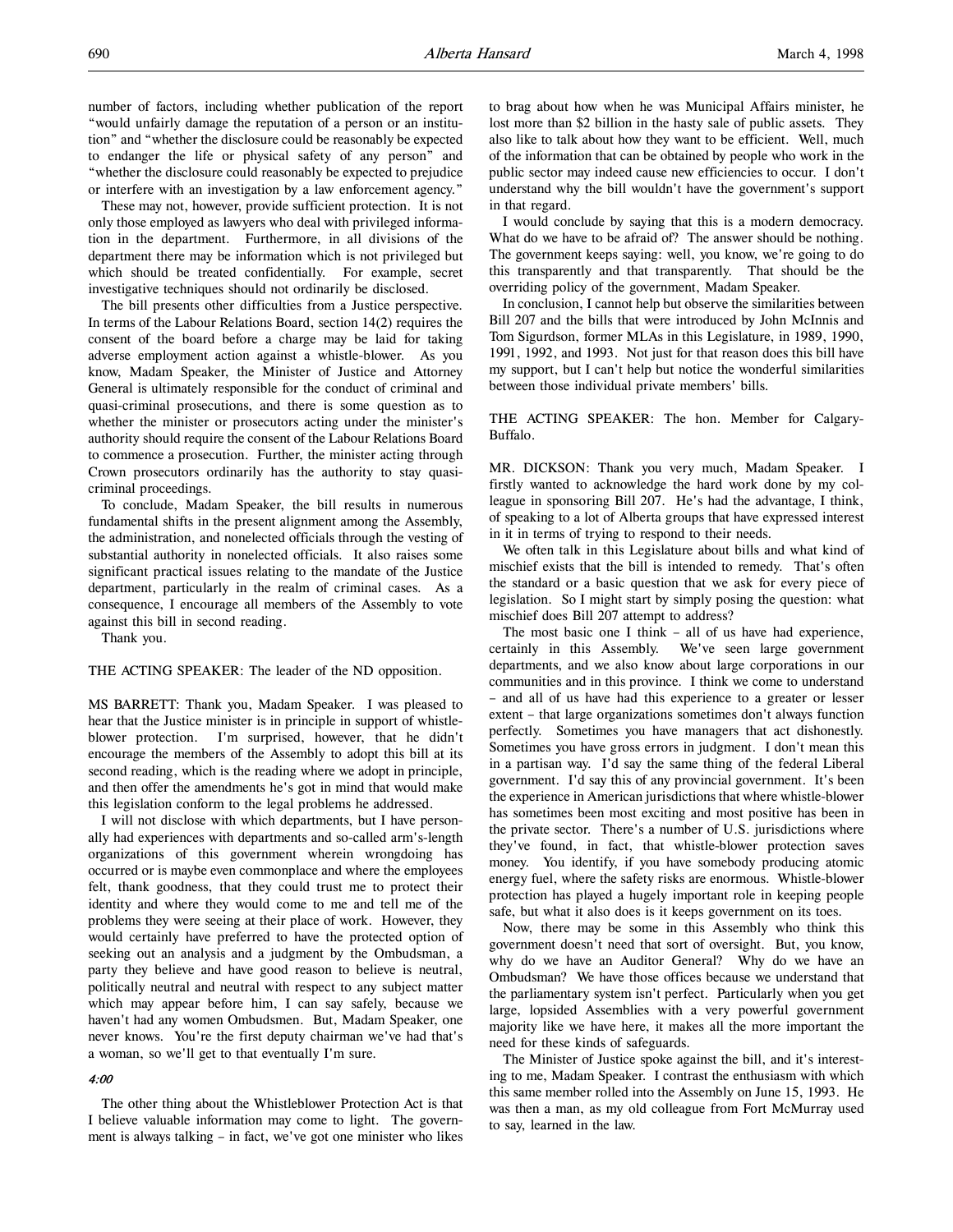MR. HIERATH: Well, that was the problem.

MR. DICKSON: It may have been the problem, but following the Peter Principle he's now the Minister of Justice, Madam Speaker.

You know, it seems to me, Madam Speaker, that what we've got is this: the Minister of Justice came into this House, he saw a bill like whistle-blower protection, and he supported it then. What a difference a little time in cabinet makes and 200 lawyers in the civil section in the Department of Justice make to this minister's perspective.

## MR. HIERATH: That's a lawyer, Gary.

MR. DICKSON: I've never been under any illusions about the high esteem that members of my profession are held in in this Assembly, Madam Speaker. It's affirmed day after day. I tried to warn my friend from Calgary-Lougheed, but she insisted that this was still a great place to work, and it is.

The point I was simply trying to make is that this is a bill that in the past has received support, that has crossed the floor, that has had support from members on the government side and the opposition side. I think this in some respects was perhaps one of the first genuine tests of free voting.

The Minister of Justice complained about what we were doing with the new responsibility for the Ombudsman and the Labour Relations Board. I thought the minister would appreciate the fact that instead of creating a whole new bureaucracy, what we tried to do was work within existing offices. We thought it was costefficient. We thought these were offices that had earned the respect of Albertans. They have budgets. They have secretariats. They have apparatus already in place. It made sense. If this Minister of Justice prefaced his comments by saying he supported the principle of whistle-blower, what possible model would be more prudent, fiscally responsible, more efficient than simply tailoring offices that already exist in this province? That's the reason it was designed in the fashion that is set out in Bill 207.

To me I think that if the minister has got specific questions and concerns about conflict between the role of the Ombudsman and the Department of Justice, those are easy things to remedy. Some of those 200 lawyers on the civil side of the Department of Justice could spend less time writing the minister's speeches in the House and more time drafting amendments to in fact achieve what the minister said he wanted to, which was to have whistle-blower protection.

You know, this isn't a very radical concept. The leader of the third party in the House said that it had been introduced during her time, prior to 1993. Well, I remember looking at those bills. It was a good first effort, but there wasn't very much detail. There was no apparatus in those bills. We've tried to take the concept and in fact put it in a working model.

It was the former Minister of Justice, Brian Evans, the MLA for Banff-Cochrane, who headed up, under the then Environmental Protection minister and now the existing Premier, and made recommendations that in terms of our environmental protection act we needed whistle-blower protection. It was this current government that brought in our Freedom of Information and Protection of Privacy Act, and they have a limited form of whistle-blower protection. The Ombudsman of the province has asked for whistle-blower protection. There is clearly a need, and there's clearly a demand, so really the debate ought to be over how we configure the office.

I take the comments of the Minister of Justice as constructive

suggestion. He questions whether there's too much subjectivity in the definition of serious government wrongdoing, and that's fair comment. I'm prepared to work with any member in this House – and I know the sponsor of the bill would be – to come up with an alternate definition of serious government wrongdoing that is narrower, that's tighter. I mean, that's not a difficult thing to do.

Reasonable men and women in this Assembly believe that governments aren't perfect and that we would be advantaged by having a whistle-blower protection provision. There's ample opportunity at the committee stage to be able to work on those kinds of initiatives. I think all of us in our constituency offices get calls from health care workers, from people who are concerned. I'd challenge any member in this Assembly to tell me that he hasn't received a call from a constituent or a health care worker that's seen things wrong in our health care system.

4:10

Well, why should people be intimidated from raising legitimate concerns they see because they're frightened that their job may be at risk, that they may be subject to some disciplinary action? All this bill would do would be to allow somebody in good faith to come forward and raise a concern discreetly, have it investigated by the office of the Ombudsman. I expected we might come under criticism from people who say this is a milquetoast version of whistle-blower: this is too muted; this is too modest; it's not ambitious enough. To me that would be perhaps a fairer criticism than anything we've heard so far.

I think really what we're dealing with on this is we're determining if we support the principle of whistle-blower. The Minister of Justice said he supports the principle of whistle-blower protection. The Ombudsman of the province supports the principle of whistle-blower protection. There were at least four other Conservative MLAs that I specifically recall who are still in this Assembly that found there was a value in whistle-blower protection. I'd ask those members to consider that we still don't have it. We still have an initiative here in this House that I think warrants the support of all members.

I just say again that we know there are problems in our health care system. We know there are problems with our complaint mechanism. People are aggrieved because they can't access health care when they need it. I'm not trying to focus specifically on what's going on in Alberta right now or any disagreement I may have with the Minister of Health. I expect that as an intelligent parliamentarian the Minister of Health would be one of the champions of this bill, because he understands that creating a culture of openness allows employees to be able to come forward.

To those who say this is going to tie up the Ombudsman office, my simple reaction to that is: why would we think there is so much illegal activity going on in government departments? Why would we think there's so much gross negligence going on in government departments that the Ombudsman would be swamped with complaints and issues? I think it wouldn't happen very often. All we want to do is simply provide the vehicle in those cases where it's required and where it's appropriate.

Much else could be said. I know there's been some suggestion in terms of how this fits with the whistle-blower protection that exists in the freedom of information act, and I think the point just to make there is that the Information Commissioner's office supports the notion of whistle-blower protection. They have some issues in terms of how it fits with section 77 of the freedom of information act, but I think there's a recognition that the protection is required. I think this is a modest step to be able to achieve that. I look forward to not only getting the support of many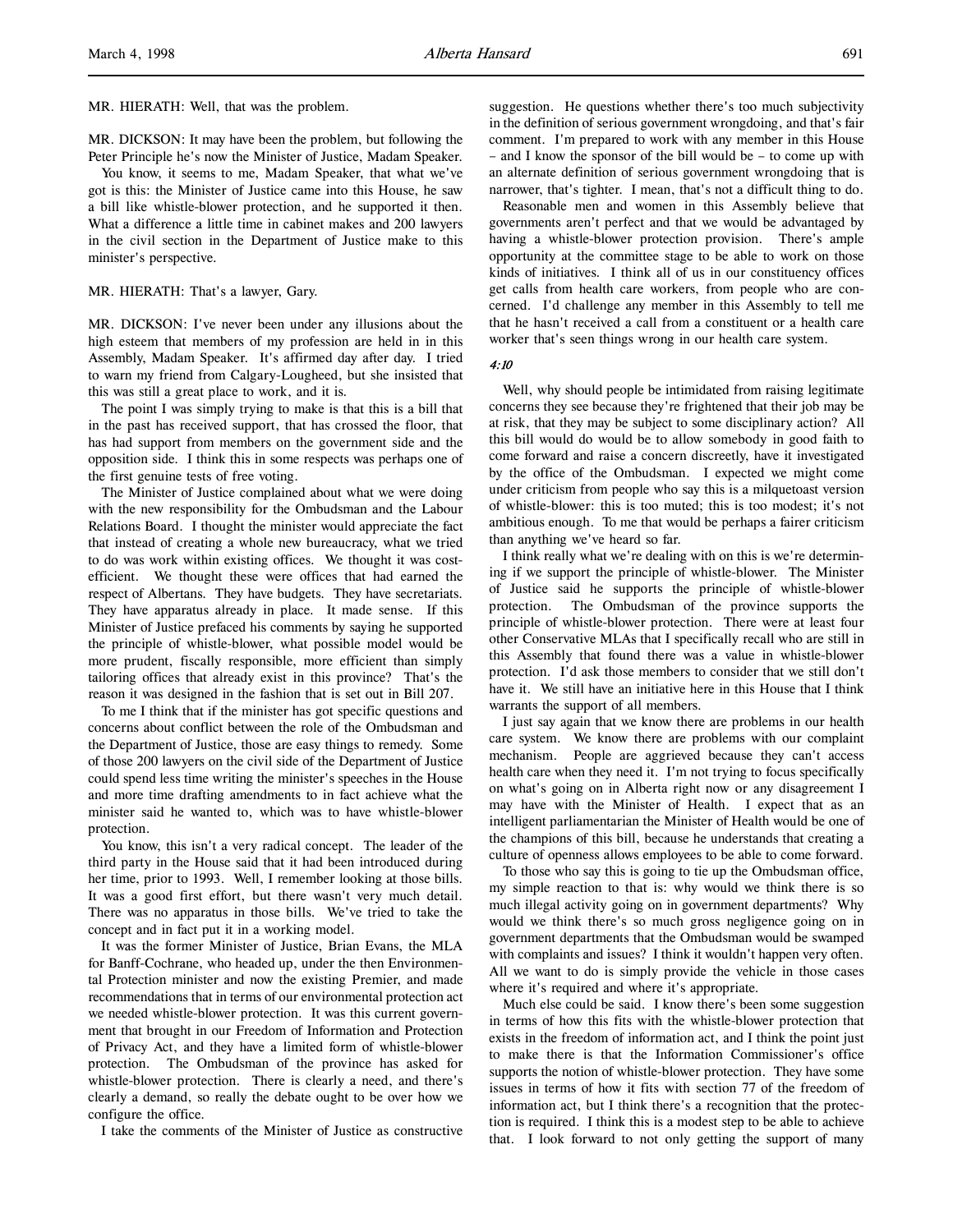members in this House to get it to the amendment stage but being able to work with the sponsor of the bill and other members to ensure that we have a model piece of legislation here. We have the opportunity to do that, and there is no better way of ensuring we have accountable government in this province. It's a perfect companion to freedom of information legislation, and I hope all members of the Assembly appreciate that challenge and are anxious to seize it.

Thanks very much, Madam Speaker.

THE ACTING SPEAKER: The hon. Member for Calgary-Glenmore.

MR. STEVENS: Thanks, Madam Speaker. I'm pleased to rise this afternoon to speak to Bill 207, the Whistleblower Protection Act, and to explain to the hon. Member for Edmonton-Gold Bar why I am unable to support this bill. The basic intent of the bill is commendable. I certainly can agree with the hon. member's desire to ensure that government is accountable to the people of Alberta, and I'm sure everyone in this Assembly would agree with that intent. My reasons for withholding support from Bill 207 are twofold.

Firstly, Madam Speaker, I do not see the whistle-blower protection matter as being among Albertans' high priorities at this time. Among my constituents with whom I have spoken over the past year, I have no recollection of this issue of whistle-blowing or whistle-blowers' rights ever arising. We have heard from Albertans throughout the past year with respect to what the average Albertan sees as important priorities, and those priorities are health care, education, children's services, and taxation levels. Now, this is not to say that the members of this Assembly should only draft legislation on the basis of what they hear from their constituents. If there's a legitimate concern which needs to addressed for the greater public good, then I believe that the government and this Assembly have a responsibility to address such a concern. However, Bill 207 proposes a solution to something that is not a problem.

In most provinces employee concerns are handled within relevant departments or agencies as a first step. This is a practical solution, and it seems to work well across the country. In those provinces with an ombudsman office – and there are several of the other provinces without such an office – any further steps in the complaint process are handled as they are here in Alberta.

The other day the hon. Member for Edmonton-Gold Bar said this, and I quote from *Hansard* at page 655: "The province of Ontario also has comprehensive whistle-blower legislation." Now, it is true that Ontario did pass a bill back in 1993, Madam Speaker, which contained provisions for whistle-blower protection, and I believe it was Ontario's legislation that the hon. Member for Calgary-Buffalo likely used to model this bill on when the Whistleblower Protection Act was originally drafted in 1994. From what I can see, the Member for Edmonton-Gold Bar has changed very little from this original draft. What I would like to point out to the members of this Assembly is that Ontario has never proclaimed this legislation in force. Why the Member for Edmonton-Gold Bar did not mention this is a matter of concern, and I must conclude that it reflects upon the accuracy of his research.

There's another matter that the hon. Member for Edmonton-Gold Bar said yesterday in his comments. Once again I quote from Hansard at page 655. He said, "The Ombudsman in his annual reports has repeatedly recommended this type of protection, and he has recommended that we use his office." Now, if I heard the hon. Member for Calgary-Buffalo this afternoon correctly, he said much the same thing. What I understand them to say is that the Ombudsman supports whistle-blower protection. I would say, Madam Speaker, as a challenge to the Liberal research: please disclose and produce those annual reports in which the Ombudsman recommends whistle-blower protection, as has been suggested by the hon. members in this debate.

My second objection, Madam Speaker, with regard to Bill 207 is that it's repetitive of mechanisms that already exist under current legislation and policies. Indeed, some of what is in the bill is redundant. Many of the provisions of this bill are already addressed within the Public Service Act, the Ombudsman Act, and the Freedom of Information and Protection of Privacy Act. At the same time, there are provisions within the bill that are quite problematic, and I'll outline those shortly.

Madam Speaker, there are already many adequate measures in place to aid employees who wish to bring forward issues of concern. Members of the public service are not without recourse, as the member opposite would seem to suggest. There are several steps an employee can take in instances where he or she believes that there may have been a situation of government wrongdoing. Obviously, the first step is for an employee to approach his or her employer or direct supervisor. This is the most direct method, enabling the employee to raise the issue without contravening their oath of office. It also allows misunderstandings to be cleared up at the start should that be the case. Circumventing this route and approaching the Ombudsman directly, as this bill proposes, would certainly complicate a situation of misunderstanding unnecessarily. If indeed the employee has a legitimate concern, approaching management directly is the most efficient means of addressing the issue. If your employer is acting inappropriately, mismanaging public funds or mismanaging the institution itself, it seems logical that they are also in the best position to correct that problem.

## $4.20$

Now, I'm aware that there will be those occasions and those individuals who are well aware that what they are doing is not right or in fact may be illegal, but there are also many cases in which wrongdoings are carried out with the best of intentions. It could be that all the information was not available when the decision was made or that other mitigating factors were involved. In those cases the employee's intent, that of solving the problem at hand, is best served by approaching the individuals who are best equipped to resolve the situation. Unfortunately, Madam Speaker, the underlying assumption behind Bill 207 seems to be that government wrongdoing is wilful and deliberate. That assumption comes through in encouraging public service employees to approach the office of the Ombudsman instead of their employer.

It has been the position of this government, however, to establish here in Alberta the best and most efficient public service in Canada. Madam Speaker, this was recognized and identified recently in the budget as a priority of this government. Achievement bonuses were announced in the budget as a way of rewarding government departments that find new and better ways of conducting business and providing services. It is to everyone's advantage to work together to avoid problems of waste or mismanagement. Staff, management, the minister's office: everyone benefits when the system runs well.

There may be cases, Madam Speaker, where an employee approaches the department and feels that the way in which a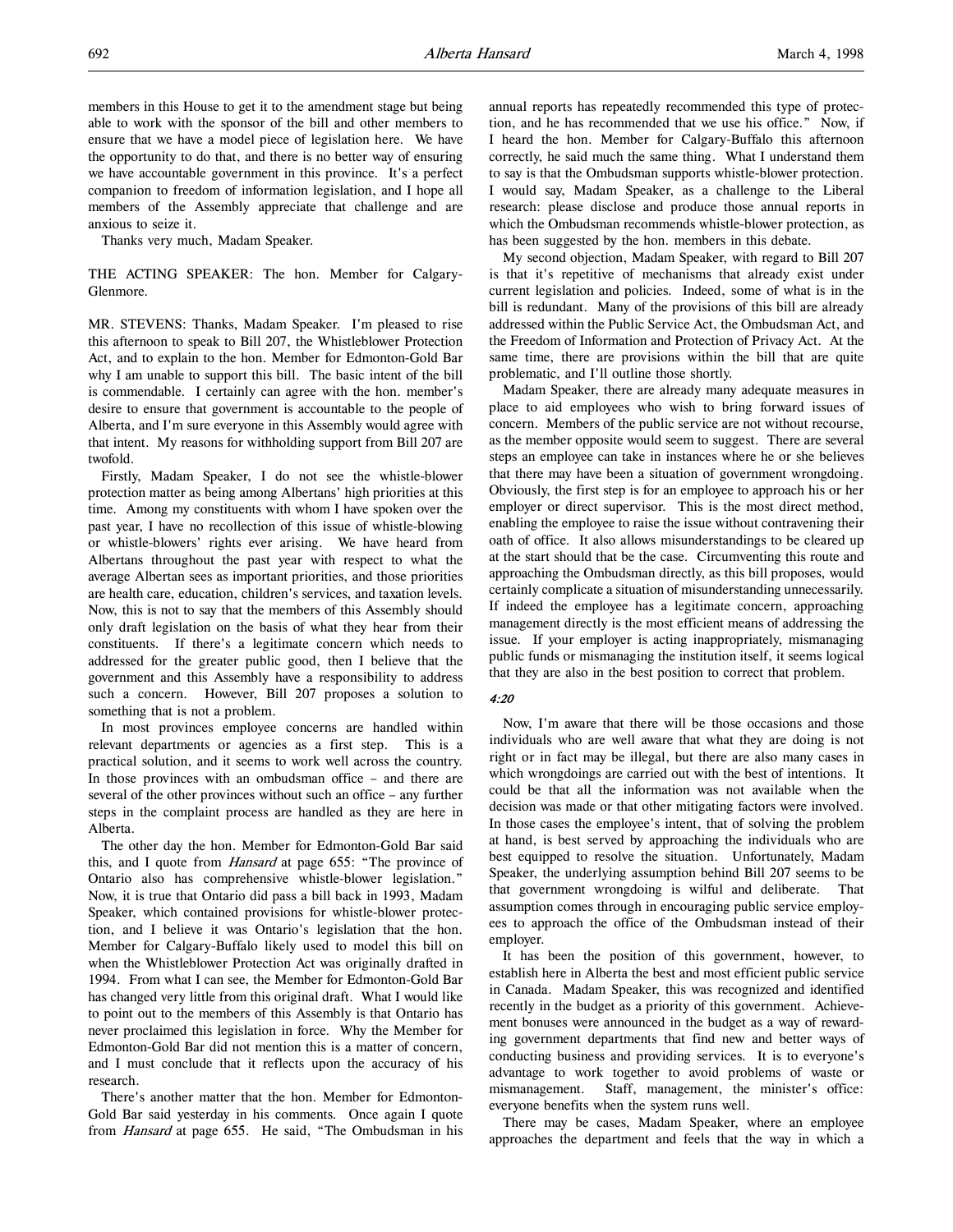complaint was handled was unfair or that unjust action was taken against that employee. There are steps at this point which the employee can take. Unionized employees have a collective agreement between the union and the institution, part of which outlines a grievance procedure. The grievance procedure is handled in its initial stage by the relevant department. If after utilizing this process the employee feels that the issue has not been handled satisfactorily, they can then ask the arbitration board to handle their case. Non-union or opted-out employees utilize a similar procedure through an appeal panel appointed by the personnel administration office. This appeal panel is made up of public service employees from other departments or agencies in order to ensure the greatest degree of objectivity. In other words, there are already fair and adequate mechanisms in place.

Employees who have been personally affected by government action may also take their concerns to the provincial Ombudsman. The Ombudsman, Madam Speaker, is an objective party operating at arm's length from the government who is appointed by the Lieutenant Governor on the recommendation of this Assembly. His role is to investigate

any decision or recommendation made, including any recommendation made to a Minister . . . relating to a matter of administration and affecting any person or body of persons in his or [her] personal capacity, in or by any department or agency.

Now, it is quite clearly stated in the Ombudsman Act that this office is to be used as a last recourse; that is, all other avenues ought to be exhausted before the Ombudsman is approached. Bill 207 would contradict this long-standing requirement of the Ombudsman's role. In fact, Madam Speaker, there are a number of elements of this bill that go against the intended role of the Ombudsman's office. I believe that these incongruities would create not only a confusing situation but would also undermine the role of the Ombudsman as it has existed in this province for many years.

One of the most serious conflicts between the Whistleblower Protection Act and the Ombudsman Act concerns the issue of confidentiality. The very essence of ombudsmanship is confidentiality. This bill undermines this confidentiality and along with it the Ombudsman's office itself.

Bill 207 requires the Ombudsman to disclose the investigative reports prepared under the Whistleblower Protection Act to the public unless it is not in the public interest to do so. Madam Speaker, files held by the Ombudsman are intended to be kept in strict confidence. They are not intended to be disclosed to the public. The Ombudsman Act protects the confidentiality of the Ombudsman's investigations and materials gathered during the investigative process. The provisions governing confidentiality in the Ombudsman Act are there for the protection of both the complainant and the office itself.

There is a related conflict, Madam Speaker, between the bill and the Freedom of Information and Protection of Privacy Act, which prevents public access to the Ombudsman's files. There is an interesting and ironic situation which arises from this incongruity, of which the Member for Edmonton-Gold Bar may or may not be aware. What would happen if this bill were to become law is that it would essentially create a two-tiered system whereby members of the public or employees operating under the Ombudsman Act would be privy to a level of confidentiality greater than that enjoyed by an employee acting under the provisions of the Whistleblower Protection Act.

Allow me to explain. The Ombudsman Act holds that the Ombudsman and every person holding an office or appointment under him shall maintain secrecy in respect of all matters that come to their knowledge in the exercise of their functions.

By contrast, Madam Speaker, Bill 207 allows a number of

instances where the Ombudsman can release information given to him in confidence. In addition, as I mentioned a few moments ago, the Whistleblower Protection Act requires the Ombudsman under certain circumstances to place material in a public file. In effect, this bill creates a different standard of confidentiality for different individuals, a situation that is not only discriminatory but which is inconsistent with the long-standing role of the Ombudsman in Alberta.

Madam Speaker, there are a number of other areas in which the content of the Whistleblower Protection Act is inconsistent with the Ombudsman Act. Currently, the Ombudsman does not have jurisdiction over colleges, universities, or contracted agencies. However, under Bill 207 the definition of employees is individuals employed by an institution, as defined in the act's regulations, or by contractor.

There's also a shift in discretionary powers away from the Ombudsman to the complainant. Under the current act the Ombudsman may make any inquiries, hear or obtain evidence, and regulate this procedure in any manner he sees fit. The Ombudsman controls the investigation and what information will be provided, not the complainant. This seems logical, for the Ombudsman has an expertise in conducting confidential and serious investigations that most of us do not share. This would make him better suited to handle an investigation than a complainant.

However, the hon. Member for Edmonton-Gold Bar seems to take the opposite view. Bill 207 alters the current discretionary authority of the Ombudsman and limits many of his actions to those that are consented to or requested by the employee. There is a strong possibility, Madam Speaker, that by requiring the consent of an employee in conducting an investigation, Bill 207 may undermine the role of the Ombudsman. Allowing employees influence over the investigative process seems to assume that they have rights with respect to the information disclosed to the Ombudsman. I admit that I find this rather puzzling.

Whose rights are the focus of this bill? Is the bill most concerned with the interest of the whistle-blower or those of the public at large? The intent of Bill 207 is ostensibly to encourage the protection of the public interest by public-sector employees. For example, the bill explicitly gives the Ombudsman powers to advise employees on what constitutes "serious government wrongdoing that ought to, in the public interest, be disclosed." Yet this bill allows an individual to thwart an investigation into a problem which may affect the public interest.

## 4:30

The employee is given powers under this bill, Madam Speaker, to prohibit the disclosure of information by the Ombudsman to the head of an institution. The employee also has powers to prevent the submission of a report by the head of an institution. It would seem to me that a whistle-blower who is willing to deny the furtherance of an investigation or affect the conduct of an investigation is acting upon self-interest, not the greater public good. If self-interest is not the rule or motive, one wonders how objective and informed a decision could be by a whistle-blower regarding the conduct of an investigation.

Madam Speaker, there are many other inconsistencies and conflicts between the provisions of the Ombudsman Act and Bill 207. There is then, of course, a question of interpretation. Which act applies when there is a conflict between the two pieces of legislation? This raises some serious issues, as I have indicated, for the role and indeed the credibility of the Ombudsman's office, which has long been highly regarded across this country.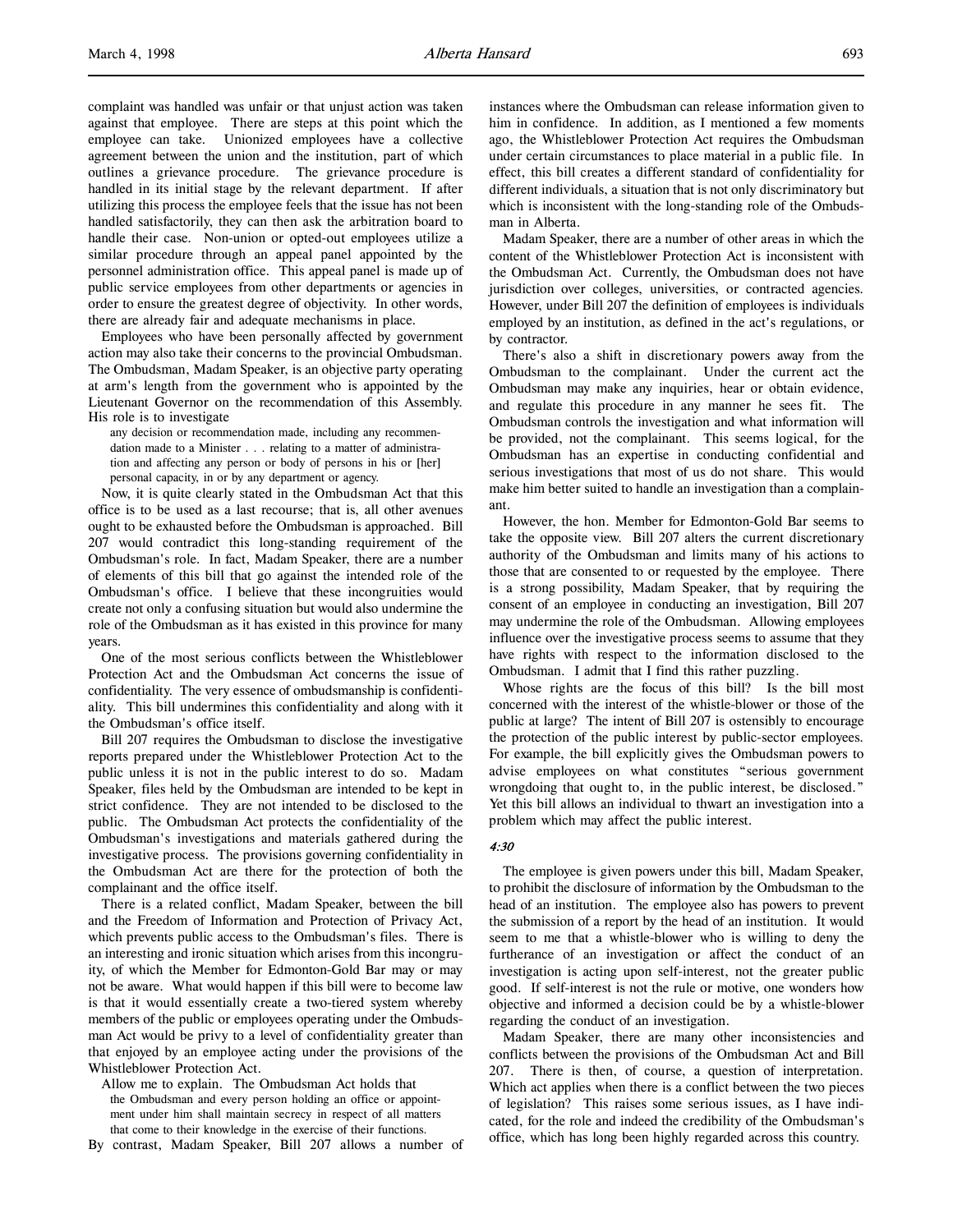Actually, Madam Speaker, does this not raise an even more basic question? Why was this legislation drafted with such gross incongruities? Was the current Ombudsman Act not examined by the member opposite when he decided to bring forward the bill? As I stated earlier, it appears as though this bill was very closely modeled on a bill passed in Ontario in 1993, a bill that Ontario's government has chosen not to proclaim into force. So what we have here is a bill modeled on an unsuccessful piece of legislation from another jurisdiction that conflicts seriously with legislation in this jurisdiction.

It is not just the Ombudsman Act with which there are conflicts and redundancies, Madam Speaker. There are also several problems vis-à-vis the Freedom of Information and Protection of Privacy Act. Both acts provide for disclosing information that ought to, in the public interest, be revealed. In fact, many of the requirements are similar. The Freedom of Information and Protection of Privacy Act requires the release of information pertaining to "a risk of significant harm to the environment or to the health or safety of the public."

For example, given the requirements within that legislation to release information in the public interest, Bill 207 seems unnecessarily repetitive. In light of the exemption of the Ombudsman's investigations from the Freedom of Information and Protection of Privacy Act, which I raised a few moments ago, there's a conflict between the two acts. This is due to the fact that the Ombudsman must not investigate an issue without the Privacy Commissioner's consent if under the Freedom of Information and Protection of Privacy Act the Commissioner has the power to review it. This omission was understandable when the Member for Calgary-Buffalo originally introduced this bill, as the Freedom of Information and Protection of Privacy Act was not yet law. But it is law now and should have been taken into account.

I would like to reiterate that I agree with the principle of open and accountable government. I also agree that employees who wish to effect change or raise an issue for the greater public good should not be penalized for doing so as long as they act wisely and in good faith. However, I believe that the current mechanisms in place through the acts and offices I have discussed already address the issue of whistle-blowing sufficiently. In addition, I find far too many flaws within Bill 207 to support it, even if whistle-blowing legislation were needed at this time in Alberta. As such, Madam Speaker, I will be voting against this bill.

Thank you.

THE ACTING SPEAKER: The hon. Leader of the Official Opposition.

MR. MITCHELL: Thank you, Madam Speaker. I would like to support the Whistleblower Protection Act of 1998 and would like to take a few moments to outline my arguments in that regard.

I would like to begin by saying thanks to the Member for Calgary-Glenmore for clearly spending a great deal of time and paying a great deal of attention as well to this bill. It is, I think, a form of flattery to the initiator of a bill of this nature that a Member of the Legislative Assembly would take it to be so significant and so important that he or she would analyze it in the detail in which, clearly, the Member for Calgary-Glenmore has done.

He says that he feels very, very strongly about the need for openness in government. He feels that there are some flaws in this piece of legislation. What I would ask that he do is support

this bill in principle – because he says he accepts the general principle of openness and how this might contribute to it, I think – and then offer suggestions for change in committee. We would be more than happy to accept amendments to strengthen this bill and to have it reflect some of the advantages or improvements that were included in his comments. The level of analysis and detail that he's undertaken shouldn't go to waste. We appreciate it, and we'd like to act on his suggestions.

I will say that where his argument is particularly weak is in his unsubstantiated assessment that there is no need for whistle-blower legislation. Madam Speaker, he also said that he couldn't find wherever it was that the former Ombudsman has made the recommendation that in fact whistle-blower legislation is required.

I would like to read from the former Ombudsman's paper called The Need for Complainant Protection, which he presented to the first investigators' course, International Ombudsman Institute, in August of 1992. In it he states:

As our societies move into the realm of refining human rights and human rights issues, it is becoming more and more apparent there is a need for legislation which allows for the investigation of complaints against public servants by incorporating a clause for ensuring protection from retaliation or retribution to those who register a complaint.

I'm using Mr. Harley Johnson's words.

People have approached me, both in writing and verbally, indicating they have a fear of requesting an Ombudsman investigation into certain circumstances because they feel as individuals, or as corporations, they may face some form of retribution because they made a complaint and requested the Ombudsman to provide an independent investigation of their concerns.

The former Ombudsman goes on to describe circumstances, testimonials to this fact which I think are very powerful in and of themselves. Here's an example of one, and I quote: a health care worker indicated she knew of cases involving serious patient abuse, but she feared by making a formal complaint to the Ombudsman it would cause her to lose her job or face ostracization by fellow health care workers.

Madam Speaker, if there are patients whose relationship with a health care worker or with some other person is such that it isn't public and isn't particularly exposed, we could imagine that logically there could be cases of abuse which that patient is unable to express or have the opportunity to express. A health care worker would be a legitimate person, a responsible person to report such an abuse for somebody who might otherwise be very, very much helpless in these circumstances. Here's one health care worker who has indicated that she is aware of these abuses on at least a number of occasions and cases, and she is afraid to refer this to the Ombudsman because of ostracization or because she might in fact be caused to lose her job. Whether or not the Member for Calgary-Glenmore thinks this is a problem, it clearly is a problem if this health care worker thinks it's a problem and has no protection or no structure through which to overcome it. Another example:

A provincial public servant expressed concern that there was an unfair employment situation in a specific department, but the public servant was unwilling to make a formal complaint to the Ombudsman for fear of retribution and lack of future job security. Another one, and this is a particularly powerful example:

A parent of a mentally handicapped adult identified concerns about the level and type of service available for that handicapped person. The parent was unwilling to complain formally because the service delivery in the area of the province where the client resides is under the control of a single government worker. As a result, considerable power rested in the hands of this one worker, and all decisions about individualized services are at the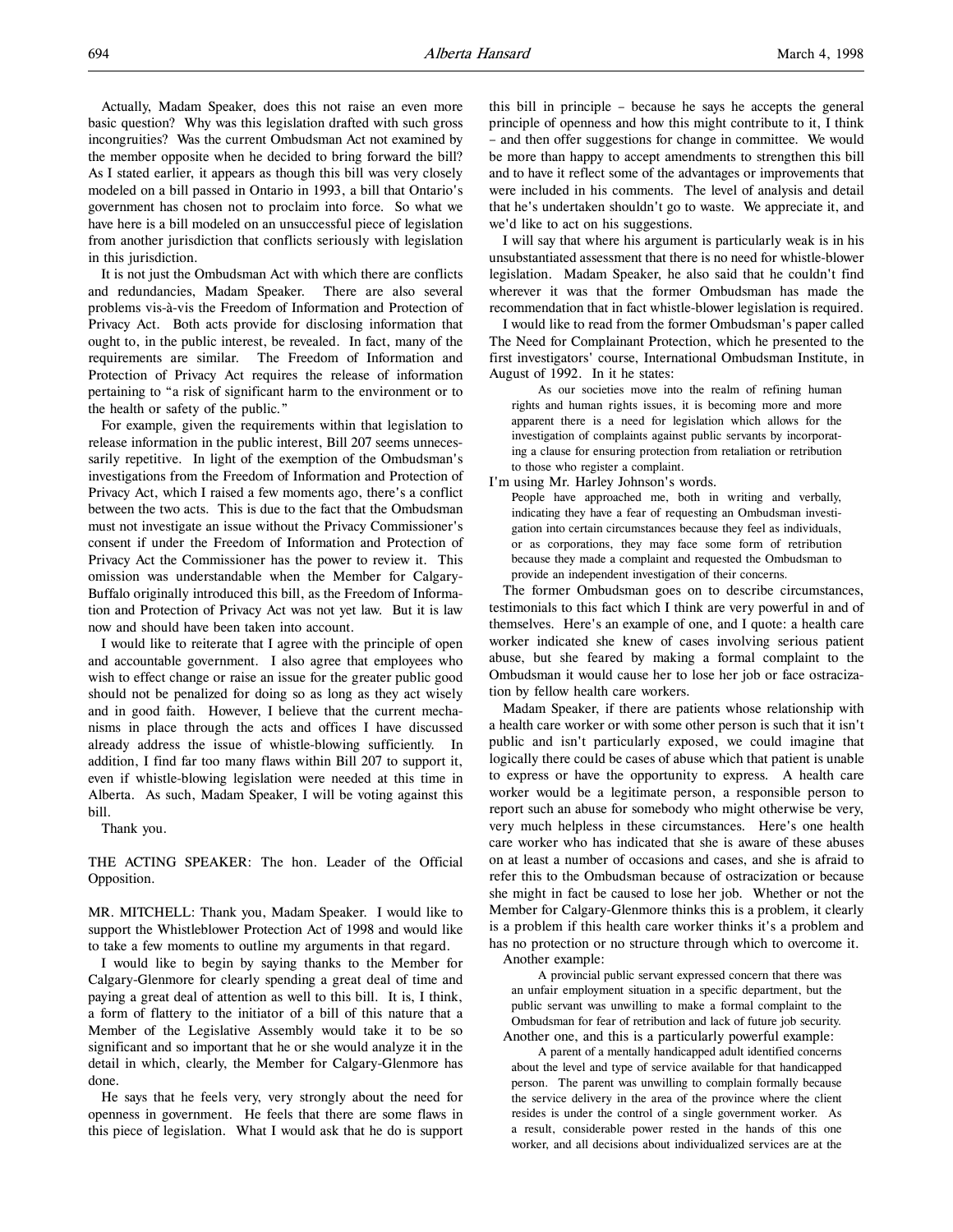discretion of that one worker. Therefore, a complaint was perceived to have a very significant negative impact on this handicapped person.

Here are three legitimate concerns that I think any reasonable observer would say are legitimate concerns, in which three people have clearly indicated they could not exercise the vehicle of an Ombudsman complaint for fear of what the retribution might be.

## 4:40

Madam Speaker, it's not simply an isolated internal phenomena within the public service or with the people who just deal directly with government, as was the case in my third example. There has been an aura, I think, engendered in this province of fear of a government that will retaliate if people don't undertake to do what it is that the government would appreciate. In fact, during the election it was explicitly said – certainly it was an argument that circulated around the election – that people were fearful that they would lose something or not get something for their area or for them as individuals if they voted against the Conservatives. So this isn't something that has come from an isolated context. This concern about ostracization or concern about retaliation, retribution towards somebody who would complain via the Ombudsman about some government activity is a very real concern and in fact is prohibiting better government service, more open government service for people in this province.

We can imagine, Madam Speaker, a number of cases where whistle-blower protection would make for better government policy, would provide for greater accountability and openness on the part of government. For example, today we discover on the question of Al-Pac that there is clearly a significant loss to Albertans, \$155 million. Yet there are a great deal of questions surrounding who it was and the processes that were undertaken to structure that Al-Pac deal in the early '90s, 1990.

Had there been whistle-blower protection at that time, it might well be that somebody observing this process from the inside could have complained about it to the Ombudsman, cut off or at least changed the course of this deal. If the deal was proceeded with, perhaps the arrangements would have been more rigorous and the protection for Alberta taxpayers would have been more rigorous, and we wouldn't be having to stand in the House as we did today and yesterday, my colleague from Edmonton-Mill Creek pursuing the issue of a \$155 million loss to Albertans, a loss which could have hired, as I said today, many, many nurses, many, many teachers. It could have kept open long-term care beds, upwards of 1,000 of them per year for five years. So there is a consequence, a very real consequence, and tangible to people in this province because of the absence of whistle-blower legislation.

I think there's another circumstance that I haven't heard contemplated in this debate that calls out for whistle-blower protection. After governments have been in power for as long as this government has, often the accumulation of patronage appointments means that there is a very, very precise, specific, ideological perspective that isn't necessarily fair by any means. It isn't necessarily premised upon empirical evidence but is often just driven by ideological bias. That can have very, very dire consequences. I would venture to say that we see that in the nature of the health care cuts which are now coming home to roost, as it were.

Whistle-blower legislation would allow professional public servants to have a course of action to complain in a way that's legitimate about actions being taken by people who have been appointed by patronage. This happens a great number of times of course. Governments have that. In fact, the Justice minister just appointed another judge, and apparently somebody whom he worked with in a former business he was in was appointed a judge as one of his first appointments. A friend of his who's a corporate lawyer is now a judge. These things happen, and in fact it puts professional public servants in a very, very awkward position. It would be useful if they could have the chance to complain to the Ombudsman in a way that would allow them to be protected but would ultimately derive some good because of the exposure of a potential wrong.

Madam Speaker, it's interesting that the government seems so sensitive about having this particular legislation, because they seem to survive the onslaught of recommendations and reprimands, if I can use that term, by the Auditor General. The Auditor General has in legislation the power to comment, has done some excellent work on behalf of Albertans, has made a variety of recommendations and conclusions, many of which are deeply embarrassing to this government. At the same time, the government doesn't respond to all of them, doesn't respond to enough of them, but it is a prod in the right direction. If the government doesn't want to accept whistle-blower legislation, one can only wonder whether they are really enamoured of the Auditor General's process, which is deeply steeped in tradition in our parliamentary system and which has set the precedent for this kind of legislation which, as is the case with the Auditor General's role, will simply enhance the openness, the exposure, the accountability of a government that is only stronger when subjected to those kinds of processes.

Another feature of this legislation that's important to mention is really in response to the Member for Calgary-Glenmore, who says that there are other pieces of legislation and either said explicitly or inferred that common-law provisions would allow the protection for the whistle-blowers that this legislation contemplates. In fact, many experts argue that the current protection in Canadian common law is inadequate, and in fact the only protection from retaliation that falls short of criminal behaviour is his or her right to damages for wrongful dismissal. Those damages may be inadequate in those positions in which the government is a near exclusive employer; that is, you lose your job, you get some damages, but you never find another job in your field. Also, those damages would not normally be payable for the more common forms of retaliation, as subtle as they are, such as harassment on the job or unusually negative job performance appraisals. People are put in a very vulnerable position in these circumstances, Madam Speaker, when they want to do what their conscience determines to be the correct and the proper thing for them to do.

I think it can be safely said that tyrannies, no matter how small or no matter how large, are based upon lies and intimidation. We have been blessed, generally, in our parliamentary system with having outlets and procedures that have diminished much of the intimidation that can exist in government – elsewhere in the world it does – and that expose many potential lies or limit their existence in the first place. I think, Madam Speaker, we have a circumstance in this government where there are excesses. Tired government can provoke these excesses. There are excesses that need to be exposed to keep government good and proper and, yes, stronger than it might otherwise be. If that is not the case, then a strong, well-motivated, well-intentioned government would embrace this kind of legislation, because it would ensure that they sustain their level of strength and openness if that is at a proper level. Moreover, why would they be fearful of whistle-blower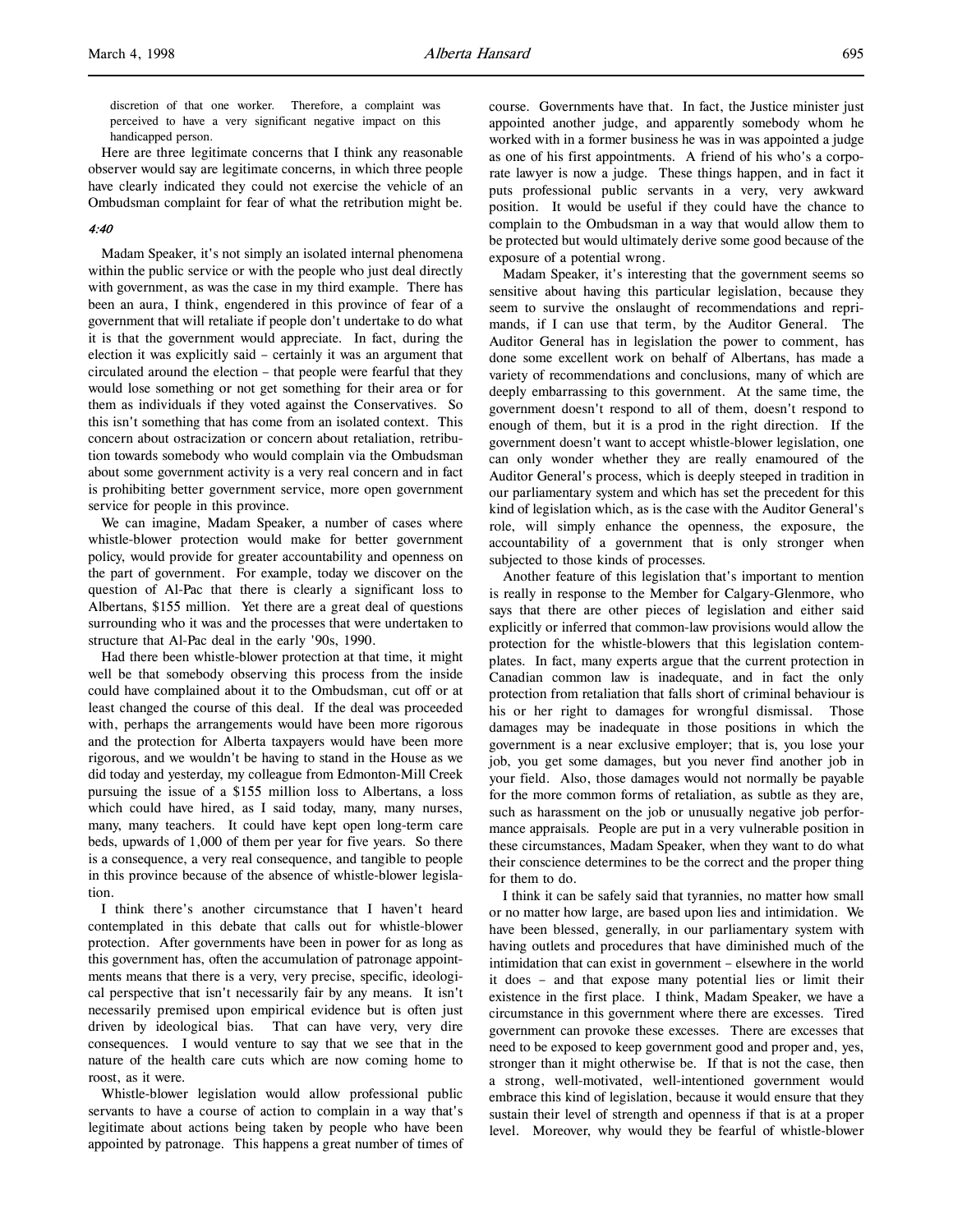protection which would not reveal things untoward if that government is as good as they say they are?

The point, Madam Speaker, is that we can never be sufficiently vigilant, never be vigilant enough to ensure that government isn't intruding in people's lives, making mistakes in their lives in a way that is avoidable. We should always, particularly as Members of this Legislative Assembly, want to pursue the highest ideals of openness and accountability. We should always want to structure as much as we can a society free from intimidation and free from lies. This whistle-blower legislation does all of those things, and it would be a tremendous asset to the structure and processes in this Legislature and on behalf of Albertans. It would make government stronger, it would make it more open, it would make it more honest, and it would make it simply better government on behalf of the people of this province.

#### 4:50

Therefore, I would ask that Members of this Legislative Assembly support this legislation just as the Justice minister did earlier in his career when he was a prominent member of the Deep Six and was outspoken in a refreshing way and prodded and pushed his government in a refreshing way. If anybody would not have reversed his position on such a significant point as the question of whistle-blower legislation – and I say this with great admiration – one would have expected it to be the Minister of Justice, but I guess it's a long, long way from the corner in which the MLA from Calgary-Glenmore finds himself to the point at which the now sitting Justice minister finds himself. Somehow the steps along the way to get from there to here involve a question of reversals and reassessment and review and changes of position. Changes of position, Madam Speaker.

So it is not, I guess, with surprise but it is with disappointment that I saw today one of the formerly most outspoken Members of this Legislative Assembly capitulate to the pressures from his whip, the Member for Medicine Hat, and argue against this whistle-blower legislation, which would simply make Alberta an even better place to live.

Thank you, Madam Speaker.

THE ACTING SPEAKER: The hon. Member for Edmonton-Beverly-Clareview.

MR. YANKOWSKY: Thank you, Madam Speaker. I'm pleased to rise and speak to Bill 207 this afternoon and to state my opposition to this bill before the members of this House. I believe this bill sets up a very dangerous situation for government and the public service in Alberta. The potential for abuse is great.

The act expands the mechanisms by which public service employees would be able to raise issues that they feel constitute serious government wrongdoing to the attention of the provincial Ombudsman. As long as a complaint is brought forward in good faith, no action may be taken against the employee.

Madam Speaker, there is an implicit assumption here within the Whistleblower Protection Act that that wrongdoing, which may take place within the public service, would be caused by management and caused willingly and knowingly. Now, this certainly can take place. Management of organizations within both the public and private sectors may choose to abuse their positions of authority, and I'm certainly not denying this possibility.

What bothers me deeply about Bill 207, Madam Speaker, is the abundance of mechanisms to punish employers who act improperly but the absence of measures to deal with employees who fail to act in good faith. While I'm certainly not suggesting this

would be the norm, I believe it would be foolish not to recognize the possibility that unscrupulous individuals may attempt to manipulate such legislation to their own advantage, possibly injuring both the institution that they work for and the taxpayer in the process.

There's also somewhat of a contradiction regarding the appeal or a review of an employee's or whistle-blower's actions. Even though the member whose name appears on the bill said in his speech yesterday, "It is important that the whistle-blower be subject to a review of his or her actions," that does not appear in the bill.

Bill 207 seems only to consider the presence of unscrupulous individuals within the management structure and not the staff. I would suggest that such persons may exist in all job descriptions and wonder about the fact that the bill fails to take this into account.

It is important that the situations in which the employee may or may not breach the oath of confidentiality is clearly outlined. "Good faith" may be too vague a term for these purposes.

It is also important that the whistle-blower be subject to a review of his or her actions to ensure that they meet the requirements, that their motives are not in question, and that their information is as accurate as possible. This is important, Madam Speaker, because ill-informed or malicious uses of whistleblowing legislation could quite easily cost people their reputations, jobs, families, and even their health.

The bill does not seem to be sufficiently clear in establishing penalties for individuals that reveal information to anyone but the Ombudsman. Again, there seems to be abundant measures to protect the whistle-blower but few to protect the institution.

I would like to take a few minutes to go over the mechanisms that are already in place for public service employees. As the hon. Member for Calgary-Glenmore stated, there are several avenues which may be taken by a public service employee who has concerns about the actions of a government institution, including the department involved, the Information and Privacy Commissioner, arbitration boards, and the office of the Ombudsman.

The first avenue is that of approaching one's direct supervisor or employer. In large organizations, Madam Speaker, where everyone has a distinct and specialized role, it is not always easy for individual members of that organization to see the big picture or vision of that organization. It is therefore important that employees make sure they have all the facts before jumping to any conclusions about whether a wrongdoing may have been committed. This is why it is the position of this government that the first step that any employee takes in addressing a concern should be with management. Government departments already have in place a structure to deal with such concerns, often in the form of an internal employee/management committee.

The Public Service Act provides for the Lieutenant Governor to appoint a Public Service Commissioner to head the personnel administration office. It is the mandate of the personnel administration office to guide human resource policies for the public service. The act allows the head of a department to be guided by the Public Service Commissioner as he or she establishes a framework for addressing employees' concerns and grievances.

## [The Speaker in the chair]

Now, within the framework of the department's own policies and the oath of office required of each public service employee,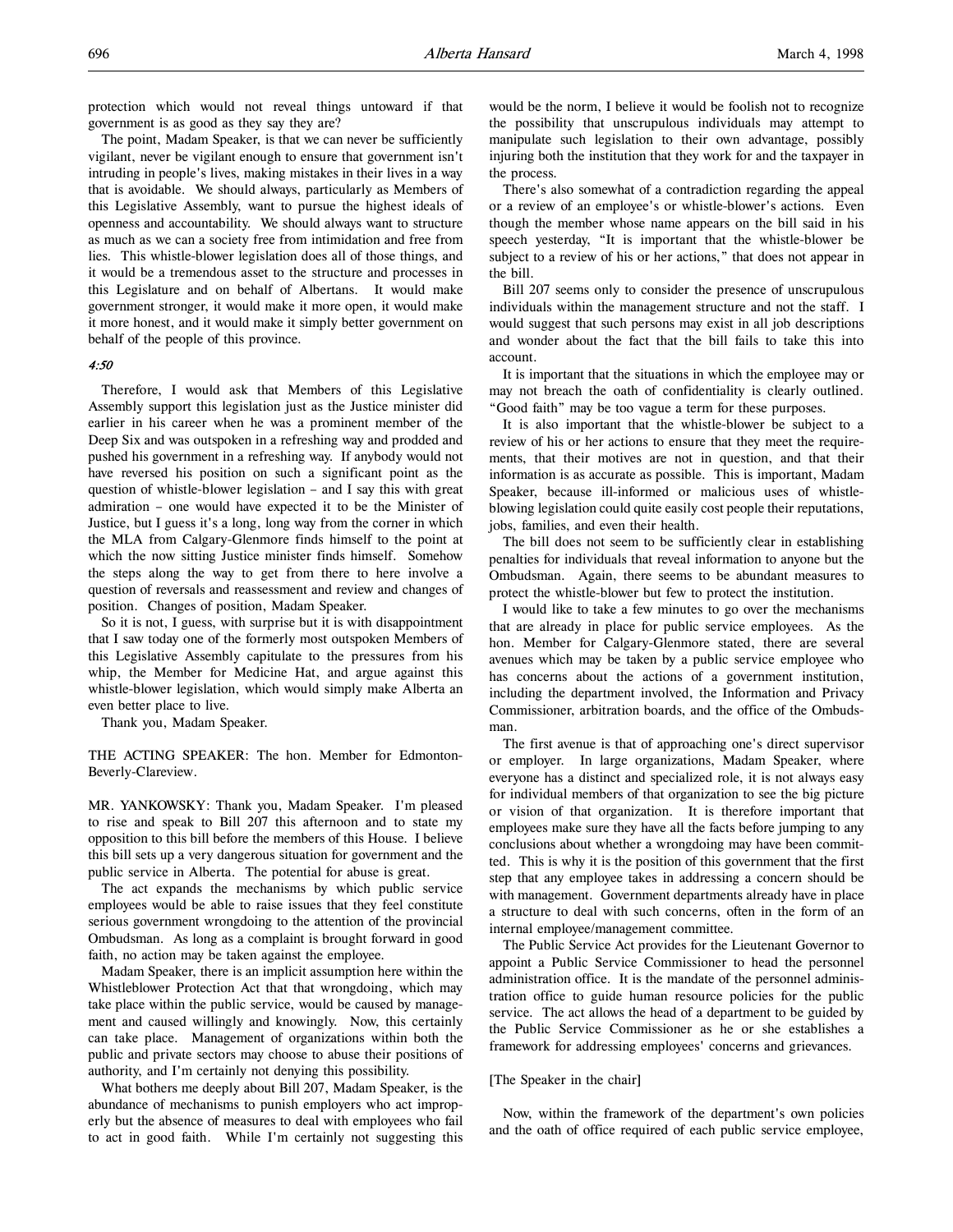each employee is aware of their rights and obligations and of the processes for raising concerns.

Mr. Speaker, the deputy minister of each department has the authority to authorize the release of confidential information. Any employee who has a concern can raise it with the deputy minister, who can give permission for the employee to disclose the information or act on the concern.

There is good reason for this oath, Mr. Speaker. Inappropriately released information may be misleading to the public or the stakeholders or may even cause a situation where someone's health and safety is at risk.

#### 5:00

Most of the time, Mr. Speaker, approaching an employer directly is effective. If there has been a misunderstanding on behalf of the employee, that employee's supervisor or manager should be able to clarify the situation. If the employee has expressed a legitimate concern to management, action can be taken to of course address that concern. If action is not taken to the employee's satisfaction, there are several further steps which he or she can take, always following the chain of command.

Now, sometimes, Mr. Speaker, a situation is not resolved to an individual's satisfaction, and that happens quite often. Sometimes this is just bad luck. Sometimes it is as a result of another person's desire to punish or to exact revenge. In those cases, I would argue that there are adequate provisions in place such as grievance procedures or civil suits that already address these situations. However, sometimes a punishment or adverse employment action comes our way because we have acted inappropriately.

Every employee of the public service takes an oath of office when they begin employment with the Alberta government. This oath requires that any information gained through employment with the public service is not to be disclosed without due authorization. The assistants we have working in our constituency offices and so on all take that oath. Everyone knows about this requirement the day they start. This oath is very important to the effective operation of government just as similar confidentiality requirements are in the private sector.

There are numerous forums through which this government acts in an open and accountable fashion. Indeed it is something upon which we pride ourselves as Albertans. The annual reports, business plans, and budgets reveal to Albertans what programs taxpayers' money is spent on and how much of that money goes to each department and program. The Auditor General evaluates the performance of each department and may make suggestions for improvement, and again, these reports are published and open to the public for examination.

In addition, there is the office of the Information and Privacy Commissioner, who administers the Freedom of Information and Protection of Privacy Act. The purpose of the act is to govern the release of information by public bodies and access to information held by public bodies to members of the public. The information referred to in Bill 207 is already covered under the Freedom of Information and Protection of Privacy Act and in a more comprehensive fashion. By more comprehensive, Mr. Speaker, I mean that the Freedom of Information and Protection of Privacy Act requires disclosure of both the good and the bad. Bill 207 merely focuses on the negative, defined as "serious government wrongdoing."

I would suggest that this definition and the scope of the bill perhaps suggest more about the perspective of its sponsor than it does about the operations of public institutions in Alberta. This

government has taken many steps to enhance and ensure open and accountable government in this province, several of which I have just discussed. One of the best ways to achieve the goal of open and accountable government and to fulfill our vision of having the best civil service in Canada is to foster open and positive and rewarding work environments in the public service.

Mr. Speaker, this government is happy to see employees come forward with positive, constructive suggestions for making programs and services operate more efficiently. This is why the government recently announced the system of achievement bonuses for the public service. I believe that Bill 207 would be detrimental to these goals. It could, in essence, foster an adversarial relationship between management and staff. It could most certainly lessen openness within departments and the constructive feedback from employees that can result from such openness. The degree of trust between management and staff and between staff members is sure to be affected when individuals worry that their proposals, actions, or initiatives could be used against them.

Mr. Speaker, this bill opens the door for individuals who wish to act in a vindictive manner against their coworkers or employers. For example, an employee who has a personal dislike of a coworker or who wants to advance personally within a department may choose to exaggerate or manipulate an issue in order to create difficulties for others. If done cleverly enough, damage may be done to the accused individual before the true motives come to light. In some situations this sort of action might even cause damage to a program or service whose operations or standards are called into question. This is of great concern to me. As we are all well aware, sometimes even a hint of scandal can finish a career or the reputation of an innocent person.

Bill 207 does not take this into account. There are no penalties for the abuse of the process. Perhaps a substantial fine would be in order. Imposing a fine for bringing forward false information or acting in bad faith would serve as a check and balance of the legislation.

For this reason, I also have some concerns with the placement of the Ombudsman's reports in a public file, as the bill allows in a number of situations. While the bill prevents the placement of an inquiry report in a public file if it may unfairly damage the reputation of a person or institution or if someone's life or safety could be threatened, this may not be sufficient. It does not take into account, for example, situations in which facts appear in a certain light during the investigation only to be discovered as quite the opposite at a later date. We have seen similar sorts of situations in some high-profile cases in the justice system over the last year: men who were wrongfully tried, convicted, and punished discovered years later to be indeed innocent. Who is to say that these types of situations will not occur under the Whistleblower Protection Act?

In addition, the criteria for what sorts of situations fit under responsibilities of this bill are very vaguely defined. I challenge the Member for Edmonton-Gold Bar to provide the members of this House with a strict definition of "abuse of authority," "gross mismanagement," or "a grave environmental hazard." These are very broad terms, Mr. Speaker. Could abuse of authority include a manager who required regular overtime from his or her employees? Could a grave environmental hazard include the location of a pulp mill located within a few miles of a duck pond?

Even the term "in good faith" may potentially present problems, Mr. Speaker. Up to this point I have spoken of individuals who may intentionally use this bill to cause harm, but what if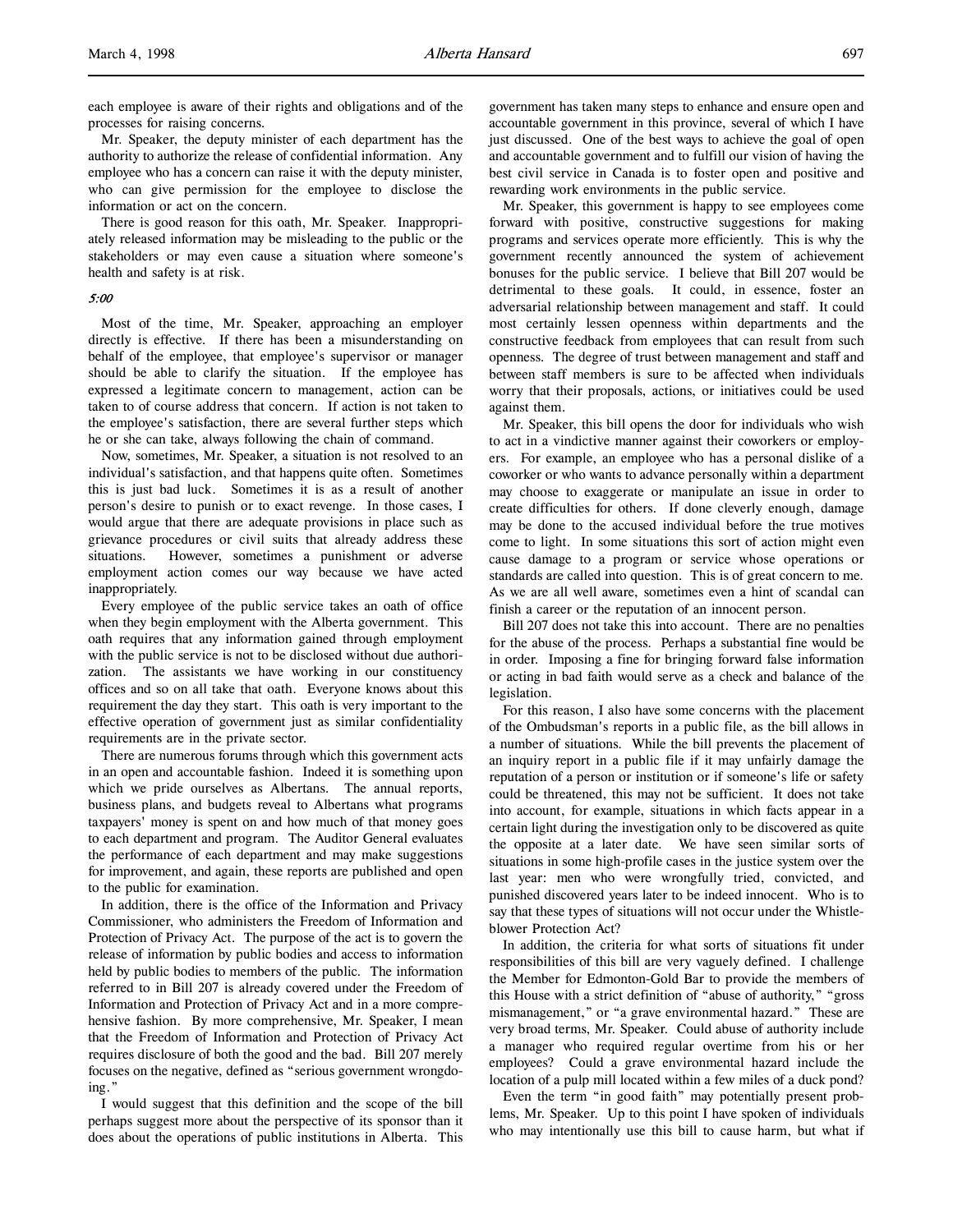those individuals, although acting with good intentions, produce the same result as the ill-intentioned person? As you can see, there are far too many questions that arise from this bill in its current form. I urge all members of this House to not only closely examine the contents of this bill but to consider the consequences of it. Bill 207 is a dangerous bill, and I will be casting my vote against it.

## 5:10

THE SPEAKER: The hon. Member for Edmonton-Glengarry.

MR. BONNER: Thank you, Mr. Speaker. I rise this afternoon to speak to Bill 207, the Whistleblower Protection Act. In doing so, I would like to compliment the Member for Edmonton-Gold Bar for introducing this legislation, which is needed in this province.

It has a history of need in this province. We could go back to March 23, 1992, when Yolande Gagnon introduced Bill 215, the Ombudsman Amendment Act, which would have protected whistle-blowers from retaliation. We have another report which was referred to earlier by my colleague from Edmonton-McClung, the need for complaint protection, by Harley Johnson, Ombudsman, province of Alberta. This was brought forward in August of 1992. We also had the Whistleblower Protection Act introduced by the Member for Calgary-Buffalo a number of years ago, in March of 1994. So once again we have another group here that is bringing this forward. We heard the ND leader indicate that members from her party had also brought this. So I have a great deal of difficulty understanding how people can say there is no need for this type of legislation.

I heard the Member for Calgary-Glenmore say that this is not an important priority, but it is for the public good, and it is legislation that we should be considering. There is a problem. I heard the Member for Edmonton-Beverly-Clareview talk about the chain of command. He also talked about large fines. These are things that indicate to me: "Yes, we do need intimidation. We do have to keep the little person in their place. We cannot have that person speaking out when they see something wrong, because we do want to keep them in their place." This piece of legislation will certainly allow that little person to speak out.

I also have an article here which is from the Edmonton Journal, dated the 6th of August 1997, and I'd like to read a few paragraphs of it, which further indicates why we do need whistleblower protection.

Province denies ban is gag order

The provincial government says it doesn't maintain a gag order on its employees, but a new department memo states public servants must endorse policies or keep quiet.

"As an employee of the government of Alberta you are expected to act in the best interests of the government and not to publicly criticize or attempt to undermine government policies or procedures."

This is a July 25 memo from Don Fleming, then Deputy Minister of Family and Social Services. "This obligation, the duty of fidelity," and again, is fidelity all that we're questioning here? No. We're questioning openness. So to go along:

"The duty of fidelity has long been recognized by judges and arbitrators as an implied term of every employment relationship. These judges and arbitrators have also consistently upheld discipline and discharge of employees who have breached this duty," states Fleming.

Fleming's rules, called "department guidelines – public communications," further state that suggestions that public

servants have a responsibility to communicate with the people of the province are wrong.

Another reason, Mr. Speaker, that we do need this legislation.

As well, looking at this brought to mind the case that I've been working on since shortly after I was an MLA, and it is of a constituent that I've known for approximately 15 years. This constituent was a head nurse in an extended care facility. She was well respected in her field, and part of her job, of course, was to check the records of her patients in there. In checking these records, she noticed that doctors had performed checkups on these patients. Now, she knew this was not correct. This province was being billed for checkups by doctors when doctors were not in the facility. She brought this to the attention of the people in charge.

This lady today suffers extreme stress. She no longer has a job. She was forced out of her job. Her family is in danger of losing their home. She does not have medical coverage. She cannot even afford the medication she requires for this extreme stress. This was because she believed in openness. Yet it wasn't openness. She was intimidated. This certainly should not be allowed to happen in a province that prides itself on openness.

As well, Mr. Speaker, when we look at the Whistleblower Protection Act, it does many, many things. It first of all talks about serious government wrongdoing. We are not talking about these minuscule problems that occur daily at workplaces. We are talking about serious government wrongdoings. We cannot hide these. They must be brought forward. In doing so, we see that there is a process for disclosing information to the Ombudsman on a confidential basis.

Now, it gives him as well a mechanism in here of how he can deal with this, and this is a good mechanism because it does protect the confidentiality of the person making the complaint. He has at his disposal the discretion to determine whether there is in fact a complaint that justifies looking into or whether he washes his hands of it and makes the judgment that there is no complaint. Once doing this, then he can proceed with an investigation, if one is so warranted. Again, this is what should happen. We are surely past the days where we sweep things under the carpet.

So with all these procedures in place, Mr. Speaker, he can continue, compile a report, and in this inquiry report he again has the option of whether he wants to make this public, whether the employee wants to make this public. So there are many, many safeguards in this whole process, and it is a process that we do need.

I do like the fact that there are many procedures in place. So in closing, Mr. Speaker, I certainly support this bill. It will lead to a great decrease in the intimidation of the little person in the workforce, the employee. It will cause an openness in all institutions so that people do not have the fear of intimidation. It will give our professionals in particular fields the opportunity to speak openly and freely about wrongdoings and to use their professional judgment that they have been trained so well to do. This will certainly strengthen the entire process, and it will provide a structure where we can assess what is happening in the workplace and make Alberta even a better place to work.

I thank you for this time to make those comments.

THE SPEAKER: The hon. Member for Edmonton-Centre.

MR. JOHNSON: Mr. Speaker.

## THE SPEAKER: Sorry?

Actually, hon. member, I should go to the other side. I did not